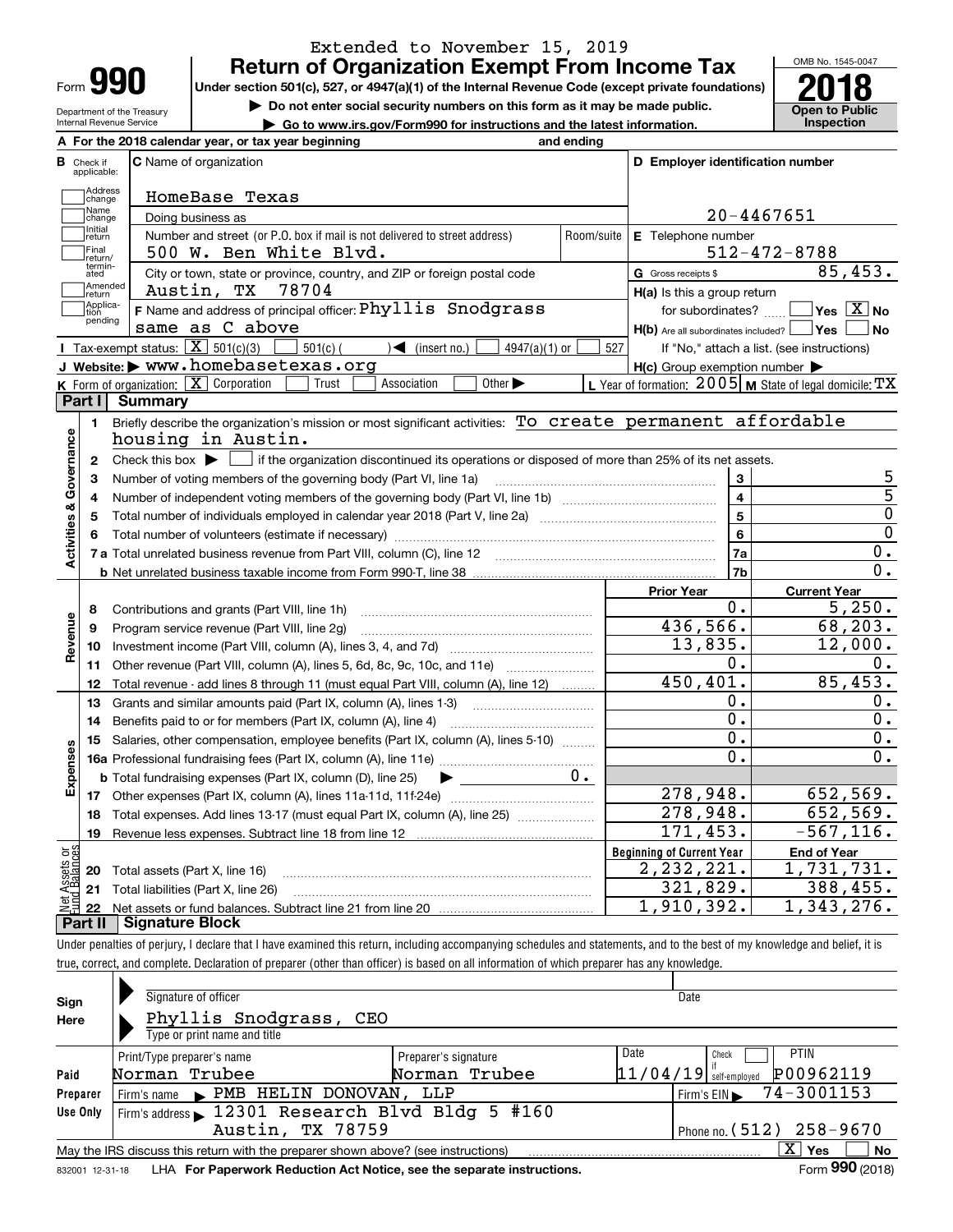| Part III Statement of Program Service Accomplishments<br>Briefly describe the organization's mission:<br>1<br>To create permanent affordable housing in Austin.<br>Did the organization undertake any significant program services during the year which were not listed on the<br>$\mathbf{2}$<br>prior Form 990 or 990-EZ?<br>If "Yes," describe these new services on Schedule O.<br>Did the organization cease conducting, or make significant changes in how it conducts, any program services?<br>3<br>If "Yes," describe these changes on Schedule O.<br>Describe the organization's program service accomplishments for each of its three largest program services, as measured by expenses.<br>4<br>Section 501(c)(3) and 501(c)(4) organizations are required to report the amount of grants and allocations to others, the total expenses, and<br>revenue, if any, for each program service reported.<br>652,569. Including grants of \$<br>) (Revenue \$<br>$\left(\text{Code:}\ \_\_\_\_\_\right)$ $\left(\text{Expenses $}\ \text{).}\right)$<br>4a l<br>HomeBase Texas provides affordable housing consulting and program<br>services to assist households at or below 80% median family income for<br>new sales and up to 120% median family income for resales.<br>and a set of \$<br>4b<br>(Expenses \$<br>) (Revenue \$<br>(Code:<br>4с<br>$\left(\text{Code:} \right)$ $\left(\text{Expenses $}\right)$<br>including grants of \$<br>) (Revenue \$<br>Other program services (Describe in Schedule O.)<br>4d | $20 - 4467651$<br>Page 2                  |
|----------------------------------------------------------------------------------------------------------------------------------------------------------------------------------------------------------------------------------------------------------------------------------------------------------------------------------------------------------------------------------------------------------------------------------------------------------------------------------------------------------------------------------------------------------------------------------------------------------------------------------------------------------------------------------------------------------------------------------------------------------------------------------------------------------------------------------------------------------------------------------------------------------------------------------------------------------------------------------------------------------------------------------------------------------------------------------------------------------------------------------------------------------------------------------------------------------------------------------------------------------------------------------------------------------------------------------------------------------------------------------------------------------------------------------------------------------------------------------------------------------------------------------|-------------------------------------------|
|                                                                                                                                                                                                                                                                                                                                                                                                                                                                                                                                                                                                                                                                                                                                                                                                                                                                                                                                                                                                                                                                                                                                                                                                                                                                                                                                                                                                                                                                                                                                  |                                           |
|                                                                                                                                                                                                                                                                                                                                                                                                                                                                                                                                                                                                                                                                                                                                                                                                                                                                                                                                                                                                                                                                                                                                                                                                                                                                                                                                                                                                                                                                                                                                  |                                           |
|                                                                                                                                                                                                                                                                                                                                                                                                                                                                                                                                                                                                                                                                                                                                                                                                                                                                                                                                                                                                                                                                                                                                                                                                                                                                                                                                                                                                                                                                                                                                  |                                           |
|                                                                                                                                                                                                                                                                                                                                                                                                                                                                                                                                                                                                                                                                                                                                                                                                                                                                                                                                                                                                                                                                                                                                                                                                                                                                                                                                                                                                                                                                                                                                  |                                           |
|                                                                                                                                                                                                                                                                                                                                                                                                                                                                                                                                                                                                                                                                                                                                                                                                                                                                                                                                                                                                                                                                                                                                                                                                                                                                                                                                                                                                                                                                                                                                  |                                           |
|                                                                                                                                                                                                                                                                                                                                                                                                                                                                                                                                                                                                                                                                                                                                                                                                                                                                                                                                                                                                                                                                                                                                                                                                                                                                                                                                                                                                                                                                                                                                  |                                           |
|                                                                                                                                                                                                                                                                                                                                                                                                                                                                                                                                                                                                                                                                                                                                                                                                                                                                                                                                                                                                                                                                                                                                                                                                                                                                                                                                                                                                                                                                                                                                  |                                           |
|                                                                                                                                                                                                                                                                                                                                                                                                                                                                                                                                                                                                                                                                                                                                                                                                                                                                                                                                                                                                                                                                                                                                                                                                                                                                                                                                                                                                                                                                                                                                  |                                           |
|                                                                                                                                                                                                                                                                                                                                                                                                                                                                                                                                                                                                                                                                                                                                                                                                                                                                                                                                                                                                                                                                                                                                                                                                                                                                                                                                                                                                                                                                                                                                  | $\overline{\mathsf{Yes} \ \mathbb{X}}$ No |
|                                                                                                                                                                                                                                                                                                                                                                                                                                                                                                                                                                                                                                                                                                                                                                                                                                                                                                                                                                                                                                                                                                                                                                                                                                                                                                                                                                                                                                                                                                                                  |                                           |
|                                                                                                                                                                                                                                                                                                                                                                                                                                                                                                                                                                                                                                                                                                                                                                                                                                                                                                                                                                                                                                                                                                                                                                                                                                                                                                                                                                                                                                                                                                                                  | $\sqrt{}$ Yes $\sqrt{}$ X $\sqrt{}$ No    |
|                                                                                                                                                                                                                                                                                                                                                                                                                                                                                                                                                                                                                                                                                                                                                                                                                                                                                                                                                                                                                                                                                                                                                                                                                                                                                                                                                                                                                                                                                                                                  |                                           |
|                                                                                                                                                                                                                                                                                                                                                                                                                                                                                                                                                                                                                                                                                                                                                                                                                                                                                                                                                                                                                                                                                                                                                                                                                                                                                                                                                                                                                                                                                                                                  |                                           |
|                                                                                                                                                                                                                                                                                                                                                                                                                                                                                                                                                                                                                                                                                                                                                                                                                                                                                                                                                                                                                                                                                                                                                                                                                                                                                                                                                                                                                                                                                                                                  |                                           |
|                                                                                                                                                                                                                                                                                                                                                                                                                                                                                                                                                                                                                                                                                                                                                                                                                                                                                                                                                                                                                                                                                                                                                                                                                                                                                                                                                                                                                                                                                                                                  |                                           |
|                                                                                                                                                                                                                                                                                                                                                                                                                                                                                                                                                                                                                                                                                                                                                                                                                                                                                                                                                                                                                                                                                                                                                                                                                                                                                                                                                                                                                                                                                                                                  |                                           |
|                                                                                                                                                                                                                                                                                                                                                                                                                                                                                                                                                                                                                                                                                                                                                                                                                                                                                                                                                                                                                                                                                                                                                                                                                                                                                                                                                                                                                                                                                                                                  | 68, 203.                                  |
|                                                                                                                                                                                                                                                                                                                                                                                                                                                                                                                                                                                                                                                                                                                                                                                                                                                                                                                                                                                                                                                                                                                                                                                                                                                                                                                                                                                                                                                                                                                                  |                                           |
|                                                                                                                                                                                                                                                                                                                                                                                                                                                                                                                                                                                                                                                                                                                                                                                                                                                                                                                                                                                                                                                                                                                                                                                                                                                                                                                                                                                                                                                                                                                                  |                                           |
|                                                                                                                                                                                                                                                                                                                                                                                                                                                                                                                                                                                                                                                                                                                                                                                                                                                                                                                                                                                                                                                                                                                                                                                                                                                                                                                                                                                                                                                                                                                                  |                                           |
|                                                                                                                                                                                                                                                                                                                                                                                                                                                                                                                                                                                                                                                                                                                                                                                                                                                                                                                                                                                                                                                                                                                                                                                                                                                                                                                                                                                                                                                                                                                                  |                                           |
|                                                                                                                                                                                                                                                                                                                                                                                                                                                                                                                                                                                                                                                                                                                                                                                                                                                                                                                                                                                                                                                                                                                                                                                                                                                                                                                                                                                                                                                                                                                                  |                                           |
|                                                                                                                                                                                                                                                                                                                                                                                                                                                                                                                                                                                                                                                                                                                                                                                                                                                                                                                                                                                                                                                                                                                                                                                                                                                                                                                                                                                                                                                                                                                                  |                                           |
|                                                                                                                                                                                                                                                                                                                                                                                                                                                                                                                                                                                                                                                                                                                                                                                                                                                                                                                                                                                                                                                                                                                                                                                                                                                                                                                                                                                                                                                                                                                                  |                                           |
|                                                                                                                                                                                                                                                                                                                                                                                                                                                                                                                                                                                                                                                                                                                                                                                                                                                                                                                                                                                                                                                                                                                                                                                                                                                                                                                                                                                                                                                                                                                                  |                                           |
|                                                                                                                                                                                                                                                                                                                                                                                                                                                                                                                                                                                                                                                                                                                                                                                                                                                                                                                                                                                                                                                                                                                                                                                                                                                                                                                                                                                                                                                                                                                                  |                                           |
|                                                                                                                                                                                                                                                                                                                                                                                                                                                                                                                                                                                                                                                                                                                                                                                                                                                                                                                                                                                                                                                                                                                                                                                                                                                                                                                                                                                                                                                                                                                                  |                                           |
|                                                                                                                                                                                                                                                                                                                                                                                                                                                                                                                                                                                                                                                                                                                                                                                                                                                                                                                                                                                                                                                                                                                                                                                                                                                                                                                                                                                                                                                                                                                                  |                                           |
|                                                                                                                                                                                                                                                                                                                                                                                                                                                                                                                                                                                                                                                                                                                                                                                                                                                                                                                                                                                                                                                                                                                                                                                                                                                                                                                                                                                                                                                                                                                                  |                                           |
|                                                                                                                                                                                                                                                                                                                                                                                                                                                                                                                                                                                                                                                                                                                                                                                                                                                                                                                                                                                                                                                                                                                                                                                                                                                                                                                                                                                                                                                                                                                                  |                                           |
|                                                                                                                                                                                                                                                                                                                                                                                                                                                                                                                                                                                                                                                                                                                                                                                                                                                                                                                                                                                                                                                                                                                                                                                                                                                                                                                                                                                                                                                                                                                                  |                                           |
|                                                                                                                                                                                                                                                                                                                                                                                                                                                                                                                                                                                                                                                                                                                                                                                                                                                                                                                                                                                                                                                                                                                                                                                                                                                                                                                                                                                                                                                                                                                                  |                                           |
|                                                                                                                                                                                                                                                                                                                                                                                                                                                                                                                                                                                                                                                                                                                                                                                                                                                                                                                                                                                                                                                                                                                                                                                                                                                                                                                                                                                                                                                                                                                                  |                                           |
|                                                                                                                                                                                                                                                                                                                                                                                                                                                                                                                                                                                                                                                                                                                                                                                                                                                                                                                                                                                                                                                                                                                                                                                                                                                                                                                                                                                                                                                                                                                                  |                                           |
|                                                                                                                                                                                                                                                                                                                                                                                                                                                                                                                                                                                                                                                                                                                                                                                                                                                                                                                                                                                                                                                                                                                                                                                                                                                                                                                                                                                                                                                                                                                                  |                                           |
|                                                                                                                                                                                                                                                                                                                                                                                                                                                                                                                                                                                                                                                                                                                                                                                                                                                                                                                                                                                                                                                                                                                                                                                                                                                                                                                                                                                                                                                                                                                                  |                                           |
|                                                                                                                                                                                                                                                                                                                                                                                                                                                                                                                                                                                                                                                                                                                                                                                                                                                                                                                                                                                                                                                                                                                                                                                                                                                                                                                                                                                                                                                                                                                                  |                                           |
|                                                                                                                                                                                                                                                                                                                                                                                                                                                                                                                                                                                                                                                                                                                                                                                                                                                                                                                                                                                                                                                                                                                                                                                                                                                                                                                                                                                                                                                                                                                                  |                                           |
|                                                                                                                                                                                                                                                                                                                                                                                                                                                                                                                                                                                                                                                                                                                                                                                                                                                                                                                                                                                                                                                                                                                                                                                                                                                                                                                                                                                                                                                                                                                                  |                                           |
|                                                                                                                                                                                                                                                                                                                                                                                                                                                                                                                                                                                                                                                                                                                                                                                                                                                                                                                                                                                                                                                                                                                                                                                                                                                                                                                                                                                                                                                                                                                                  |                                           |
|                                                                                                                                                                                                                                                                                                                                                                                                                                                                                                                                                                                                                                                                                                                                                                                                                                                                                                                                                                                                                                                                                                                                                                                                                                                                                                                                                                                                                                                                                                                                  |                                           |
|                                                                                                                                                                                                                                                                                                                                                                                                                                                                                                                                                                                                                                                                                                                                                                                                                                                                                                                                                                                                                                                                                                                                                                                                                                                                                                                                                                                                                                                                                                                                  |                                           |
|                                                                                                                                                                                                                                                                                                                                                                                                                                                                                                                                                                                                                                                                                                                                                                                                                                                                                                                                                                                                                                                                                                                                                                                                                                                                                                                                                                                                                                                                                                                                  |                                           |
|                                                                                                                                                                                                                                                                                                                                                                                                                                                                                                                                                                                                                                                                                                                                                                                                                                                                                                                                                                                                                                                                                                                                                                                                                                                                                                                                                                                                                                                                                                                                  |                                           |
|                                                                                                                                                                                                                                                                                                                                                                                                                                                                                                                                                                                                                                                                                                                                                                                                                                                                                                                                                                                                                                                                                                                                                                                                                                                                                                                                                                                                                                                                                                                                  |                                           |
|                                                                                                                                                                                                                                                                                                                                                                                                                                                                                                                                                                                                                                                                                                                                                                                                                                                                                                                                                                                                                                                                                                                                                                                                                                                                                                                                                                                                                                                                                                                                  |                                           |
|                                                                                                                                                                                                                                                                                                                                                                                                                                                                                                                                                                                                                                                                                                                                                                                                                                                                                                                                                                                                                                                                                                                                                                                                                                                                                                                                                                                                                                                                                                                                  |                                           |
|                                                                                                                                                                                                                                                                                                                                                                                                                                                                                                                                                                                                                                                                                                                                                                                                                                                                                                                                                                                                                                                                                                                                                                                                                                                                                                                                                                                                                                                                                                                                  |                                           |
|                                                                                                                                                                                                                                                                                                                                                                                                                                                                                                                                                                                                                                                                                                                                                                                                                                                                                                                                                                                                                                                                                                                                                                                                                                                                                                                                                                                                                                                                                                                                  |                                           |
|                                                                                                                                                                                                                                                                                                                                                                                                                                                                                                                                                                                                                                                                                                                                                                                                                                                                                                                                                                                                                                                                                                                                                                                                                                                                                                                                                                                                                                                                                                                                  |                                           |
|                                                                                                                                                                                                                                                                                                                                                                                                                                                                                                                                                                                                                                                                                                                                                                                                                                                                                                                                                                                                                                                                                                                                                                                                                                                                                                                                                                                                                                                                                                                                  |                                           |
|                                                                                                                                                                                                                                                                                                                                                                                                                                                                                                                                                                                                                                                                                                                                                                                                                                                                                                                                                                                                                                                                                                                                                                                                                                                                                                                                                                                                                                                                                                                                  |                                           |
|                                                                                                                                                                                                                                                                                                                                                                                                                                                                                                                                                                                                                                                                                                                                                                                                                                                                                                                                                                                                                                                                                                                                                                                                                                                                                                                                                                                                                                                                                                                                  |                                           |
|                                                                                                                                                                                                                                                                                                                                                                                                                                                                                                                                                                                                                                                                                                                                                                                                                                                                                                                                                                                                                                                                                                                                                                                                                                                                                                                                                                                                                                                                                                                                  |                                           |
|                                                                                                                                                                                                                                                                                                                                                                                                                                                                                                                                                                                                                                                                                                                                                                                                                                                                                                                                                                                                                                                                                                                                                                                                                                                                                                                                                                                                                                                                                                                                  |                                           |
|                                                                                                                                                                                                                                                                                                                                                                                                                                                                                                                                                                                                                                                                                                                                                                                                                                                                                                                                                                                                                                                                                                                                                                                                                                                                                                                                                                                                                                                                                                                                  |                                           |
|                                                                                                                                                                                                                                                                                                                                                                                                                                                                                                                                                                                                                                                                                                                                                                                                                                                                                                                                                                                                                                                                                                                                                                                                                                                                                                                                                                                                                                                                                                                                  |                                           |
|                                                                                                                                                                                                                                                                                                                                                                                                                                                                                                                                                                                                                                                                                                                                                                                                                                                                                                                                                                                                                                                                                                                                                                                                                                                                                                                                                                                                                                                                                                                                  |                                           |
|                                                                                                                                                                                                                                                                                                                                                                                                                                                                                                                                                                                                                                                                                                                                                                                                                                                                                                                                                                                                                                                                                                                                                                                                                                                                                                                                                                                                                                                                                                                                  |                                           |
|                                                                                                                                                                                                                                                                                                                                                                                                                                                                                                                                                                                                                                                                                                                                                                                                                                                                                                                                                                                                                                                                                                                                                                                                                                                                                                                                                                                                                                                                                                                                  |                                           |
| (Expenses \$<br>Revenue \$<br>including grants of \$                                                                                                                                                                                                                                                                                                                                                                                                                                                                                                                                                                                                                                                                                                                                                                                                                                                                                                                                                                                                                                                                                                                                                                                                                                                                                                                                                                                                                                                                             |                                           |
| 652,569.<br>Total program service expenses ><br>4e                                                                                                                                                                                                                                                                                                                                                                                                                                                                                                                                                                                                                                                                                                                                                                                                                                                                                                                                                                                                                                                                                                                                                                                                                                                                                                                                                                                                                                                                               |                                           |
|                                                                                                                                                                                                                                                                                                                                                                                                                                                                                                                                                                                                                                                                                                                                                                                                                                                                                                                                                                                                                                                                                                                                                                                                                                                                                                                                                                                                                                                                                                                                  | Form 990 (2018)                           |
| 832002 12-31-18                                                                                                                                                                                                                                                                                                                                                                                                                                                                                                                                                                                                                                                                                                                                                                                                                                                                                                                                                                                                                                                                                                                                                                                                                                                                                                                                                                                                                                                                                                                  |                                           |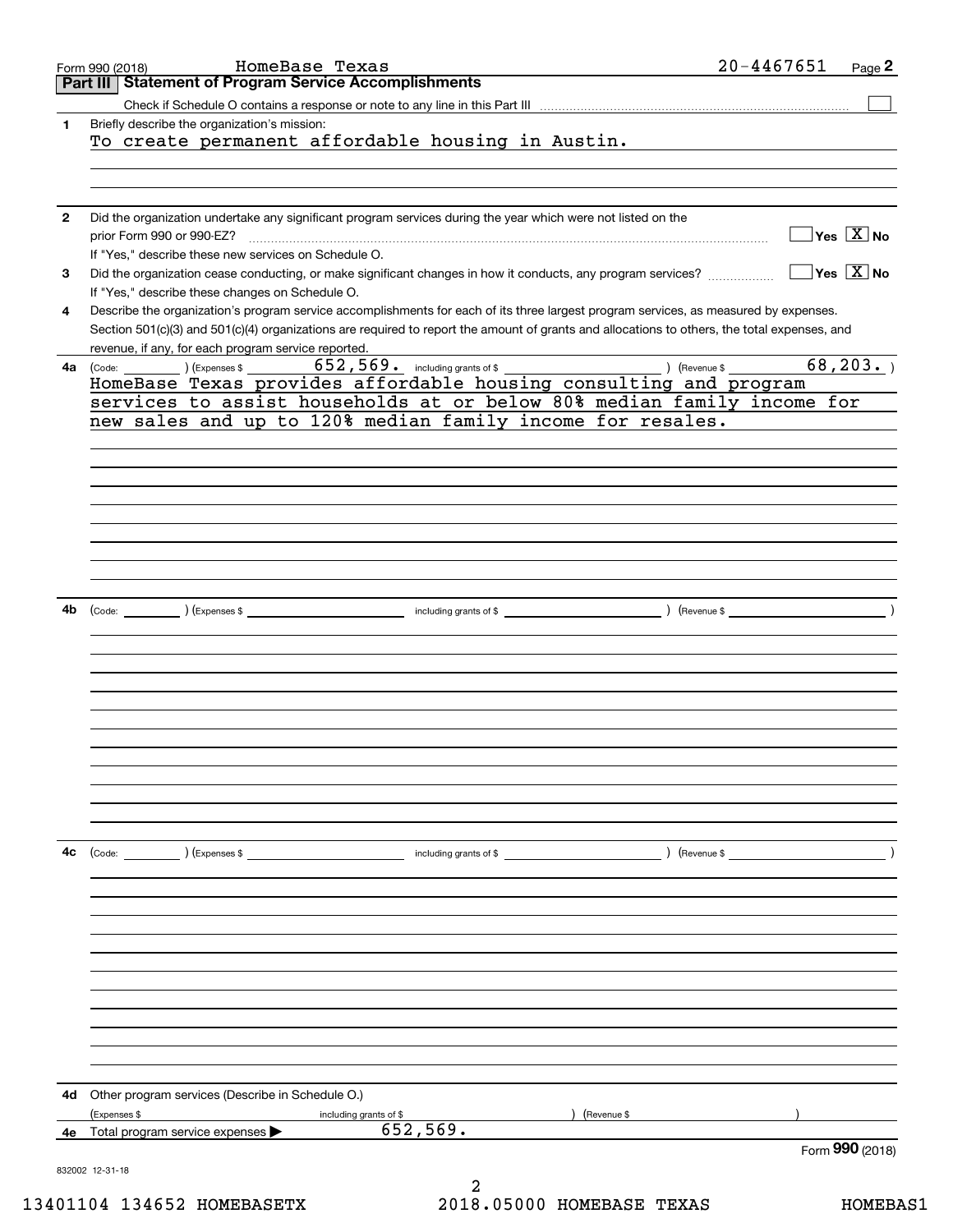|     | 20-4467651<br>HomeBase Texas<br>Form 990 (2018)                                                                                                                                                                                |                 |     | $Page$ 3    |
|-----|--------------------------------------------------------------------------------------------------------------------------------------------------------------------------------------------------------------------------------|-----------------|-----|-------------|
|     | Part IV<br><b>Checklist of Required Schedules</b>                                                                                                                                                                              |                 |     |             |
|     |                                                                                                                                                                                                                                |                 | Yes | No          |
| 1   | Is the organization described in section $501(c)(3)$ or $4947(a)(1)$ (other than a private foundation)?                                                                                                                        |                 |     |             |
|     | If "Yes," complete Schedule A measure and a control of the state of the state of the state of the state of the state of the state of the state of the state of the state of the state of the state of the state of the state o | 1               | Х   |             |
| 2   |                                                                                                                                                                                                                                | $\mathbf{2}$    |     | $\mathbf X$ |
| 3   | Did the organization engage in direct or indirect political campaign activities on behalf of or in opposition to candidates for                                                                                                |                 |     |             |
|     |                                                                                                                                                                                                                                | 3               |     | х           |
| 4   | Section 501(c)(3) organizations. Did the organization engage in lobbying activities, or have a section 501(h) election in effect                                                                                               |                 |     |             |
|     |                                                                                                                                                                                                                                | 4               |     | х           |
| 5   | Is the organization a section 501(c)(4), 501(c)(5), or 501(c)(6) organization that receives membership dues, assessments, or                                                                                                   |                 |     |             |
|     |                                                                                                                                                                                                                                | 5               |     | х           |
| 6   | Did the organization maintain any donor advised funds or any similar funds or accounts for which donors have the right to                                                                                                      |                 |     |             |
|     | provide advice on the distribution or investment of amounts in such funds or accounts? If "Yes," complete Schedule D, Part I                                                                                                   | 6               |     | х           |
| 7   | Did the organization receive or hold a conservation easement, including easements to preserve open space,                                                                                                                      |                 |     |             |
|     |                                                                                                                                                                                                                                | $\overline{7}$  |     | х           |
| 8   | Did the organization maintain collections of works of art, historical treasures, or other similar assets? If "Yes," complete                                                                                                   |                 |     |             |
|     |                                                                                                                                                                                                                                | 8               |     | х           |
| 9   | Did the organization report an amount in Part X, line 21, for escrow or custodial account liability, serve as a custodian for                                                                                                  |                 |     |             |
|     | amounts not listed in Part X; or provide credit counseling, debt management, credit repair, or debt negotiation services?                                                                                                      |                 |     |             |
|     | If "Yes." complete Schedule D. Part IV                                                                                                                                                                                         | 9               | Х   |             |
| 10  | Did the organization, directly or through a related organization, hold assets in temporarily restricted endowments, permanent                                                                                                  |                 |     |             |
|     |                                                                                                                                                                                                                                | 10              |     | x           |
| 11  | If the organization's answer to any of the following questions is "Yes," then complete Schedule D, Parts VI, VII, VIII, IX, or X                                                                                               |                 |     |             |
|     | as applicable.                                                                                                                                                                                                                 |                 |     |             |
|     | a Did the organization report an amount for land, buildings, and equipment in Part X, line 10? If "Yes." complete Schedule D.                                                                                                  |                 |     |             |
|     |                                                                                                                                                                                                                                | 11a             |     | х           |
|     | <b>b</b> Did the organization report an amount for investments - other securities in Part X, line 12 that is 5% or more of its total                                                                                           |                 |     |             |
|     |                                                                                                                                                                                                                                | 11 <sub>b</sub> |     | х           |
|     | c Did the organization report an amount for investments - program related in Part X, line 13 that is 5% or more of its total                                                                                                   |                 |     |             |
|     |                                                                                                                                                                                                                                | 11c             |     | x           |
|     | d Did the organization report an amount for other assets in Part X, line 15 that is 5% or more of its total assets reported in                                                                                                 |                 |     |             |
|     |                                                                                                                                                                                                                                | 11d             |     | х           |
|     | e Did the organization report an amount for other liabilities in Part X, line 25? If "Yes," complete Schedule D, Part X                                                                                                        | 11e             | X   |             |
| f   | Did the organization's separate or consolidated financial statements for the tax year include a footnote that addresses                                                                                                        |                 |     |             |
|     | the organization's liability for uncertain tax positions under FIN 48 (ASC 740)? If "Yes," complete Schedule D, Part X                                                                                                         | 11f             | х   |             |
|     | 12a Did the organization obtain separate, independent audited financial statements for the tax year? If "Yes," complete                                                                                                        |                 |     |             |
|     | Schedule D, Parts XI and XII material contents and content to the content of the set of the set of the set of the set of the set of the set of the set of the set of the set of the set of the set of the set of the set of th | 12a             |     | ∡⊾          |
|     | b Was the organization included in consolidated, independent audited financial statements for the tax year?                                                                                                                    |                 |     |             |
|     | If "Yes," and if the organization answered "No" to line 12a, then completing Schedule D, Parts XI and XII is optional                                                                                                          | 12 <sub>b</sub> | х   |             |
| 13  |                                                                                                                                                                                                                                | 13              |     | X           |
| 14a | Did the organization maintain an office, employees, or agents outside of the United States?                                                                                                                                    | 14a             |     | х           |
|     | <b>b</b> Did the organization have aggregate revenues or expenses of more than \$10,000 from grantmaking, fundraising, business,                                                                                               |                 |     |             |
|     | investment, and program service activities outside the United States, or aggregate foreign investments valued at \$100,000                                                                                                     |                 |     |             |
|     |                                                                                                                                                                                                                                | 14b             |     | x           |
| 15  | Did the organization report on Part IX, column (A), line 3, more than \$5,000 of grants or other assistance to or for any                                                                                                      |                 |     |             |
|     |                                                                                                                                                                                                                                | 15              |     | x           |
| 16  | Did the organization report on Part IX, column (A), line 3, more than \$5,000 of aggregate grants or other assistance to                                                                                                       |                 |     |             |
|     |                                                                                                                                                                                                                                | 16              |     | x           |
| 17  | Did the organization report a total of more than \$15,000 of expenses for professional fundraising services on Part IX,                                                                                                        |                 |     |             |
|     |                                                                                                                                                                                                                                | 17              |     | X           |
| 18  | Did the organization report more than \$15,000 total of fundraising event gross income and contributions on Part VIII, lines                                                                                                   |                 |     |             |
|     |                                                                                                                                                                                                                                | 18              |     | X           |
| 19  | Did the organization report more than \$15,000 of gross income from gaming activities on Part VIII, line 9a? If "Yes."                                                                                                         |                 |     |             |
|     |                                                                                                                                                                                                                                | 19              |     | х           |
| 20a |                                                                                                                                                                                                                                | 20a             |     | X           |
|     | b If "Yes" to line 20a, did the organization attach a copy of its audited financial statements to this return?                                                                                                                 | 20 <sub>b</sub> |     |             |
| 21  | Did the organization report more than \$5,000 of grants or other assistance to any domestic organization or                                                                                                                    |                 |     |             |
|     |                                                                                                                                                                                                                                | 21              |     | х           |
|     |                                                                                                                                                                                                                                |                 |     |             |

832003 12-31-18

3

Form (2018) **990**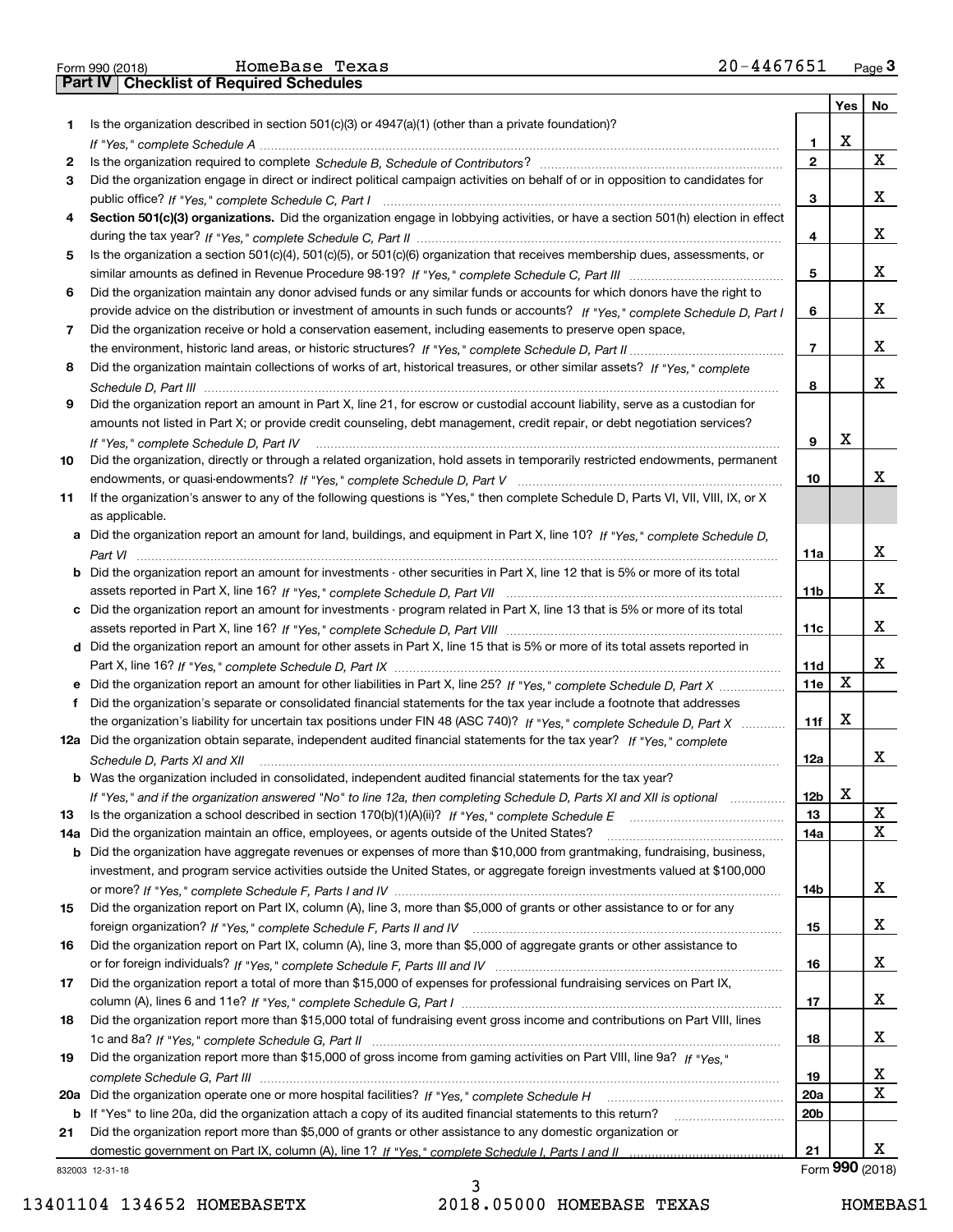|  | Form 990 (2018) |  |
|--|-----------------|--|
|  |                 |  |

*(continued)*

|               |                                                                                                                                   |     | Yes             | No          |  |
|---------------|-----------------------------------------------------------------------------------------------------------------------------------|-----|-----------------|-------------|--|
| 22            | Did the organization report more than \$5,000 of grants or other assistance to or for domestic individuals on                     |     |                 |             |  |
|               |                                                                                                                                   | 22  |                 | x           |  |
| 23            | Did the organization answer "Yes" to Part VII, Section A, line 3, 4, or 5 about compensation of the organization's current        |     |                 |             |  |
|               | and former officers, directors, trustees, key employees, and highest compensated employees? If "Yes," complete                    | 23  | Х               |             |  |
|               | 24a Did the organization have a tax-exempt bond issue with an outstanding principal amount of more than \$100,000 as of the       |     |                 |             |  |
|               | last day of the year, that was issued after December 31, 2002? If "Yes," answer lines 24b through 24d and complete                |     |                 |             |  |
|               |                                                                                                                                   | 24a |                 | x           |  |
|               |                                                                                                                                   | 24b |                 |             |  |
|               | c Did the organization maintain an escrow account other than a refunding escrow at any time during the year to defease            |     |                 |             |  |
|               |                                                                                                                                   | 24с |                 |             |  |
|               |                                                                                                                                   | 24d |                 |             |  |
|               | 25a Section 501(c)(3), 501(c)(4), and 501(c)(29) organizations. Did the organization engage in an excess benefit                  |     |                 |             |  |
|               |                                                                                                                                   | 25a |                 | x           |  |
|               | b Is the organization aware that it engaged in an excess benefit transaction with a disqualified person in a prior year, and      |     |                 |             |  |
|               | that the transaction has not been reported on any of the organization's prior Forms 990 or 990-EZ? If "Yes," complete             |     |                 |             |  |
|               | Schedule L. Part I                                                                                                                | 25b |                 | х           |  |
| 26            | Did the organization report any amount on Part X, line 5, 6, or 22 for receivables from or payables to any current or             |     |                 |             |  |
|               | former officers, directors, trustees, key employees, highest compensated employees, or disqualified persons? If "Yes."            |     |                 |             |  |
|               | complete Schedule L, Part II                                                                                                      | 26  |                 | х           |  |
| 27            | Did the organization provide a grant or other assistance to an officer, director, trustee, key employee, substantial              |     |                 |             |  |
|               | contributor or employee thereof, a grant selection committee member, or to a 35% controlled entity or family member               | 27  |                 | х           |  |
| 28            | Was the organization a party to a business transaction with one of the following parties (see Schedule L, Part IV                 |     |                 |             |  |
|               | instructions for applicable filing thresholds, conditions, and exceptions):                                                       |     |                 |             |  |
|               |                                                                                                                                   | 28a |                 | X           |  |
|               | b A family member of a current or former officer, director, trustee, or key employee? If "Yes," complete Schedule L, Part IV      | 28b |                 | $\mathbf X$ |  |
|               | c An entity of which a current or former officer, director, trustee, or key employee (or a family member thereof) was an officer, |     |                 |             |  |
|               |                                                                                                                                   | 28c |                 | X           |  |
| 29            |                                                                                                                                   | 29  |                 | $\mathbf X$ |  |
| 30            | Did the organization receive contributions of art, historical treasures, or other similar assets, or qualified conservation       |     |                 |             |  |
|               |                                                                                                                                   | 30  |                 | х           |  |
| 31            | Did the organization liquidate, terminate, or dissolve and cease operations?                                                      |     |                 |             |  |
|               |                                                                                                                                   | 31  |                 | х           |  |
| 32            | Did the organization sell, exchange, dispose of, or transfer more than 25% of its net assets? If "Yes," complete                  |     |                 |             |  |
|               | Schedule N, Part II (1996) (1996) (1997) (1997) (1998) (1998) (1998) (1998) (1998) (1998) (1998) (1999) (1999)                    | 32  |                 | х           |  |
| 33            | Did the organization own 100% of an entity disregarded as separate from the organization under Regulations                        |     |                 | х           |  |
| 34            | Was the organization related to any tax-exempt or taxable entity? If "Yes," complete Schedule R, Part II, III, or IV, and         | 33  |                 |             |  |
|               |                                                                                                                                   | 34  | X               |             |  |
|               | 35a Did the organization have a controlled entity within the meaning of section 512(b)(13)?                                       | 35a |                 | X           |  |
|               | b If "Yes" to line 35a, did the organization receive any payment from or engage in any transaction with a controlled entity       |     |                 |             |  |
|               |                                                                                                                                   | 35b |                 |             |  |
| 36            | Section 501(c)(3) organizations. Did the organization make any transfers to an exempt non-charitable related organization?        |     |                 |             |  |
|               |                                                                                                                                   | 36  |                 | x           |  |
| 37            | Did the organization conduct more than 5% of its activities through an entity that is not a related organization                  |     |                 |             |  |
|               | and that is treated as a partnership for federal income tax purposes? If "Yes," complete Schedule R, Part VI                      | 37  |                 | x           |  |
| 38            | Did the organization complete Schedule O and provide explanations in Schedule O for Part VI, lines 11b and 19?                    |     |                 |             |  |
| <b>Part V</b> | Note. All Form 990 filers are required to complete Schedule O<br><b>Statements Regarding Other IRS Filings and Tax Compliance</b> | 38  | х               |             |  |
|               | Check if Schedule O contains a response or note to any line in this Part V                                                        |     |                 |             |  |
|               |                                                                                                                                   |     |                 | No          |  |
|               | 1a                                                                                                                                | 0   | Yes             |             |  |
|               | $\Omega$<br><b>b</b> Enter the number of Forms W-2G included in line 1a. Enter -0- if not applicable<br>1b                        |     |                 |             |  |
| c             | Did the organization comply with backup withholding rules for reportable payments to vendors and reportable gaming                |     |                 |             |  |
|               | (gambling) winnings to prize winners?                                                                                             | 1c  |                 |             |  |
|               | 832004 12-31-18                                                                                                                   |     | Form 990 (2018) |             |  |
|               |                                                                                                                                   |     |                 |             |  |

<sup>4</sup> 13401104 134652 HOMEBASETX 2018.05000 HOMEBASE TEXAS HOMEBAS1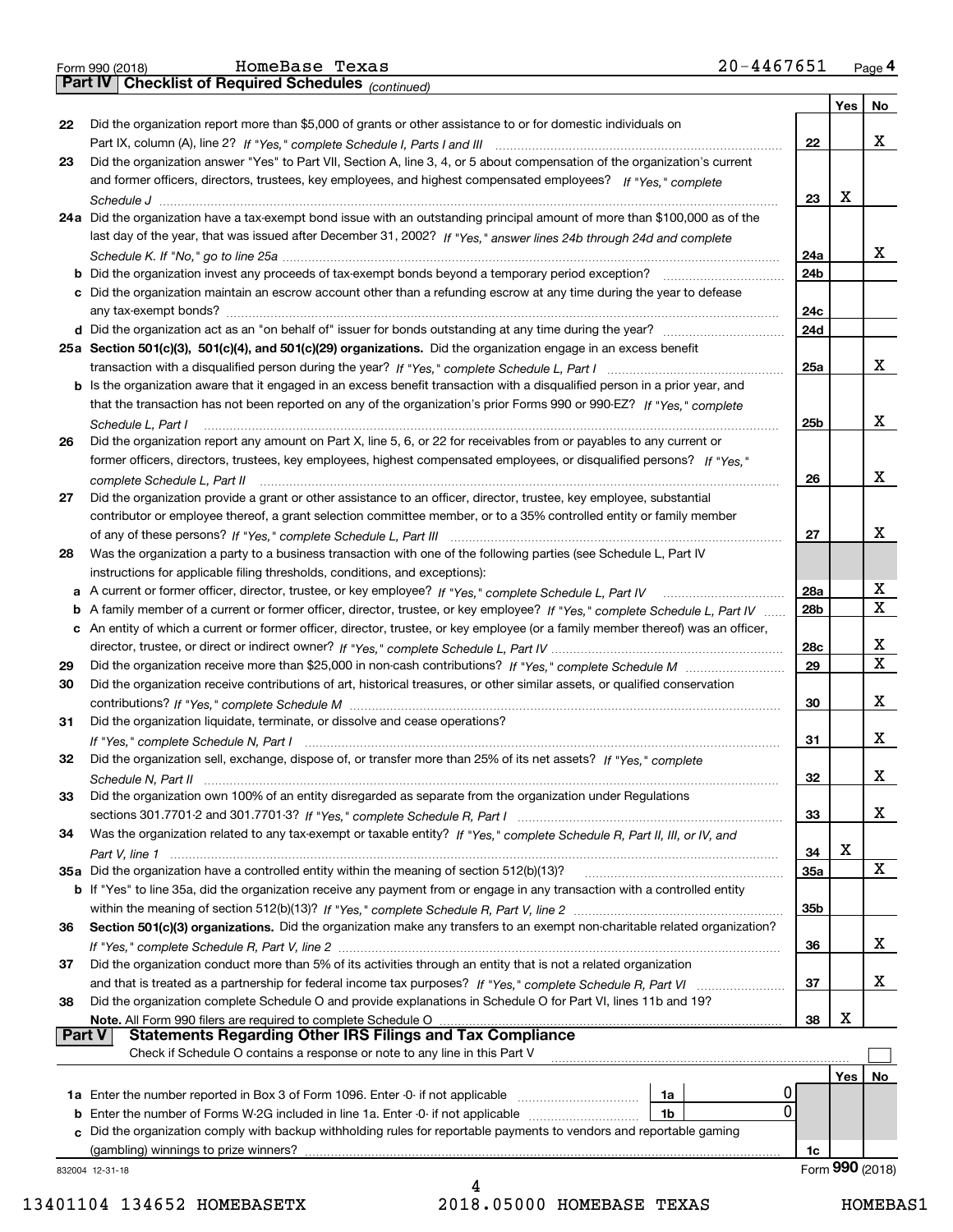|               | $20 - 4467651$<br>HomeBase Texas<br>Form 990 (2018)                                                                                                                            |                |     | Page $5$ |
|---------------|--------------------------------------------------------------------------------------------------------------------------------------------------------------------------------|----------------|-----|----------|
| <b>Part V</b> | Statements Regarding Other IRS Filings and Tax Compliance (continued)                                                                                                          |                |     |          |
|               |                                                                                                                                                                                |                | Yes | No       |
|               | 2a Enter the number of employees reported on Form W-3, Transmittal of Wage and Tax Statements,                                                                                 |                |     |          |
|               | 0<br>filed for the calendar year ending with or within the year covered by this return [11] [11] the calendar year ending with or within the year covered by this return<br>2a |                |     |          |
|               |                                                                                                                                                                                | 2 <sub>b</sub> |     |          |
|               |                                                                                                                                                                                |                |     |          |
|               | 3a Did the organization have unrelated business gross income of \$1,000 or more during the year?                                                                               | 3a             |     | х        |
|               |                                                                                                                                                                                | 3 <sub>b</sub> |     |          |
|               | 4a At any time during the calendar year, did the organization have an interest in, or a signature or other authority over, a                                                   |                |     |          |
|               |                                                                                                                                                                                | 4a             |     | х        |
|               | <b>b</b> If "Yes," enter the name of the foreign country: $\blacktriangleright$                                                                                                |                |     |          |
|               | See instructions for filing requirements for FinCEN Form 114, Report of Foreign Bank and Financial Accounts (FBAR).                                                            |                |     |          |
|               | 5a Was the organization a party to a prohibited tax shelter transaction at any time during the tax year?                                                                       | 5a             |     | X        |
|               |                                                                                                                                                                                | 5 <sub>b</sub> |     | Х        |
|               |                                                                                                                                                                                | 5c             |     |          |
|               | 6a Does the organization have annual gross receipts that are normally greater than \$100,000, and did the organization solicit                                                 |                |     |          |
|               | any contributions that were not tax deductible as charitable contributions?                                                                                                    | 6a             |     | х        |
|               | b If "Yes," did the organization include with every solicitation an express statement that such contributions or gifts                                                         |                |     |          |
|               | were not tax deductible?                                                                                                                                                       | 6b             |     |          |
| 7             | Organizations that may receive deductible contributions under section 170(c).                                                                                                  |                |     |          |
| а             | Did the organization receive a payment in excess of \$75 made partly as a contribution and partly for goods and services provided to the payor?                                | 7a             |     | x        |
|               | <b>b</b> If "Yes," did the organization notify the donor of the value of the goods or services provided?                                                                       | 7b             |     |          |
|               | c Did the organization sell, exchange, or otherwise dispose of tangible personal property for which it was required                                                            |                |     |          |
|               |                                                                                                                                                                                | 7c             |     | х        |
|               | 7d<br>d If "Yes," indicate the number of Forms 8282 filed during the year manufactured in the second of the New York                                                           |                |     |          |
| е             | Did the organization receive any funds, directly or indirectly, to pay premiums on a personal benefit contract?                                                                | 7e             |     | х        |
| f             | Did the organization, during the year, pay premiums, directly or indirectly, on a personal benefit contract?                                                                   | 7f             |     | х        |
| g             | If the organization received a contribution of qualified intellectual property, did the organization file Form 8899 as required?                                               | 7g             |     |          |
|               | h If the organization received a contribution of cars, boats, airplanes, or other vehicles, did the organization file a Form 1098-C?                                           | 7h             |     |          |
| 8             | Sponsoring organizations maintaining donor advised funds. Did a donor advised fund maintained by the                                                                           |                |     |          |
|               | sponsoring organization have excess business holdings at any time during the year?                                                                                             | 8              |     |          |
| 9             | Sponsoring organizations maintaining donor advised funds.                                                                                                                      |                |     |          |
| а             | Did the sponsoring organization make any taxable distributions under section 4966?                                                                                             | 9а             |     |          |
| b             | Did the sponsoring organization make a distribution to a donor, donor advisor, or related person?                                                                              | 9b             |     |          |
| 10            | Section 501(c)(7) organizations. Enter:                                                                                                                                        |                |     |          |
|               | 10a                                                                                                                                                                            |                |     |          |
|               | <b>b</b> Gross receipts, included on Form 990, Part VIII, line 12, for public use of club facilities <i>manument</i><br>10b                                                    |                |     |          |
| 11            | Section 501(c)(12) organizations. Enter:                                                                                                                                       |                |     |          |
| a             | 11a                                                                                                                                                                            |                |     |          |
|               | <b>b</b> Gross income from other sources (Do not net amounts due or paid to other sources against                                                                              |                |     |          |
|               | amounts due or received from them.)<br>11b                                                                                                                                     |                |     |          |
|               | 12a Section 4947(a)(1) non-exempt charitable trusts. Is the organization filing Form 990 in lieu of Form 1041?                                                                 | 12a            |     |          |
|               | <b>b</b> If "Yes," enter the amount of tax-exempt interest received or accrued during the year<br>12b                                                                          |                |     |          |
| 13            | Section 501(c)(29) qualified nonprofit health insurance issuers.                                                                                                               |                |     |          |
|               | a Is the organization licensed to issue qualified health plans in more than one state?                                                                                         | 13а            |     |          |
|               | Note. See the instructions for additional information the organization must report on Schedule O.                                                                              |                |     |          |
|               | <b>b</b> Enter the amount of reserves the organization is required to maintain by the states in which the                                                                      |                |     |          |
|               | 13 <sub>b</sub>                                                                                                                                                                |                |     |          |
| с             | 13c                                                                                                                                                                            |                |     |          |
| 14a           | Did the organization receive any payments for indoor tanning services during the tax year?                                                                                     | 14a            |     | х        |
|               |                                                                                                                                                                                | 14b            |     |          |
| 15            | Is the organization subject to the section 4960 tax on payment(s) of more than \$1,000,000 in remuneration or                                                                  |                |     |          |
|               |                                                                                                                                                                                | 15             |     | х        |
|               | If "Yes," see instructions and file Form 4720, Schedule N.                                                                                                                     |                |     |          |
| 16            | Is the organization an educational institution subject to the section 4968 excise tax on net investment income?<br>.                                                           | 16             |     | х        |
|               | If "Yes," complete Form 4720, Schedule O.                                                                                                                                      |                | ה ה |          |

Form (2018) **990**

832005 12-31-18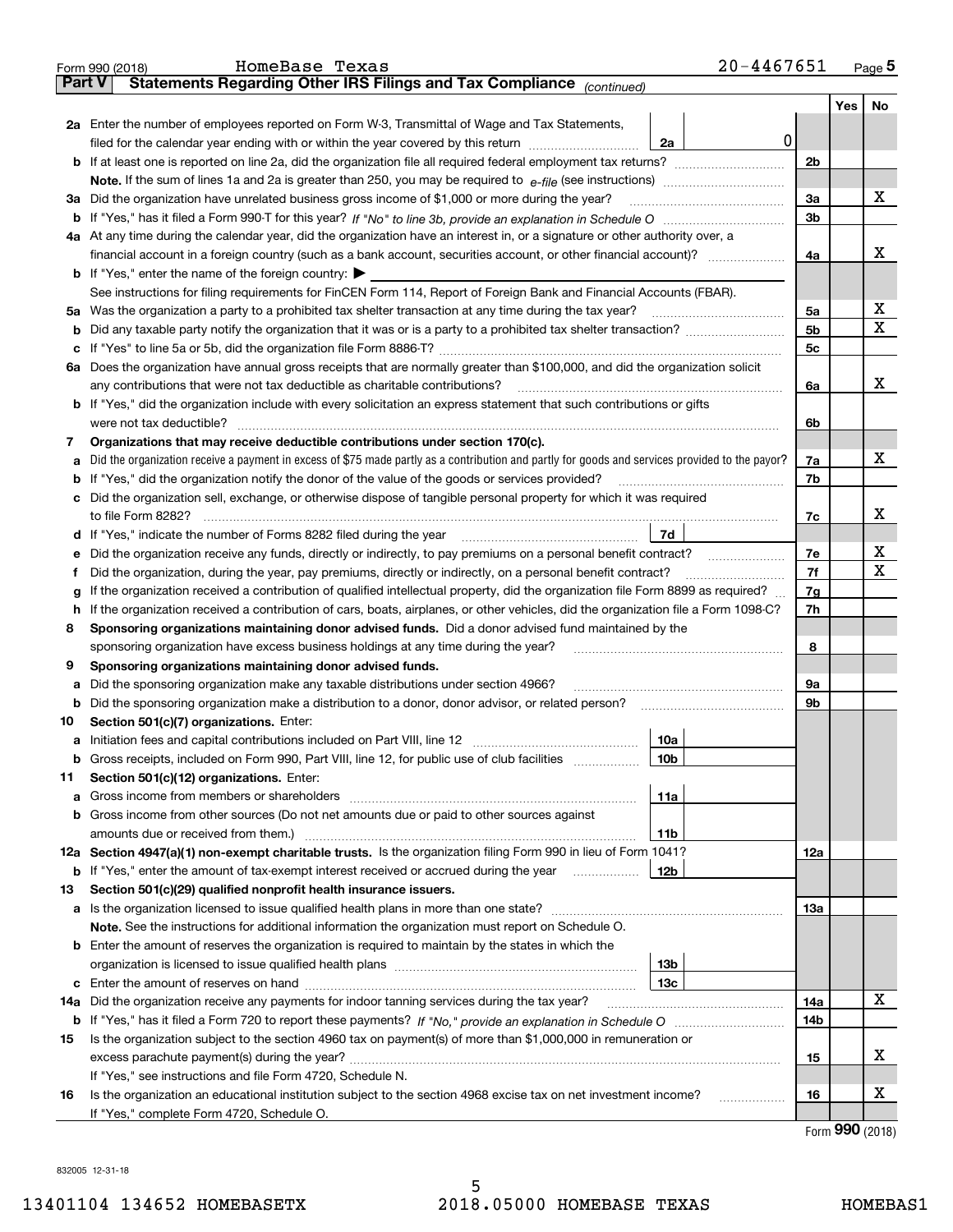|    | to line 8a, 8b, or 10b below, describe the circumstances, processes, or changes in Schedule O. See instructions.                                                                                                                                                                                                                                                                                                                                                     |                 |                 |                         |
|----|----------------------------------------------------------------------------------------------------------------------------------------------------------------------------------------------------------------------------------------------------------------------------------------------------------------------------------------------------------------------------------------------------------------------------------------------------------------------|-----------------|-----------------|-------------------------|
|    |                                                                                                                                                                                                                                                                                                                                                                                                                                                                      |                 |                 | $\overline{\mathbf{x}}$ |
|    | <b>Section A. Governing Body and Management</b>                                                                                                                                                                                                                                                                                                                                                                                                                      |                 |                 |                         |
|    | 5                                                                                                                                                                                                                                                                                                                                                                                                                                                                    |                 | Yes             | No                      |
|    | 1a Enter the number of voting members of the governing body at the end of the tax year<br>1a                                                                                                                                                                                                                                                                                                                                                                         |                 |                 |                         |
|    | If there are material differences in voting rights among members of the governing body, or if the governing                                                                                                                                                                                                                                                                                                                                                          |                 |                 |                         |
|    | body delegated broad authority to an executive committee or similar committee, explain in Schedule O.<br>5                                                                                                                                                                                                                                                                                                                                                           |                 |                 |                         |
|    | <b>b</b> Enter the number of voting members included in line 1a, above, who are independent <i>manument</i><br>1b                                                                                                                                                                                                                                                                                                                                                    |                 |                 |                         |
| 2  | Did any officer, director, trustee, or key employee have a family relationship or a business relationship with any other                                                                                                                                                                                                                                                                                                                                             |                 |                 | х                       |
|    | officer, director, trustee, or key employee?                                                                                                                                                                                                                                                                                                                                                                                                                         | $\mathbf{2}$    |                 |                         |
| З  | Did the organization delegate control over management duties customarily performed by or under the direct supervision                                                                                                                                                                                                                                                                                                                                                | 3               |                 | X                       |
| 4  | Did the organization make any significant changes to its governing documents since the prior Form 990 was filed?                                                                                                                                                                                                                                                                                                                                                     | 4               |                 | $\overline{\mathbf{x}}$ |
| 5  |                                                                                                                                                                                                                                                                                                                                                                                                                                                                      | 5               |                 | $\mathbf X$             |
| 6  |                                                                                                                                                                                                                                                                                                                                                                                                                                                                      | 6               |                 | X                       |
|    | 7a Did the organization have members, stockholders, or other persons who had the power to elect or appoint one or                                                                                                                                                                                                                                                                                                                                                    |                 |                 |                         |
|    | more members of the governing body?                                                                                                                                                                                                                                                                                                                                                                                                                                  | 7a              |                 | X                       |
|    | $\begin{bmatrix} \begin{bmatrix} 0 & 0 & 0 \\ 0 & 0 & 0 \\ 0 & 0 & 0 \\ 0 & 0 & 0 \\ 0 & 0 & 0 \\ 0 & 0 & 0 \\ 0 & 0 & 0 & 0 \\ 0 & 0 & 0 & 0 \\ 0 & 0 & 0 & 0 \\ 0 & 0 & 0 & 0 & 0 \\ 0 & 0 & 0 & 0 & 0 \\ 0 & 0 & 0 & 0 & 0 \\ 0 & 0 & 0 & 0 & 0 & 0 \\ 0 & 0 & 0 & 0 & 0 & 0 \\ 0 & 0 & 0 & 0 & 0 & 0 & 0 \\ 0 & 0 & 0 & 0 & 0 & $<br><b>b</b> Are any governance decisions of the organization reserved to (or subject to approval by) members, stockholders, or |                 |                 |                         |
|    | persons other than the governing body?                                                                                                                                                                                                                                                                                                                                                                                                                               | 7b              |                 | X                       |
| 8  | Did the organization contemporaneously document the meetings held or written actions undertaken during the year by the following:                                                                                                                                                                                                                                                                                                                                    |                 |                 |                         |
| a  |                                                                                                                                                                                                                                                                                                                                                                                                                                                                      | 8а              | X               |                         |
|    |                                                                                                                                                                                                                                                                                                                                                                                                                                                                      | 8b              | $\mathbf X$     |                         |
| 9  | Is there any officer, director, trustee, or key employee listed in Part VII, Section A, who cannot be reached at the                                                                                                                                                                                                                                                                                                                                                 |                 |                 |                         |
|    |                                                                                                                                                                                                                                                                                                                                                                                                                                                                      | 9               |                 | X                       |
|    | Section B. Policies (This Section B requests information about policies not required by the Internal Revenue Code.)                                                                                                                                                                                                                                                                                                                                                  |                 |                 |                         |
|    |                                                                                                                                                                                                                                                                                                                                                                                                                                                                      |                 | Yes             | No                      |
|    |                                                                                                                                                                                                                                                                                                                                                                                                                                                                      | 10a             |                 | X                       |
|    | <b>b</b> If "Yes," did the organization have written policies and procedures governing the activities of such chapters, affiliates,                                                                                                                                                                                                                                                                                                                                  |                 |                 |                         |
|    | and branches to ensure their operations are consistent with the organization's exempt purposes?                                                                                                                                                                                                                                                                                                                                                                      | 10 <sub>b</sub> |                 |                         |
|    | 11a Has the organization provided a complete copy of this Form 990 to all members of its governing body before filing the form?                                                                                                                                                                                                                                                                                                                                      | 11a             | X               |                         |
|    | <b>b</b> Describe in Schedule O the process, if any, used by the organization to review this Form 990.                                                                                                                                                                                                                                                                                                                                                               |                 |                 |                         |
|    | 12a Did the organization have a written conflict of interest policy? If "No," go to line 13                                                                                                                                                                                                                                                                                                                                                                          | 12a             | X               |                         |
|    | <b>b</b> Were officers, directors, or trustees, and key employees required to disclose annually interests that could give rise to conflicts?                                                                                                                                                                                                                                                                                                                         | 12 <sub>b</sub> | $\mathbf X$     |                         |
|    | c Did the organization regularly and consistently monitor and enforce compliance with the policy? If "Yes," describe                                                                                                                                                                                                                                                                                                                                                 |                 |                 |                         |
|    | in Schedule O how this was done manufactured and continuum control of the state of the state of the state of t                                                                                                                                                                                                                                                                                                                                                       | 12c             | X               |                         |
| 13 | Did the organization have a written whistleblower policy?                                                                                                                                                                                                                                                                                                                                                                                                            | 13              | x               |                         |
| 14 | Did the organization have a written document retention and destruction policy?                                                                                                                                                                                                                                                                                                                                                                                       | 14              | X               |                         |
| 15 | Did the process for determining compensation of the following persons include a review and approval by independent                                                                                                                                                                                                                                                                                                                                                   |                 |                 |                         |
|    | persons, comparability data, and contemporaneous substantiation of the deliberation and decision?                                                                                                                                                                                                                                                                                                                                                                    |                 |                 |                         |
|    |                                                                                                                                                                                                                                                                                                                                                                                                                                                                      | 15a             | X               |                         |
|    |                                                                                                                                                                                                                                                                                                                                                                                                                                                                      | 15 <sub>b</sub> | X               |                         |
|    | If "Yes" to line 15a or 15b, describe the process in Schedule O (see instructions).                                                                                                                                                                                                                                                                                                                                                                                  |                 |                 |                         |
|    | 16a Did the organization invest in, contribute assets to, or participate in a joint venture or similar arrangement with a                                                                                                                                                                                                                                                                                                                                            |                 |                 |                         |
|    | taxable entity during the year?                                                                                                                                                                                                                                                                                                                                                                                                                                      | 16a             |                 | X                       |
|    | b If "Yes," did the organization follow a written policy or procedure requiring the organization to evaluate its participation                                                                                                                                                                                                                                                                                                                                       |                 |                 |                         |
|    | in joint venture arrangements under applicable federal tax law, and take steps to safeguard the organization's                                                                                                                                                                                                                                                                                                                                                       |                 |                 |                         |
|    |                                                                                                                                                                                                                                                                                                                                                                                                                                                                      | 16b             |                 |                         |
|    | <b>Section C. Disclosure</b>                                                                                                                                                                                                                                                                                                                                                                                                                                         |                 |                 |                         |
|    | None<br>List the states with which a copy of this Form 990 is required to be filed $\blacktriangleright$                                                                                                                                                                                                                                                                                                                                                             |                 |                 |                         |
|    | Section 6104 requires an organization to make its Forms 1023 (1024 or 1024 A if applicable), 990, and 990-T (Section 501(c)(3)s only) available                                                                                                                                                                                                                                                                                                                      |                 |                 |                         |
| 18 | for public inspection. Indicate how you made these available. Check all that apply.                                                                                                                                                                                                                                                                                                                                                                                  |                 |                 |                         |
| 17 | $\lfloor x \rfloor$ Upon request<br>$\mid$ $\rm X\mid$ Own website<br>$X$ Another's website<br>Other (explain in Schedule O)                                                                                                                                                                                                                                                                                                                                         |                 |                 |                         |
|    |                                                                                                                                                                                                                                                                                                                                                                                                                                                                      |                 |                 |                         |
| 19 | Describe in Schedule O whether (and if so, how) the organization made its governing documents, conflict of interest policy, and financial                                                                                                                                                                                                                                                                                                                            |                 |                 |                         |
|    | statements available to the public during the tax year.                                                                                                                                                                                                                                                                                                                                                                                                              |                 |                 |                         |
| 20 | State the name, address, and telephone number of the person who possesses the organization's books and records                                                                                                                                                                                                                                                                                                                                                       |                 |                 |                         |
|    | Lori Steiner - 512-472-8788                                                                                                                                                                                                                                                                                                                                                                                                                                          |                 |                 |                         |
|    | 500 W. Ben White Blvd., Austin, TX<br>78704                                                                                                                                                                                                                                                                                                                                                                                                                          |                 | Form 990 (2018) |                         |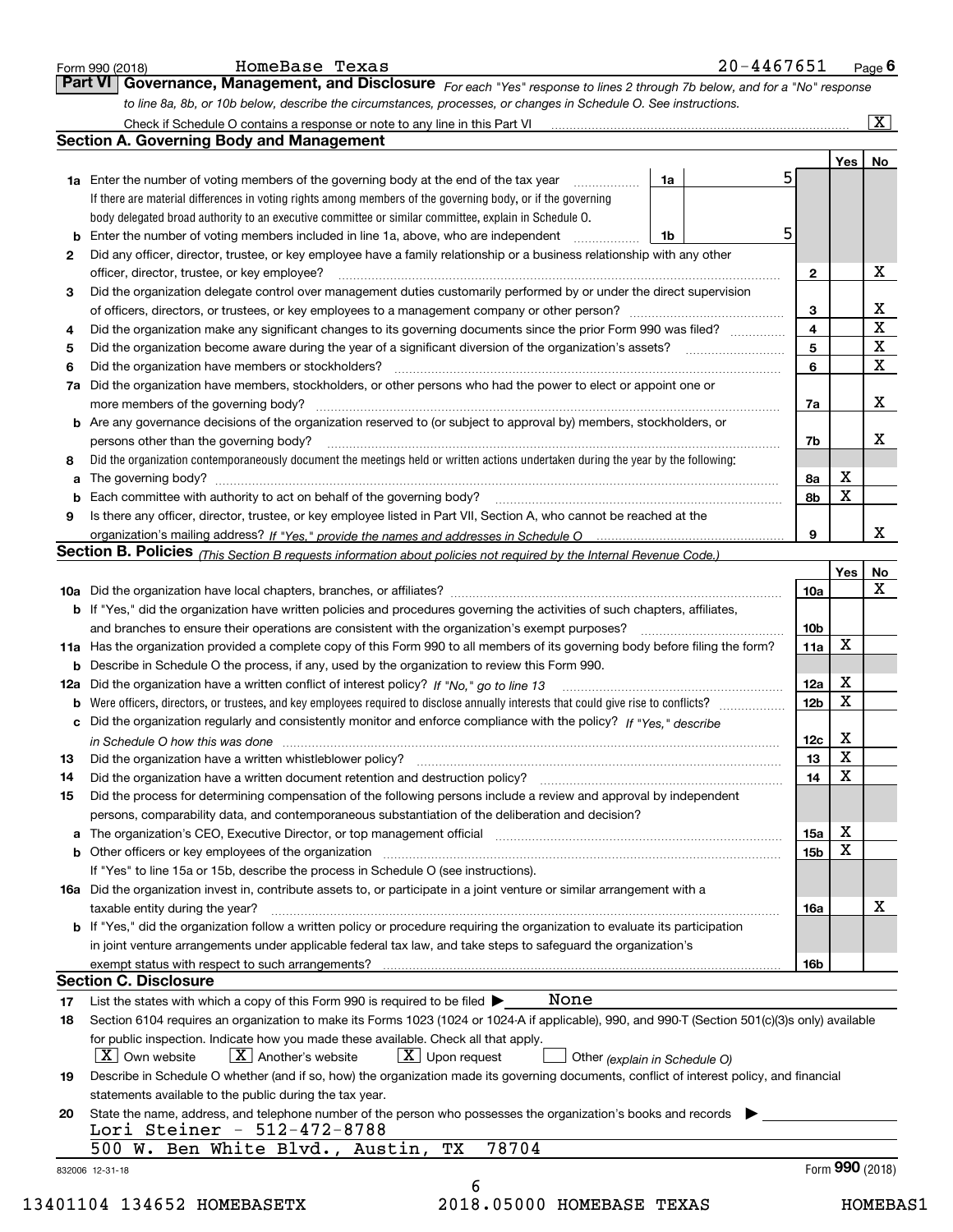**(A)**

 $\mathcal{L}^{\text{max}}$ 

# **7Part VII Compensation of Officers, Directors, Trustees, Key Employees, Highest Compensated Employees, and Independent Contractors**

Check if Schedule O contains a response or note to any line in this Part VII

**Section A. Officers, Directors, Trustees, Key Employees, and Highest Compensated Employees**

**1a**  Complete this table for all persons required to be listed. Report compensation for the calendar year ending with or within the organization's tax year.

**•** List all of the organization's current officers, directors, trustees (whether individuals or organizations), regardless of amount of compensation. Enter -0- in columns  $(D)$ ,  $(E)$ , and  $(F)$  if no compensation was paid.

● List all of the organization's **current** key employees, if any. See instructions for definition of "key employee."

**•** List the organization's five current highest compensated employees (other than an officer, director, trustee, or key employee) who received reportable compensation (Box 5 of Form W-2 and/or Box 7 of Form 1099-MISC) of more than \$100,000 from the organization and any related organizations.

 $\bullet$  List all of the organization's **former** officers, key employees, and highest compensated employees who received more than \$100,000 of reportable compensation from the organization and any related organizations.

**•** List all of the organization's former directors or trustees that received, in the capacity as a former director or trustee of the organization, more than \$10,000 of reportable compensation from the organization and any related organizations.

List persons in the following order: individual trustees or directors; institutional trustees; officers; key employees; highest compensated employees; and former such persons.

Check this box if neither the organization nor any related organization compensated any current officer, director, or trustee.  $\mathcal{L}^{\text{max}}$ 

| (A)                   | (B)                                                                          |                                                                                                                                                                     |  |                                                | (C) |                                                              |                                                  | (D)                        | (E)                        | (F)                    |
|-----------------------|------------------------------------------------------------------------------|---------------------------------------------------------------------------------------------------------------------------------------------------------------------|--|------------------------------------------------|-----|--------------------------------------------------------------|--------------------------------------------------|----------------------------|----------------------------|------------------------|
| Name and Title        | Average<br>hours per                                                         |                                                                                                                                                                     |  | Position                                       |     | (do not check more than one<br>box, unless person is both an |                                                  | Reportable<br>compensation | Reportable<br>compensation | Estimated<br>amount of |
|                       | week<br>(list any<br>hours for<br>related<br>organizations<br>below<br>line) | officer and a director/trustee)<br>Individual trustee or director<br>Highest compensated<br> employee<br>Institutional trustee<br>Key employee<br>Former<br>Officer |  | from<br>the<br>organization<br>(W-2/1099-MISC) |     |                                                              | from related<br>organizations<br>(W-2/1099-MISC) |                            |                            |                        |
| (1) Curtis Page       | 1.00                                                                         |                                                                                                                                                                     |  |                                                |     |                                                              |                                                  |                            |                            |                        |
| Chair                 |                                                                              | $\mathbf x$                                                                                                                                                         |  | $\mathbf X$                                    |     |                                                              |                                                  | $\mathbf 0$ .              | $0$ .                      | $0_{\bullet}$          |
| (2) Eric Smith        | 1.00                                                                         |                                                                                                                                                                     |  |                                                |     |                                                              |                                                  |                            |                            |                        |
| Immediate Past Chair  |                                                                              | $\overline{\textbf{X}}$                                                                                                                                             |  | $\mathbf X$                                    |     |                                                              |                                                  | $0$ .                      | $0$ .                      | 0.                     |
| (3) Heather Ladage    | 1.00                                                                         |                                                                                                                                                                     |  |                                                |     |                                                              |                                                  |                            |                            |                        |
| Vice Chair            |                                                                              | $\mathbf x$                                                                                                                                                         |  | $\mathbf X$                                    |     |                                                              |                                                  | 0.                         | 0.                         | 0.                     |
| (4) David Osborn      | 1.00                                                                         |                                                                                                                                                                     |  |                                                |     |                                                              |                                                  |                            |                            |                        |
| Secretary             |                                                                              | $\mathbf X$                                                                                                                                                         |  | $\mathbf x$                                    |     |                                                              |                                                  | $\mathbf 0$ .              | 0.                         | $0_{\bullet}$          |
| (5) Gaylon Boyd       | 1.00                                                                         |                                                                                                                                                                     |  |                                                |     |                                                              |                                                  |                            |                            |                        |
| Treasurer             |                                                                              | $\mathbf X$                                                                                                                                                         |  | $\mathbf X$                                    |     |                                                              |                                                  | 0.                         | $\mathbf 0$ .              | $0_{.}$                |
| (6) Phyllis Snodgrass | 1.00                                                                         |                                                                                                                                                                     |  |                                                |     |                                                              |                                                  |                            |                            |                        |
| CEO                   | 45.00                                                                        |                                                                                                                                                                     |  | $\mathbf X$                                    |     |                                                              |                                                  | $\mathbf 0$ .              | 165,574.                   | 13,854.                |
| (7) Lori Steiner      | 1.00                                                                         |                                                                                                                                                                     |  |                                                |     |                                                              |                                                  |                            |                            |                        |
| CFO                   | 45.00                                                                        |                                                                                                                                                                     |  | $\mathbf X$                                    |     |                                                              |                                                  | $0$ .                      | 113,030.                   | 10,932.                |
|                       |                                                                              |                                                                                                                                                                     |  |                                                |     |                                                              |                                                  |                            |                            |                        |
|                       |                                                                              |                                                                                                                                                                     |  |                                                |     |                                                              |                                                  |                            |                            |                        |
|                       |                                                                              |                                                                                                                                                                     |  |                                                |     |                                                              |                                                  |                            |                            |                        |
|                       |                                                                              |                                                                                                                                                                     |  |                                                |     |                                                              |                                                  |                            |                            |                        |
|                       |                                                                              |                                                                                                                                                                     |  |                                                |     |                                                              |                                                  |                            |                            |                        |
|                       |                                                                              |                                                                                                                                                                     |  |                                                |     |                                                              |                                                  |                            |                            |                        |
|                       |                                                                              |                                                                                                                                                                     |  |                                                |     |                                                              |                                                  |                            |                            |                        |
|                       |                                                                              |                                                                                                                                                                     |  |                                                |     |                                                              |                                                  |                            |                            |                        |
|                       |                                                                              |                                                                                                                                                                     |  |                                                |     |                                                              |                                                  |                            |                            |                        |
|                       |                                                                              |                                                                                                                                                                     |  |                                                |     |                                                              |                                                  |                            |                            |                        |
|                       |                                                                              |                                                                                                                                                                     |  |                                                |     |                                                              |                                                  |                            |                            |                        |
|                       |                                                                              |                                                                                                                                                                     |  |                                                |     |                                                              |                                                  |                            |                            |                        |
|                       |                                                                              |                                                                                                                                                                     |  |                                                |     |                                                              |                                                  |                            |                            |                        |
|                       |                                                                              |                                                                                                                                                                     |  |                                                |     |                                                              |                                                  |                            |                            |                        |
|                       |                                                                              |                                                                                                                                                                     |  |                                                |     |                                                              |                                                  |                            |                            |                        |
|                       |                                                                              |                                                                                                                                                                     |  |                                                |     |                                                              |                                                  |                            |                            |                        |
|                       |                                                                              |                                                                                                                                                                     |  |                                                |     |                                                              |                                                  |                            |                            |                        |
|                       |                                                                              |                                                                                                                                                                     |  |                                                |     |                                                              |                                                  |                            |                            |                        |
|                       |                                                                              |                                                                                                                                                                     |  |                                                |     |                                                              |                                                  |                            |                            |                        |
|                       |                                                                              |                                                                                                                                                                     |  |                                                |     |                                                              |                                                  |                            |                            |                        |

7

832007 12-31-18

Form (2018) **990**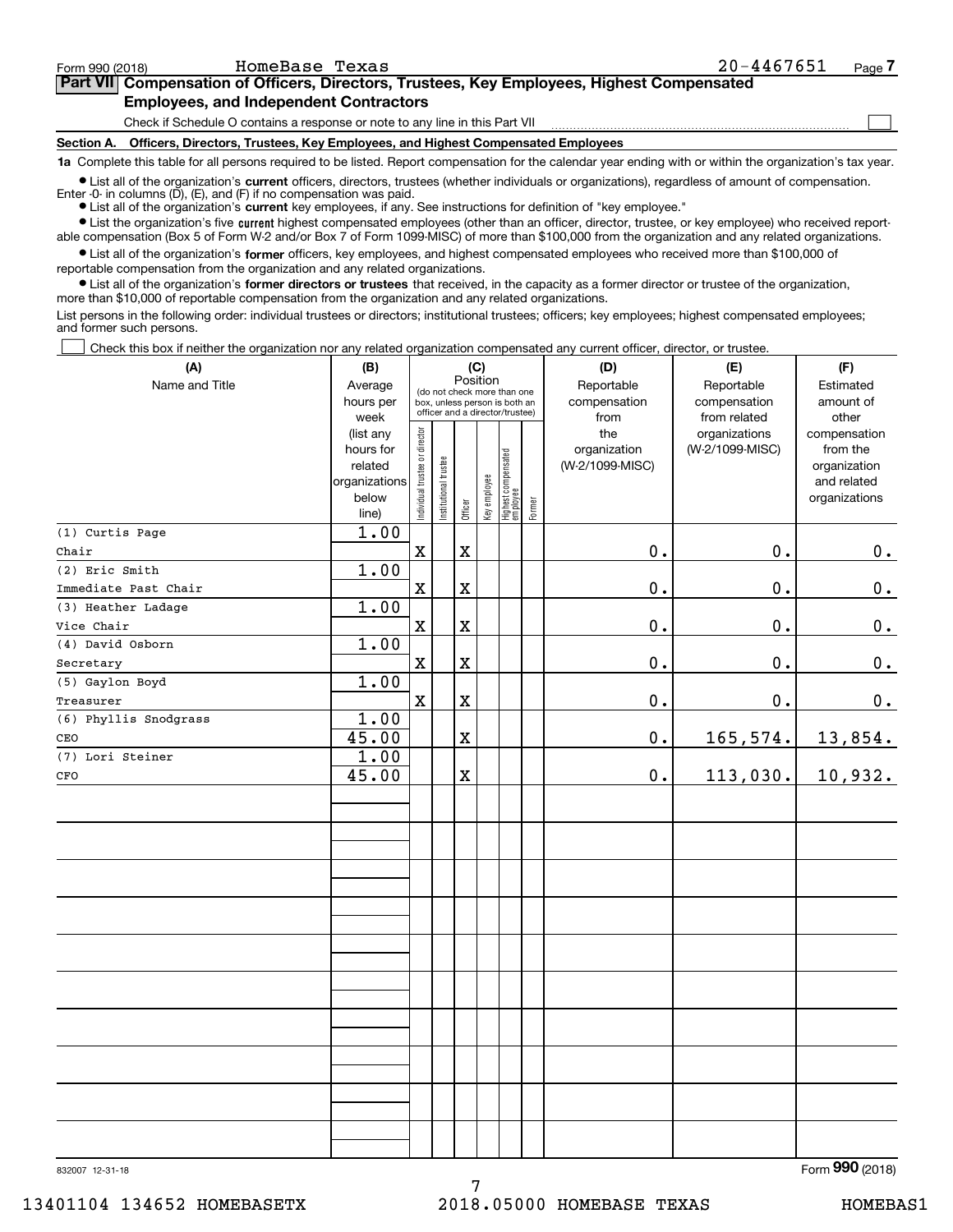| HomeBase Texas<br>Form 990 (2018)                                                                                                                                                                                                                           |                                                                      |                                |                       |          |              |                                                                                                 |        |                                           | 20-4467651                                        |       |                                                                          | Page 8           |
|-------------------------------------------------------------------------------------------------------------------------------------------------------------------------------------------------------------------------------------------------------------|----------------------------------------------------------------------|--------------------------------|-----------------------|----------|--------------|-------------------------------------------------------------------------------------------------|--------|-------------------------------------------|---------------------------------------------------|-------|--------------------------------------------------------------------------|------------------|
| <b>Part VII</b><br>Section A. Officers, Directors, Trustees, Key Employees, and Highest Compensated Employees (continued)                                                                                                                                   |                                                                      |                                |                       |          |              |                                                                                                 |        |                                           |                                                   |       |                                                                          |                  |
| (A)<br>Name and title                                                                                                                                                                                                                                       | (B)<br>Average<br>hours per<br>week                                  |                                |                       | Position | (C)          | (do not check more than one<br>box, unless person is both an<br>officer and a director/trustee) |        | (D)<br>Reportable<br>compensation<br>from | (E)<br>Reportable<br>compensation<br>from related |       | (F)<br>Estimated<br>amount of<br>other                                   |                  |
|                                                                                                                                                                                                                                                             | (list any<br>hours for<br>related<br>organizations<br>below<br>line) | Individual trustee or director | Institutional trustee | Officer  | key employee | Highest compensated<br>  employee                                                               | Former | the<br>organization<br>(W-2/1099-MISC)    | organizations<br>(W-2/1099-MISC)                  |       | compensation<br>from the<br>organization<br>and related<br>organizations |                  |
|                                                                                                                                                                                                                                                             |                                                                      |                                |                       |          |              |                                                                                                 |        |                                           |                                                   |       |                                                                          |                  |
|                                                                                                                                                                                                                                                             |                                                                      |                                |                       |          |              |                                                                                                 |        |                                           |                                                   |       |                                                                          |                  |
|                                                                                                                                                                                                                                                             |                                                                      |                                |                       |          |              |                                                                                                 |        |                                           |                                                   |       |                                                                          |                  |
|                                                                                                                                                                                                                                                             |                                                                      |                                |                       |          |              |                                                                                                 |        |                                           |                                                   |       |                                                                          |                  |
|                                                                                                                                                                                                                                                             |                                                                      |                                |                       |          |              |                                                                                                 |        |                                           |                                                   |       |                                                                          |                  |
|                                                                                                                                                                                                                                                             |                                                                      |                                |                       |          |              |                                                                                                 |        |                                           |                                                   |       |                                                                          |                  |
|                                                                                                                                                                                                                                                             |                                                                      |                                |                       |          |              |                                                                                                 |        | $0$ .                                     | 278,604.                                          |       |                                                                          | 24,786.          |
| c Total from continuation sheets to Part VII, Section A                                                                                                                                                                                                     |                                                                      |                                |                       |          |              |                                                                                                 |        | $0$ .<br>0.                               | 278,604.                                          | $0$ . |                                                                          | $0$ .<br>24,786. |
| Total number of individuals (including but not limited to those listed above) who received more than \$100,000 of reportable<br>$\mathbf{2}$<br>compensation from the organization $\blacktriangleright$                                                    |                                                                      |                                |                       |          |              |                                                                                                 |        |                                           |                                                   |       |                                                                          | 0                |
| Did the organization list any former officer, director, or trustee, key employee, or highest compensated employee on<br>3<br>line 1a? If "Yes," complete Schedule J for such individual manumanamental communities and the communities of t                 |                                                                      |                                |                       |          |              |                                                                                                 |        |                                           |                                                   | 3     | Yes                                                                      | No<br>х          |
| For any individual listed on line 1a, is the sum of reportable compensation and other compensation from the organization                                                                                                                                    |                                                                      |                                |                       |          |              |                                                                                                 |        |                                           |                                                   | 4     | х                                                                        |                  |
| Did any person listed on line 1a receive or accrue compensation from any unrelated organization or individual for services<br>5<br><b>Section B. Independent Contractors</b>                                                                                |                                                                      |                                |                       |          |              |                                                                                                 |        |                                           |                                                   | 5     |                                                                          | х                |
| Complete this table for your five highest compensated independent contractors that received more than \$100,000 of compensation from<br>1<br>the organization. Report compensation for the calendar year ending with or within the organization's tax year. |                                                                      |                                |                       |          |              |                                                                                                 |        |                                           |                                                   |       |                                                                          |                  |
| (A)<br>Name and business address                                                                                                                                                                                                                            |                                                                      |                                | <b>NONE</b>           |          |              |                                                                                                 |        | (B)<br>Description of services            |                                                   |       | (C)<br>Compensation                                                      |                  |
|                                                                                                                                                                                                                                                             |                                                                      |                                |                       |          |              |                                                                                                 |        |                                           |                                                   |       |                                                                          |                  |
|                                                                                                                                                                                                                                                             |                                                                      |                                |                       |          |              |                                                                                                 |        |                                           |                                                   |       |                                                                          |                  |
|                                                                                                                                                                                                                                                             |                                                                      |                                |                       |          |              |                                                                                                 |        |                                           |                                                   |       |                                                                          |                  |
|                                                                                                                                                                                                                                                             |                                                                      |                                |                       |          |              |                                                                                                 |        |                                           |                                                   |       |                                                                          |                  |
| Total number of independent contractors (including but not limited to those listed above) who received more than<br>$\mathbf{2}$<br>\$100,000 of compensation from the organization                                                                         |                                                                      |                                |                       |          | 0            |                                                                                                 |        |                                           |                                                   |       |                                                                          |                  |

832008 12-31-18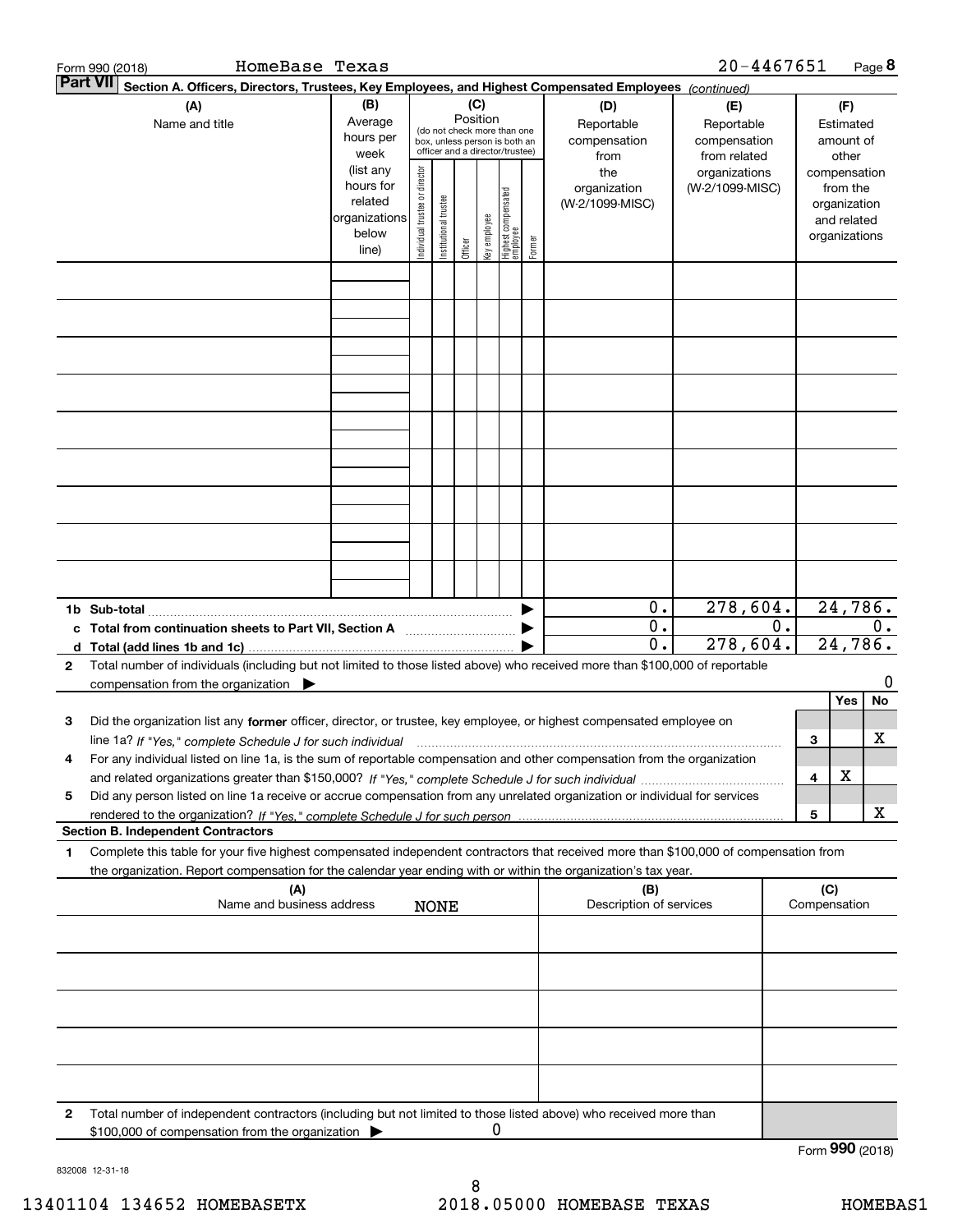|                                                           |        | Form 990 (2018)                                                                                                       | HomeBase Texas |                                |                      |                                                                                                                                         | 20-4467651                       | Page 9                                                             |
|-----------------------------------------------------------|--------|-----------------------------------------------------------------------------------------------------------------------|----------------|--------------------------------|----------------------|-----------------------------------------------------------------------------------------------------------------------------------------|----------------------------------|--------------------------------------------------------------------|
| <b>Part VIII</b>                                          |        | <b>Statement of Revenue</b>                                                                                           |                |                                |                      |                                                                                                                                         |                                  |                                                                    |
|                                                           |        | Check if Schedule O contains a response or note to any line in this Part VIII                                         |                |                                | (A)<br>Total revenue | $\begin{array}{ c c c c c c } \hline \quad & \text{(B)} & \text{(C)} \\ \hline \end{array}$<br>Related or<br>exempt function<br>revenue | Unrelated<br>business<br>revenue | (D)<br>Revenue excluded<br>from tax under<br>sections<br>512 - 514 |
|                                                           |        | 1 a Federated campaigns                                                                                               | 1a             |                                |                      |                                                                                                                                         |                                  |                                                                    |
| Contributions, Gifts, Grants<br>and Other Similar Amounts |        |                                                                                                                       | 1b             |                                |                      |                                                                                                                                         |                                  |                                                                    |
|                                                           |        | c Fundraising events                                                                                                  | 1c             |                                |                      |                                                                                                                                         |                                  |                                                                    |
|                                                           |        | d Related organizations                                                                                               | 1d             |                                |                      |                                                                                                                                         |                                  |                                                                    |
|                                                           |        | e Government grants (contributions)                                                                                   | 1e             |                                |                      |                                                                                                                                         |                                  |                                                                    |
|                                                           |        | f All other contributions, gifts, grants, and                                                                         |                |                                |                      |                                                                                                                                         |                                  |                                                                    |
|                                                           |        | similar amounts not included above                                                                                    | 1f             | 5,250.                         |                      |                                                                                                                                         |                                  |                                                                    |
|                                                           |        | g Noncash contributions included in lines 1a-1f: \$                                                                   |                |                                |                      |                                                                                                                                         |                                  |                                                                    |
|                                                           |        |                                                                                                                       |                |                                | 5,250.               |                                                                                                                                         |                                  |                                                                    |
|                                                           |        | 2 a Mortgage discount and                                                                                             |                | <b>Business Code</b><br>900099 | 62,118.              | 62,118.                                                                                                                                 |                                  |                                                                    |
|                                                           |        | b Closing Fees                                                                                                        |                | 900099                         | 6,085.               | 6,085.                                                                                                                                  |                                  |                                                                    |
|                                                           |        |                                                                                                                       |                |                                |                      |                                                                                                                                         |                                  |                                                                    |
|                                                           | с<br>d | <u> 1980 - Johann Barn, mars ann an t-Amhain Aonaich an t-Aonaich an t-Aonaich ann an t-Aonaich ann an t-Aonaich</u>  |                |                                |                      |                                                                                                                                         |                                  |                                                                    |
| Program Service<br>Revenue                                | е      | the contract of the contract of the contract of the contract of the contract of                                       |                |                                |                      |                                                                                                                                         |                                  |                                                                    |
|                                                           |        | f All other program service revenue                                                                                   |                |                                |                      |                                                                                                                                         |                                  |                                                                    |
|                                                           |        |                                                                                                                       |                | ▶                              | 68, 203.             |                                                                                                                                         |                                  |                                                                    |
| 3                                                         |        | Investment income (including dividends, interest, and                                                                 |                |                                |                      |                                                                                                                                         |                                  |                                                                    |
|                                                           |        |                                                                                                                       |                | ▶                              | 12,000.              |                                                                                                                                         |                                  | 12,000.                                                            |
| 4                                                         |        | Income from investment of tax-exempt bond proceeds                                                                    |                |                                |                      |                                                                                                                                         |                                  |                                                                    |
| 5                                                         |        |                                                                                                                       |                |                                |                      |                                                                                                                                         |                                  |                                                                    |
|                                                           |        |                                                                                                                       | (i) Real       | (ii) Personal                  |                      |                                                                                                                                         |                                  |                                                                    |
|                                                           |        | 6 a Gross rents                                                                                                       |                |                                |                      |                                                                                                                                         |                                  |                                                                    |
|                                                           |        | <b>b</b> Less: rental expenses                                                                                        |                |                                |                      |                                                                                                                                         |                                  |                                                                    |
|                                                           | c      | Rental income or (loss)                                                                                               |                |                                |                      |                                                                                                                                         |                                  |                                                                    |
|                                                           |        |                                                                                                                       |                | ▶                              |                      |                                                                                                                                         |                                  |                                                                    |
|                                                           |        | 7 a Gross amount from sales of                                                                                        | (i) Securities | (ii) Other                     |                      |                                                                                                                                         |                                  |                                                                    |
|                                                           |        | assets other than inventory                                                                                           |                |                                |                      |                                                                                                                                         |                                  |                                                                    |
|                                                           |        | <b>b</b> Less: cost or other basis                                                                                    |                |                                |                      |                                                                                                                                         |                                  |                                                                    |
|                                                           |        | and sales expenses                                                                                                    |                |                                |                      |                                                                                                                                         |                                  |                                                                    |
|                                                           |        |                                                                                                                       |                |                                |                      |                                                                                                                                         |                                  |                                                                    |
|                                                           |        | 8 a Gross income from fundraising events (not                                                                         |                |                                |                      |                                                                                                                                         |                                  |                                                                    |
|                                                           |        | including \$<br><u>of</u> of<br>contributions reported on line 1c). See                                               |                |                                |                      |                                                                                                                                         |                                  |                                                                    |
| <b>Other Revenue</b>                                      |        |                                                                                                                       |                |                                |                      |                                                                                                                                         |                                  |                                                                    |
|                                                           |        |                                                                                                                       |                |                                |                      |                                                                                                                                         |                                  |                                                                    |
|                                                           |        | c Net income or (loss) from fundraising events                                                                        |                | ▶<br>.                         |                      |                                                                                                                                         |                                  |                                                                    |
|                                                           |        | 9 a Gross income from gaming activities. See                                                                          |                |                                |                      |                                                                                                                                         |                                  |                                                                    |
|                                                           |        |                                                                                                                       |                |                                |                      |                                                                                                                                         |                                  |                                                                    |
|                                                           |        |                                                                                                                       |                | b                              |                      |                                                                                                                                         |                                  |                                                                    |
|                                                           |        | c Net income or (loss) from gaming activities                                                                         |                | ▶                              |                      |                                                                                                                                         |                                  |                                                                    |
|                                                           |        | 10 a Gross sales of inventory, less returns                                                                           |                |                                |                      |                                                                                                                                         |                                  |                                                                    |
|                                                           |        |                                                                                                                       |                |                                |                      |                                                                                                                                         |                                  |                                                                    |
|                                                           |        | <b>b</b> Less: cost of goods sold $\ldots$ $\ldots$ $\ldots$ $\ldots$ <b>b</b>                                        |                |                                |                      |                                                                                                                                         |                                  |                                                                    |
|                                                           |        |                                                                                                                       |                | ▶                              |                      |                                                                                                                                         |                                  |                                                                    |
|                                                           |        | Miscellaneous Revenue                                                                                                 |                | <b>Business Code</b>           |                      |                                                                                                                                         |                                  |                                                                    |
|                                                           | 11 a   | <u> 1989 - Johann Barn, mars ann an t-Amhair an t-Amhair an t-Amhair an t-Amhair an t-Amhair an t-Amhair an t-Amh</u> |                |                                |                      |                                                                                                                                         |                                  |                                                                    |
|                                                           | b      | the contract of the contract of the contract of the contract of the contract of                                       |                |                                |                      |                                                                                                                                         |                                  |                                                                    |
|                                                           | с      | <u> 1989 - Andrea Andrew Maria (b. 1989)</u>                                                                          |                |                                |                      |                                                                                                                                         |                                  |                                                                    |
|                                                           |        |                                                                                                                       |                |                                |                      |                                                                                                                                         |                                  |                                                                    |
|                                                           |        |                                                                                                                       |                |                                |                      |                                                                                                                                         |                                  |                                                                    |
| 12                                                        |        |                                                                                                                       |                | ▶                              | 85,453.              | 68,203.                                                                                                                                 | 0.1                              | 12,000.                                                            |

832009 12-31-18

13401104 134652 HOMEBASETX 2018.05000 HOMEBASE TEXAS HOMEBAS1

9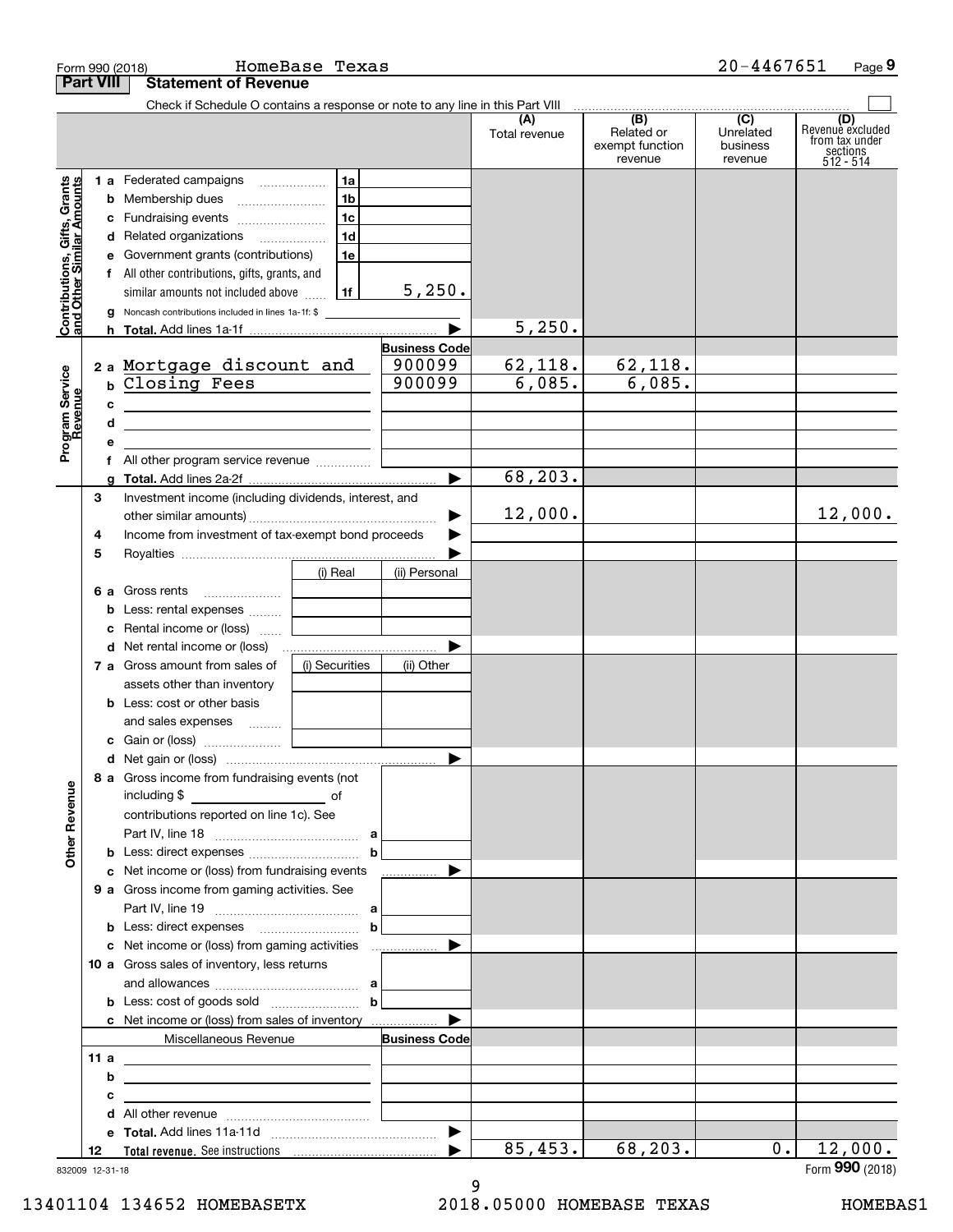Form 990 (2018) HOmeBase Texas 2 0-4467651 <sub>Page</sub> **Part IX Statement of Functional Expenses**

|              | Section 501(c)(3) and 501(c)(4) organizations must complete all columns. All other organizations must complete column (A).                                                                                  |                       |                                    |                                           |                                |
|--------------|-------------------------------------------------------------------------------------------------------------------------------------------------------------------------------------------------------------|-----------------------|------------------------------------|-------------------------------------------|--------------------------------|
|              | Check if Schedule O contains a response or note to any line in this Part IX                                                                                                                                 |                       |                                    |                                           |                                |
|              | Do not include amounts reported on lines 6b,<br>7b, 8b, 9b, and 10b of Part VIII.                                                                                                                           | (A)<br>Total expenses | (B)<br>Program service<br>expenses | (C)<br>Management and<br>general expenses | (D)<br>Fundraising<br>expenses |
| 1.           | Grants and other assistance to domestic organizations                                                                                                                                                       |                       |                                    |                                           |                                |
|              | and domestic governments. See Part IV, line 21                                                                                                                                                              |                       |                                    |                                           |                                |
| $\mathbf{2}$ | Grants and other assistance to domestic                                                                                                                                                                     |                       |                                    |                                           |                                |
|              | individuals. See Part IV, line 22<br>$\overline{\phantom{a}}$                                                                                                                                               |                       |                                    |                                           |                                |
| 3            | Grants and other assistance to foreign                                                                                                                                                                      |                       |                                    |                                           |                                |
|              | organizations, foreign governments, and foreign                                                                                                                                                             |                       |                                    |                                           |                                |
|              | individuals. See Part IV, lines 15 and 16                                                                                                                                                                   |                       |                                    |                                           |                                |
| 4            | Benefits paid to or for members                                                                                                                                                                             |                       |                                    |                                           |                                |
| 5            | Compensation of current officers, directors,                                                                                                                                                                |                       |                                    |                                           |                                |
|              | trustees, and key employees                                                                                                                                                                                 |                       |                                    |                                           |                                |
| 6            | Compensation not included above, to disqualified                                                                                                                                                            |                       |                                    |                                           |                                |
|              | persons (as defined under section $4958(f)(1)$ ) and                                                                                                                                                        |                       |                                    |                                           |                                |
|              | persons described in section 4958(c)(3)(B)                                                                                                                                                                  |                       |                                    |                                           |                                |
| 7            |                                                                                                                                                                                                             |                       |                                    |                                           |                                |
| 8            | Pension plan accruals and contributions (include                                                                                                                                                            |                       |                                    |                                           |                                |
|              | section 401(k) and 403(b) employer contributions)                                                                                                                                                           |                       |                                    |                                           |                                |
| 9            |                                                                                                                                                                                                             |                       |                                    |                                           |                                |
| 10           |                                                                                                                                                                                                             |                       |                                    |                                           |                                |
| 11           | Fees for services (non-employees):                                                                                                                                                                          |                       |                                    |                                           |                                |
| a            |                                                                                                                                                                                                             | 270,588.              | 270,588.                           |                                           |                                |
| b            |                                                                                                                                                                                                             |                       |                                    |                                           |                                |
| c            |                                                                                                                                                                                                             |                       |                                    |                                           |                                |
| d            |                                                                                                                                                                                                             |                       |                                    |                                           |                                |
| е            | Professional fundraising services. See Part IV, line 17                                                                                                                                                     |                       |                                    |                                           |                                |
| f            | Investment management fees                                                                                                                                                                                  |                       |                                    |                                           |                                |
| g            | Other. (If line 11g amount exceeds 10% of line 25,                                                                                                                                                          |                       |                                    |                                           |                                |
|              | column (A) amount, list line 11g expenses on Sch O.)                                                                                                                                                        |                       |                                    |                                           |                                |
| 12           |                                                                                                                                                                                                             |                       |                                    |                                           |                                |
| 13           |                                                                                                                                                                                                             |                       |                                    |                                           |                                |
| 14           |                                                                                                                                                                                                             |                       |                                    |                                           |                                |
| 15           |                                                                                                                                                                                                             |                       |                                    |                                           |                                |
| 16           |                                                                                                                                                                                                             |                       |                                    |                                           |                                |
| 17           |                                                                                                                                                                                                             |                       |                                    |                                           |                                |
| 18           | Payments of travel or entertainment expenses                                                                                                                                                                |                       |                                    |                                           |                                |
|              | for any federal, state, or local public officials                                                                                                                                                           |                       |                                    |                                           |                                |
| 19           | Conferences, conventions, and meetings                                                                                                                                                                      |                       |                                    |                                           |                                |
| 20           | Interest                                                                                                                                                                                                    |                       |                                    |                                           |                                |
| 21           |                                                                                                                                                                                                             |                       |                                    |                                           |                                |
| 22           | Depreciation, depletion, and amortization                                                                                                                                                                   |                       |                                    |                                           |                                |
| 23           | Insurance                                                                                                                                                                                                   |                       |                                    |                                           |                                |
| 24           | Other expenses. Itemize expenses not covered<br>above. (List miscellaneous expenses in line 24e. If line<br>24e amount exceeds 10% of line 25, column (A)<br>amount, list line 24e expenses on Schedule O.) |                       |                                    |                                           |                                |
| a            | Debt Forgiveness                                                                                                                                                                                            | 381,981.              | 381,981.                           |                                           |                                |
| b            |                                                                                                                                                                                                             |                       |                                    |                                           |                                |
| c            |                                                                                                                                                                                                             |                       |                                    |                                           |                                |
| d            | <u> 1989 - Johann Barn, fransk politik amerikansk politik (</u>                                                                                                                                             |                       |                                    |                                           |                                |
| е            | All other expenses and the state of the state of the state of the state of the state of the state of the state                                                                                              |                       |                                    |                                           |                                |
| 25           | Total functional expenses. Add lines 1 through 24e                                                                                                                                                          | 652,569.              | 652,569.                           | 0.                                        | 0.                             |
| 26           | Joint costs. Complete this line only if the organization                                                                                                                                                    |                       |                                    |                                           |                                |
|              | reported in column (B) joint costs from a combined                                                                                                                                                          |                       |                                    |                                           |                                |
|              | educational campaign and fundraising solicitation.<br>Check here $\blacktriangleright$<br>if following SOP 98-2 (ASC 958-720)                                                                               |                       |                                    |                                           |                                |
|              |                                                                                                                                                                                                             |                       |                                    |                                           |                                |

832010 12-31-18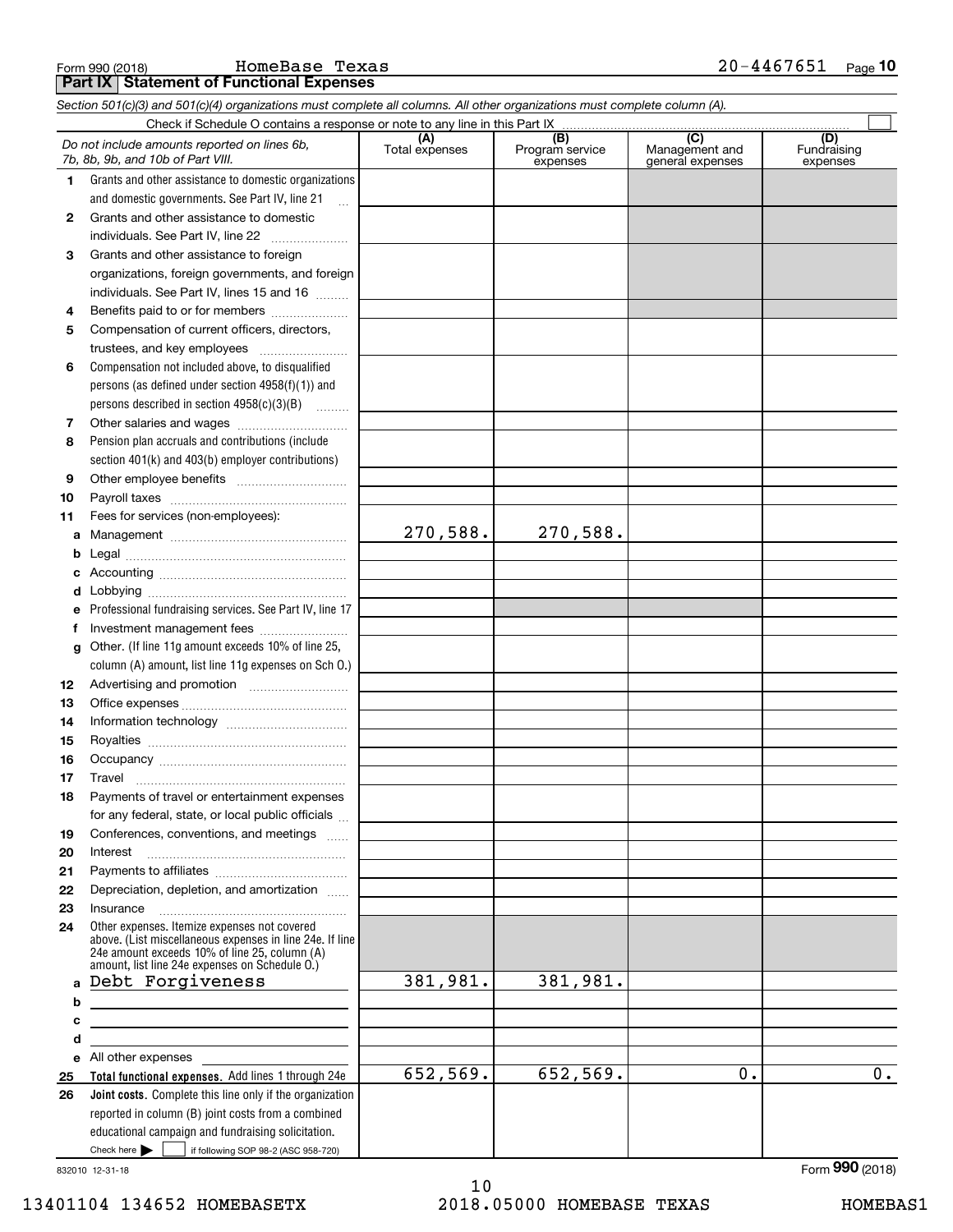## Form 990 (2018) HOmeBase Texas 2 0-4467651 <sub>Page</sub> **Part X Balance Sheet**

Check if Schedule O contains a response or note to any line in this Part X

|                             |    |                                                                                                                                                                    |                 | (A)<br>Beginning of year   |                         | (B)<br>End of year         |
|-----------------------------|----|--------------------------------------------------------------------------------------------------------------------------------------------------------------------|-----------------|----------------------------|-------------------------|----------------------------|
|                             | 1  |                                                                                                                                                                    |                 | 494,841.                   | $\mathbf{1}$            | $\overline{530,691}$ .     |
|                             | 2  |                                                                                                                                                                    |                 |                            | $\mathbf{2}$            |                            |
|                             | з  |                                                                                                                                                                    |                 | 3                          |                         |                            |
|                             | 4  |                                                                                                                                                                    |                 | 126,668.                   | $\overline{\mathbf{4}}$ | 126,493.                   |
|                             | 5  | Loans and other receivables from current and former officers, directors,                                                                                           |                 |                            |                         |                            |
|                             |    | trustees, key employees, and highest compensated employees. Complete                                                                                               |                 |                            |                         |                            |
|                             |    | Part II of Schedule L                                                                                                                                              |                 |                            | 5                       |                            |
|                             | 6  | Loans and other receivables from other disqualified persons (as defined under<br>section 4958(f)(1)), persons described in section 4958(c)(3)(B), and contributing |                 |                            |                         |                            |
|                             |    | employers and sponsoring organizations of section 501(c)(9) voluntary                                                                                              |                 |                            |                         |                            |
|                             |    | employees' beneficiary organizations (see instr). Complete Part II of Sch L                                                                                        |                 |                            | 6                       |                            |
| Assets                      | 7  |                                                                                                                                                                    |                 | 1,610,712.                 | $\overline{7}$          | 1,074,547.                 |
|                             | 8  |                                                                                                                                                                    |                 |                            | 8                       |                            |
|                             | 9  | Prepaid expenses and deferred charges                                                                                                                              |                 |                            | 9                       |                            |
|                             |    | <b>10a</b> Land, buildings, and equipment: cost or other                                                                                                           |                 |                            |                         |                            |
|                             |    | basis. Complete Part VI of Schedule D  10a                                                                                                                         |                 |                            |                         |                            |
|                             |    | <b>b</b> Less: accumulated depreciation                                                                                                                            | 10 <sub>b</sub> |                            | 10c                     |                            |
|                             | 11 |                                                                                                                                                                    |                 |                            | 11                      |                            |
|                             | 12 |                                                                                                                                                                    |                 |                            | 12                      |                            |
|                             | 13 |                                                                                                                                                                    |                 | 13                         |                         |                            |
|                             | 14 |                                                                                                                                                                    |                 |                            | 14                      |                            |
|                             | 15 |                                                                                                                                                                    |                 |                            | 15                      |                            |
|                             | 16 |                                                                                                                                                                    |                 | $\frac{2,232,221}{26,353}$ | 16                      | $\frac{1,731,731}{26,353}$ |
|                             | 17 |                                                                                                                                                                    |                 | 17                         |                         |                            |
|                             | 18 |                                                                                                                                                                    |                 | 18                         |                         |                            |
|                             | 19 | Deferred revenue manual contracts and contracts are all the manual contracts and contracts are contracted and c                                                    |                 | 19                         |                         |                            |
|                             | 20 |                                                                                                                                                                    |                 |                            | 20                      |                            |
|                             | 21 | Escrow or custodial account liability. Complete Part IV of Schedule D                                                                                              | .               | 295,476.                   | 21                      | 300,052.                   |
|                             | 22 | Loans and other payables to current and former officers, directors, trustees,                                                                                      |                 |                            |                         |                            |
| Liabilities                 |    | key employees, highest compensated employees, and disqualified persons.                                                                                            |                 |                            |                         |                            |
|                             |    | Complete Part II of Schedule L                                                                                                                                     |                 |                            | 22                      |                            |
|                             | 23 | Secured mortgages and notes payable to unrelated third parties                                                                                                     |                 |                            | 23                      |                            |
|                             | 24 | Unsecured notes and loans payable to unrelated third parties                                                                                                       |                 |                            | 24                      |                            |
|                             | 25 | Other liabilities (including federal income tax, payables to related third                                                                                         |                 |                            |                         |                            |
|                             |    | parties, and other liabilities not included on lines 17-24). Complete Part X of                                                                                    |                 |                            |                         |                            |
|                             |    | Schedule D                                                                                                                                                         |                 | 0.1                        | 25                      | 62,050.                    |
|                             | 26 |                                                                                                                                                                    |                 | 321,829.                   | 26                      | 388,455.                   |
|                             |    | Organizations that follow SFAS 117 (ASC 958), check here $\blacktriangleright \begin{array}{ c } \hline X & \text{and} \end{array}$                                |                 |                            |                         |                            |
|                             |    | complete lines 27 through 29, and lines 33 and 34.                                                                                                                 |                 |                            |                         |                            |
|                             | 27 |                                                                                                                                                                    |                 | 1,864,526.                 | 27                      | 1,343,276.                 |
|                             | 28 | Temporarily restricted net assets                                                                                                                                  |                 |                            | 28                      |                            |
| Net Assets or Fund Balances | 29 | Permanently restricted net assets                                                                                                                                  |                 | 45,866.                    | 29                      | 0.                         |
|                             |    | Organizations that do not follow SFAS 117 (ASC 958), check here ▶ □                                                                                                |                 |                            |                         |                            |
|                             |    | and complete lines 30 through 34.                                                                                                                                  |                 |                            |                         |                            |
|                             | 30 |                                                                                                                                                                    |                 |                            | 30                      |                            |
|                             | 31 | Paid-in or capital surplus, or land, building, or equipment fund                                                                                                   |                 |                            | 31                      |                            |
|                             | 32 | Retained earnings, endowment, accumulated income, or other funds                                                                                                   | $\cdots$        |                            | 32                      |                            |
|                             | 33 | Total net assets or fund balances                                                                                                                                  |                 | 1,910,392.                 | 33                      | 1,343,276.                 |
|                             | 34 |                                                                                                                                                                    | 2, 232, 221.    | 34                         | 1,731,731.              |                            |

 $\mathcal{L}^{\text{max}}$ 

Form (2018) **990**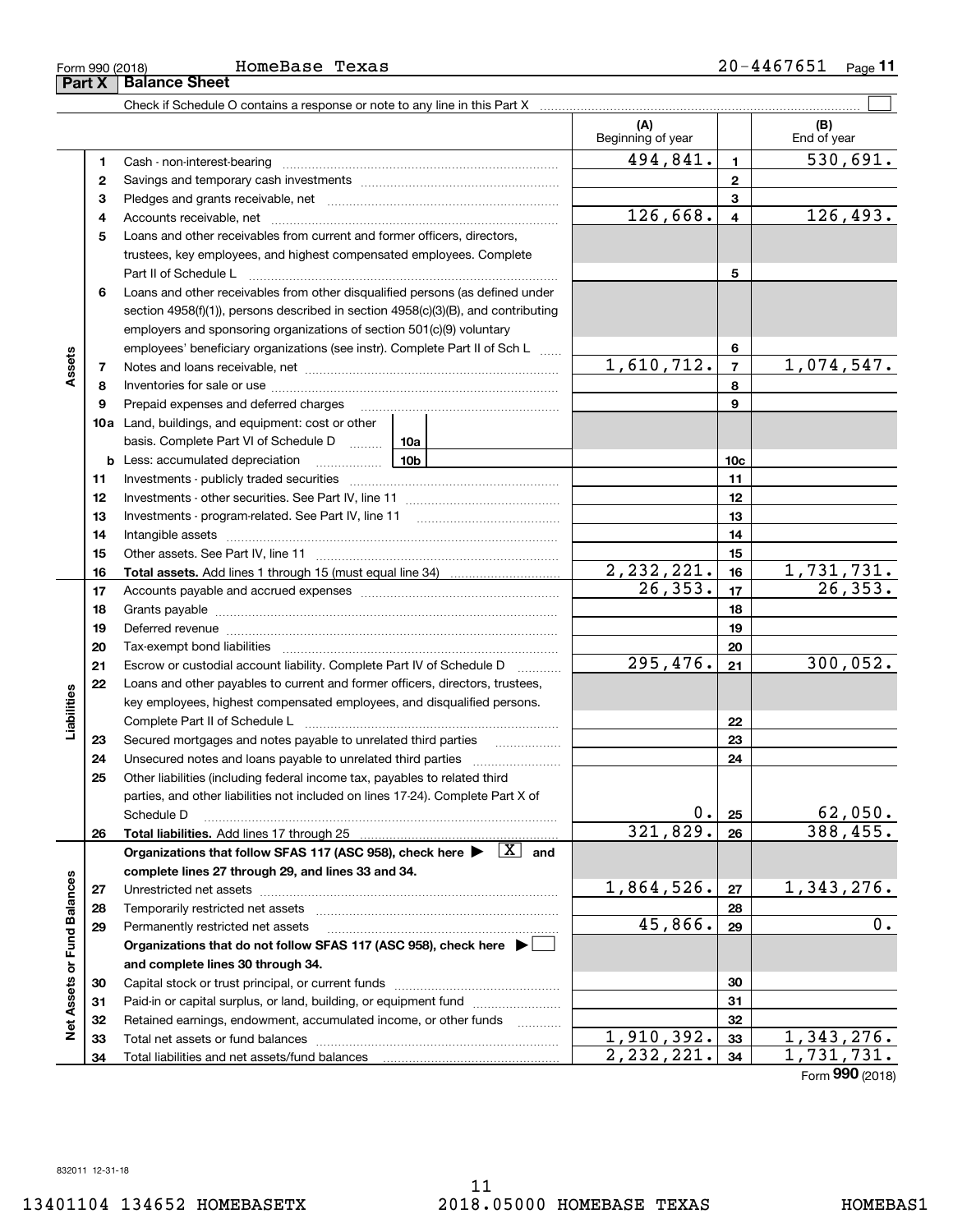|    | HomeBase Texas<br>Form 990 (2018)                                                                                                                                       | $20 - 4467651$          |                |               | Page 12                |
|----|-------------------------------------------------------------------------------------------------------------------------------------------------------------------------|-------------------------|----------------|---------------|------------------------|
|    | Part XI<br><b>Reconciliation of Net Assets</b>                                                                                                                          |                         |                |               |                        |
|    |                                                                                                                                                                         |                         |                |               |                        |
|    |                                                                                                                                                                         |                         |                |               |                        |
| 1  |                                                                                                                                                                         | 1.                      |                | 85,453.       |                        |
| 2  |                                                                                                                                                                         | $\overline{2}$          | 652,569.       |               |                        |
| З  | Revenue less expenses. Subtract line 2 from line 1                                                                                                                      | 3                       | $-567, 116.$   |               |                        |
| 4  |                                                                                                                                                                         | $\overline{\mathbf{4}}$ | 1,910,392.     |               |                        |
| 5  | Net unrealized gains (losses) on investments                                                                                                                            | 5                       |                |               |                        |
| 6  | Donated services and use of facilities                                                                                                                                  | 6                       |                |               |                        |
| 7  | Investment expenses                                                                                                                                                     | $\overline{7}$          |                |               |                        |
| 8  | Prior period adjustments                                                                                                                                                | 8                       |                |               |                        |
| 9  | Other changes in net assets or fund balances (explain in Schedule O) [11] [12] [13] [13] [13] [13] Other changes in net assets or fund balances (explain in Schedule O) | 9                       |                |               | 0.                     |
| 10 | Net assets or fund balances at end of year. Combine lines 3 through 9 (must equal Part X, line 33,                                                                      |                         |                |               |                        |
|    | column (B))                                                                                                                                                             | 10                      | 1,343,276.     |               |                        |
|    | Part XII Financial Statements and Reporting                                                                                                                             |                         |                |               |                        |
|    |                                                                                                                                                                         |                         |                |               | $\vert \text{X} \vert$ |
|    |                                                                                                                                                                         |                         |                | Yes           | No                     |
| 1  | $\boxed{\mathbf{X}}$ Accrual<br>Accounting method used to prepare the Form 990: <u>[</u> Cash<br>Other                                                                  |                         |                |               |                        |
|    | If the organization changed its method of accounting from a prior year or checked "Other," explain in Schedule O.                                                       |                         |                |               |                        |
|    | 2a Were the organization's financial statements compiled or reviewed by an independent accountant?                                                                      |                         | 2a             |               | X                      |
|    | If "Yes," check a box below to indicate whether the financial statements for the year were compiled or reviewed on a                                                    |                         |                |               |                        |
|    | separate basis, consolidated basis, or both:                                                                                                                            |                         |                |               |                        |
|    | Separate basis<br>Consolidated basis<br>Both consolidated and separate basis                                                                                            |                         |                |               |                        |
|    | <b>b</b> Were the organization's financial statements audited by an independent accountant?                                                                             |                         | 2 <sub>b</sub> | x             |                        |
|    | If "Yes," check a box below to indicate whether the financial statements for the year were audited on a separate basis,                                                 |                         |                |               |                        |
|    | consolidated basis, or both:                                                                                                                                            |                         |                |               |                        |
|    | $\boxed{\textbf{X}}$ Consolidated basis<br>Separate basis<br>Both consolidated and separate basis                                                                       |                         |                |               |                        |
|    | c If "Yes" to line 2a or 2b, does the organization have a committee that assumes responsibility for oversight of the audit,                                             |                         |                |               |                        |
|    |                                                                                                                                                                         |                         | 2c             | X             |                        |
|    | If the organization changed either its oversight process or selection process during the tax year, explain in Schedule O.                                               |                         |                |               |                        |
|    | 3a As a result of a federal award, was the organization required to undergo an audit or audits as set forth in the Single Audit                                         |                         |                |               |                        |
|    |                                                                                                                                                                         |                         | За             |               | x                      |
|    | b If "Yes," did the organization undergo the required audit or audits? If the organization did not undergo the required audit                                           |                         |                |               |                        |
|    | or audits, explain why in Schedule O and describe any steps taken to undergo such audits contains and the second                                                        |                         | 3b             | $000 \approx$ |                        |

Form (2018) **990**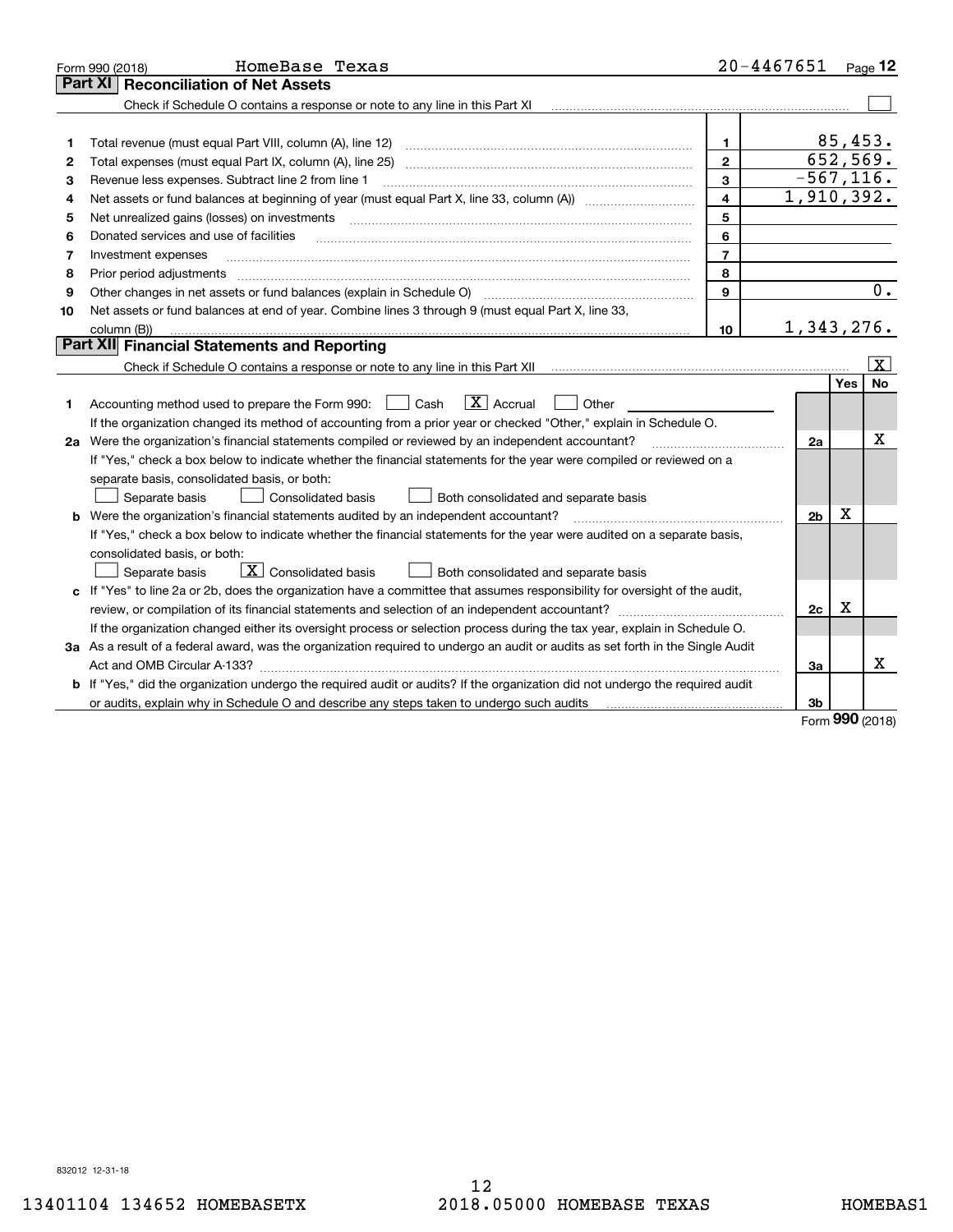| <b>SCHEDULE A</b> |
|-------------------|
|-------------------|

Department of the Treasury

**(Form 990 or 990-EZ)**

# **Public Charity Status and Public Support**

**Complete if the organization is a section 501(c)(3) organization or a section 4947(a)(1) nonexempt charitable trust. | Attach to Form 990 or Form 990-EZ.** 

|  | ⋅ Go to www.irs.gov/Form990 for instructions and the latest information. |  |  |  |  |
|--|--------------------------------------------------------------------------|--|--|--|--|
|--|--------------------------------------------------------------------------|--|--|--|--|

| OMB No. 1545-0047                        |
|------------------------------------------|
| 2018                                     |
| <b>Open to Public</b><br>$- - - + - - -$ |

|       |        | Internal Revenue Service                      |                                                                        | $\blacktriangleright$ Go to www.irs.gov/Form990 for instructions and the latest information.                                                                                                                                                                      |     |                                 |                                                      |          |                | <b>Inspection</b>                                  |
|-------|--------|-----------------------------------------------|------------------------------------------------------------------------|-------------------------------------------------------------------------------------------------------------------------------------------------------------------------------------------------------------------------------------------------------------------|-----|---------------------------------|------------------------------------------------------|----------|----------------|----------------------------------------------------|
|       |        | Name of the organization                      |                                                                        |                                                                                                                                                                                                                                                                   |     |                                 |                                                      |          |                | <b>Employer identification number</b>              |
|       |        |                                               | HomeBase Texas                                                         |                                                                                                                                                                                                                                                                   |     |                                 |                                                      |          | $20 - 4467651$ |                                                    |
|       | Part I |                                               |                                                                        | Reason for Public Charity Status (All organizations must complete this part.) See instructions.                                                                                                                                                                   |     |                                 |                                                      |          |                |                                                    |
|       |        |                                               |                                                                        | The organization is not a private foundation because it is: (For lines 1 through 12, check only one box.)                                                                                                                                                         |     |                                 |                                                      |          |                |                                                    |
| 1.    |        |                                               |                                                                        | A church, convention of churches, or association of churches described in section 170(b)(1)(A)(i).                                                                                                                                                                |     |                                 |                                                      |          |                |                                                    |
| 2     |        |                                               |                                                                        | A school described in section 170(b)(1)(A)(ii). (Attach Schedule E (Form 990 or 990-EZ).)                                                                                                                                                                         |     |                                 |                                                      |          |                |                                                    |
| 3     |        |                                               |                                                                        | A hospital or a cooperative hospital service organization described in section 170(b)(1)(A)(iii).                                                                                                                                                                 |     |                                 |                                                      |          |                |                                                    |
| 4     |        |                                               |                                                                        | A medical research organization operated in conjunction with a hospital described in section 170(b)(1)(A)(iii). Enter the hospital's name,                                                                                                                        |     |                                 |                                                      |          |                |                                                    |
|       |        | city, and state:                              |                                                                        |                                                                                                                                                                                                                                                                   |     |                                 |                                                      |          |                |                                                    |
| 5     |        |                                               |                                                                        | An organization operated for the benefit of a college or university owned or operated by a governmental unit described in                                                                                                                                         |     |                                 |                                                      |          |                |                                                    |
|       |        |                                               | section 170(b)(1)(A)(iv). (Complete Part II.)                          |                                                                                                                                                                                                                                                                   |     |                                 |                                                      |          |                |                                                    |
| 6     |        |                                               |                                                                        | A federal, state, or local government or governmental unit described in section 170(b)(1)(A)(v).                                                                                                                                                                  |     |                                 |                                                      |          |                |                                                    |
| 7     |        |                                               |                                                                        | An organization that normally receives a substantial part of its support from a governmental unit or from the general public described in                                                                                                                         |     |                                 |                                                      |          |                |                                                    |
|       |        |                                               | section 170(b)(1)(A)(vi). (Complete Part II.)                          |                                                                                                                                                                                                                                                                   |     |                                 |                                                      |          |                |                                                    |
| 8     |        |                                               |                                                                        | A community trust described in section 170(b)(1)(A)(vi). (Complete Part II.)                                                                                                                                                                                      |     |                                 |                                                      |          |                |                                                    |
| 9     |        |                                               |                                                                        | An agricultural research organization described in section 170(b)(1)(A)(ix) operated in conjunction with a land-grant college                                                                                                                                     |     |                                 |                                                      |          |                |                                                    |
|       |        |                                               |                                                                        | or university or a non-land-grant college of agriculture (see instructions). Enter the name, city, and state of the college or                                                                                                                                    |     |                                 |                                                      |          |                |                                                    |
|       |        | university:                                   |                                                                        |                                                                                                                                                                                                                                                                   |     |                                 |                                                      |          |                |                                                    |
| 10    |        |                                               |                                                                        | An organization that normally receives: (1) more than 33 1/3% of its support from contributions, membership fees, and gross receipts from                                                                                                                         |     |                                 |                                                      |          |                |                                                    |
|       |        |                                               |                                                                        | activities related to its exempt functions - subject to certain exceptions, and (2) no more than 33 1/3% of its support from gross investment                                                                                                                     |     |                                 |                                                      |          |                |                                                    |
|       |        |                                               |                                                                        | income and unrelated business taxable income (less section 511 tax) from businesses acquired by the organization after June 30, 1975.                                                                                                                             |     |                                 |                                                      |          |                |                                                    |
|       |        |                                               |                                                                        |                                                                                                                                                                                                                                                                   |     |                                 |                                                      |          |                |                                                    |
| 11    |        |                                               | See section 509(a)(2). (Complete Part III.)                            |                                                                                                                                                                                                                                                                   |     |                                 |                                                      |          |                |                                                    |
|       |        |                                               |                                                                        | An organization organized and operated exclusively to test for public safety. See section 509(a)(4).<br>12 $\boxed{X}$ An organization organized and operated exclusively for the benefit of, to perform the functions of, or to carry out the purposes of one or |     |                                 |                                                      |          |                |                                                    |
|       |        |                                               |                                                                        |                                                                                                                                                                                                                                                                   |     |                                 |                                                      |          |                |                                                    |
|       |        |                                               |                                                                        | more publicly supported organizations described in section 509(a)(1) or section 509(a)(2). See section 509(a)(3). Check the box in                                                                                                                                |     |                                 |                                                      |          |                |                                                    |
|       |        |                                               |                                                                        | lines 12a through 12d that describes the type of supporting organization and complete lines 12e, 12f, and 12g.                                                                                                                                                    |     |                                 |                                                      |          |                |                                                    |
| а     |        |                                               |                                                                        | $X$ Type I. A supporting organization operated, supervised, or controlled by its supported organization(s), typically by giving                                                                                                                                   |     |                                 |                                                      |          |                |                                                    |
|       |        |                                               |                                                                        | the supported organization(s) the power to regularly appoint or elect a majority of the directors or trustees of the supporting                                                                                                                                   |     |                                 |                                                      |          |                |                                                    |
|       |        |                                               | organization. You must complete Part IV, Sections A and B.             |                                                                                                                                                                                                                                                                   |     |                                 |                                                      |          |                |                                                    |
| b     |        |                                               |                                                                        | Type II. A supporting organization supervised or controlled in connection with its supported organization(s), by having                                                                                                                                           |     |                                 |                                                      |          |                |                                                    |
|       |        |                                               |                                                                        | control or management of the supporting organization vested in the same persons that control or manage the supported                                                                                                                                              |     |                                 |                                                      |          |                |                                                    |
|       |        |                                               | organization(s). You must complete Part IV, Sections A and C.          |                                                                                                                                                                                                                                                                   |     |                                 |                                                      |          |                |                                                    |
| с     |        |                                               |                                                                        | Type III functionally integrated. A supporting organization operated in connection with, and functionally integrated with,                                                                                                                                        |     |                                 |                                                      |          |                |                                                    |
|       |        |                                               |                                                                        | its supported organization(s) (see instructions). You must complete Part IV, Sections A, D, and E.                                                                                                                                                                |     |                                 |                                                      |          |                |                                                    |
| d     |        |                                               |                                                                        | Type III non-functionally integrated. A supporting organization operated in connection with its supported organization(s)                                                                                                                                         |     |                                 |                                                      |          |                |                                                    |
|       |        |                                               |                                                                        | that is not functionally integrated. The organization generally must satisfy a distribution requirement and an attentiveness                                                                                                                                      |     |                                 |                                                      |          |                |                                                    |
|       |        |                                               |                                                                        | requirement (see instructions). You must complete Part IV, Sections A and D, and Part V.                                                                                                                                                                          |     |                                 |                                                      |          |                |                                                    |
| е     |        |                                               |                                                                        | Check this box if the organization received a written determination from the IRS that it is a Type I, Type II, Type III                                                                                                                                           |     |                                 |                                                      |          |                |                                                    |
|       |        |                                               |                                                                        | functionally integrated, or Type III non-functionally integrated supporting organization.                                                                                                                                                                         |     |                                 |                                                      |          |                |                                                    |
|       |        | f Enter the number of supported organizations |                                                                        |                                                                                                                                                                                                                                                                   |     |                                 |                                                      |          |                | 1                                                  |
|       |        |                                               | Provide the following information about the supported organization(s). |                                                                                                                                                                                                                                                                   |     | (iv) Is the organization listed |                                                      |          |                |                                                    |
|       |        | (i) Name of supported<br>organization         | (ii) EIN                                                               | (iii) Type of organization<br>(described on lines 1-10                                                                                                                                                                                                            |     | in your governing document?     | (v) Amount of monetary<br>support (see instructions) |          |                | (vi) Amount of other<br>support (see instructions) |
|       |        |                                               |                                                                        | above (see instructions))                                                                                                                                                                                                                                         | Yes | No                              |                                                      |          |                |                                                    |
|       |        | Austin Habitat for                            |                                                                        |                                                                                                                                                                                                                                                                   |     |                                 |                                                      |          |                |                                                    |
|       |        | Humanity                                      | 74-2373217                                                             | 7                                                                                                                                                                                                                                                                 | х   |                                 |                                                      | 270,588. |                |                                                    |
|       |        |                                               |                                                                        |                                                                                                                                                                                                                                                                   |     |                                 |                                                      |          |                |                                                    |
|       |        |                                               |                                                                        |                                                                                                                                                                                                                                                                   |     |                                 |                                                      |          |                |                                                    |
|       |        |                                               |                                                                        |                                                                                                                                                                                                                                                                   |     |                                 |                                                      |          |                |                                                    |
|       |        |                                               |                                                                        |                                                                                                                                                                                                                                                                   |     |                                 |                                                      |          |                |                                                    |
|       |        |                                               |                                                                        |                                                                                                                                                                                                                                                                   |     |                                 |                                                      |          |                |                                                    |
|       |        |                                               |                                                                        |                                                                                                                                                                                                                                                                   |     |                                 |                                                      |          |                |                                                    |
|       |        |                                               |                                                                        |                                                                                                                                                                                                                                                                   |     |                                 |                                                      |          |                |                                                    |
|       |        |                                               |                                                                        |                                                                                                                                                                                                                                                                   |     |                                 |                                                      |          |                |                                                    |
| Total |        |                                               |                                                                        |                                                                                                                                                                                                                                                                   |     |                                 |                                                      | 270,588. |                | $\mathbf 0$ .                                      |

LHA For Paperwork Reduction Act Notice, see the Instructions for Form 990 or 990-EZ. 832021 10-11-18 Schedule A (Form 990 or 990-EZ) 2018

 $\bullet$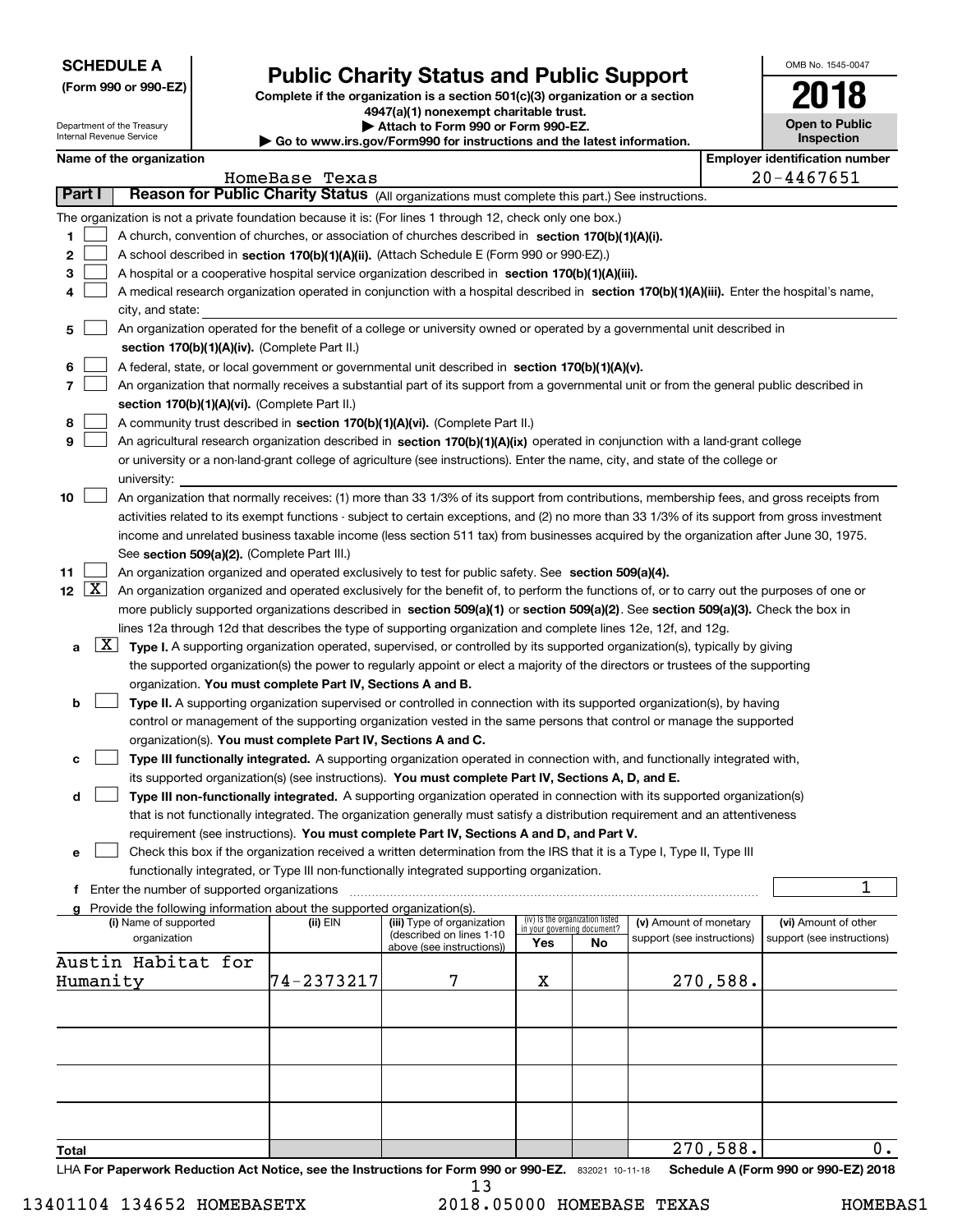#### Schedule A (Form 990 or 990-EZ) 2018 Page HomeBase Texas 20-4467651

20-4467651 Page 2

(Complete only if you checked the box on line 5, 7, or 8 of Part I or if the organization failed to qualify under Part III. If the organization fails to qualify under the tests listed below, please complete Part III.) **Part II Support Schedule for Organizations Described in Sections 170(b)(1)(A)(iv) and 170(b)(1)(A)(vi)**

|    | <b>Section A. Public Support</b>                                                                                                               |          |            |                 |            |          |           |
|----|------------------------------------------------------------------------------------------------------------------------------------------------|----------|------------|-----------------|------------|----------|-----------|
|    | Calendar year (or fiscal year beginning in) $\blacktriangleright$                                                                              | (a) 2014 | (b) 2015   | <b>(c)</b> 2016 | $(d)$ 2017 | (e) 2018 | (f) Total |
|    | 1 Gifts, grants, contributions, and                                                                                                            |          |            |                 |            |          |           |
|    | membership fees received. (Do not                                                                                                              |          |            |                 |            |          |           |
|    | include any "unusual grants.")                                                                                                                 |          |            |                 |            |          |           |
|    | 2 Tax revenues levied for the organ-                                                                                                           |          |            |                 |            |          |           |
|    | ization's benefit and either paid to                                                                                                           |          |            |                 |            |          |           |
|    | or expended on its behalf                                                                                                                      |          |            |                 |            |          |           |
|    | 3 The value of services or facilities                                                                                                          |          |            |                 |            |          |           |
|    | furnished by a governmental unit to                                                                                                            |          |            |                 |            |          |           |
|    | the organization without charge                                                                                                                |          |            |                 |            |          |           |
|    | 4 Total. Add lines 1 through 3                                                                                                                 |          |            |                 |            |          |           |
| 5. | The portion of total contributions                                                                                                             |          |            |                 |            |          |           |
|    | by each person (other than a                                                                                                                   |          |            |                 |            |          |           |
|    | governmental unit or publicly                                                                                                                  |          |            |                 |            |          |           |
|    | supported organization) included                                                                                                               |          |            |                 |            |          |           |
|    | on line 1 that exceeds 2% of the                                                                                                               |          |            |                 |            |          |           |
|    | amount shown on line 11,                                                                                                                       |          |            |                 |            |          |           |
|    | column (f)                                                                                                                                     |          |            |                 |            |          |           |
|    | 6 Public support. Subtract line 5 from line 4.                                                                                                 |          |            |                 |            |          |           |
|    | <b>Section B. Total Support</b>                                                                                                                |          |            |                 |            |          |           |
|    | Calendar year (or fiscal year beginning in) $\blacktriangleright$                                                                              | (a) 2014 | (b) $2015$ | <b>(c)</b> 2016 | $(d)$ 2017 | (e) 2018 | (f) Total |
|    | 7 Amounts from line 4                                                                                                                          |          |            |                 |            |          |           |
| 8  | Gross income from interest,                                                                                                                    |          |            |                 |            |          |           |
|    | dividends, payments received on                                                                                                                |          |            |                 |            |          |           |
|    | securities loans, rents, royalties,                                                                                                            |          |            |                 |            |          |           |
|    | and income from similar sources                                                                                                                |          |            |                 |            |          |           |
| 9. | Net income from unrelated business                                                                                                             |          |            |                 |            |          |           |
|    | activities, whether or not the                                                                                                                 |          |            |                 |            |          |           |
|    | business is regularly carried on                                                                                                               |          |            |                 |            |          |           |
|    | <b>10</b> Other income. Do not include gain                                                                                                    |          |            |                 |            |          |           |
|    | or loss from the sale of capital                                                                                                               |          |            |                 |            |          |           |
|    | assets (Explain in Part VI.)                                                                                                                   |          |            |                 |            |          |           |
|    | 11 Total support. Add lines 7 through 10                                                                                                       |          |            |                 |            |          |           |
|    | <b>12</b> Gross receipts from related activities, etc. (see instructions)                                                                      |          |            |                 |            | 12       |           |
|    | 13 First five years. If the Form 990 is for the organization's first, second, third, fourth, or fifth tax year as a section 501(c)(3)          |          |            |                 |            |          |           |
|    | organization, check this box and stop here                                                                                                     |          |            |                 |            |          |           |
|    | <b>Section C. Computation of Public Support Percentage</b>                                                                                     |          |            |                 |            |          |           |
|    | 14 Public support percentage for 2018 (line 6, column (f) divided by line 11, column (f) <i>mummeronom</i>                                     |          |            |                 |            | 14       | %         |
|    |                                                                                                                                                |          |            |                 |            | 15       | %         |
|    | 16a 33 1/3% support test - 2018. If the organization did not check the box on line 13, and line 14 is 33 1/3% or more, check this box and      |          |            |                 |            |          |           |
|    | stop here. The organization qualifies as a publicly supported organization                                                                     |          |            |                 |            |          |           |
|    | b 33 1/3% support test - 2017. If the organization did not check a box on line 13 or 16a, and line 15 is 33 1/3% or more, check this box       |          |            |                 |            |          |           |
|    | and stop here. The organization qualifies as a publicly supported organization                                                                 |          |            |                 |            |          |           |
|    | 17a 10% -facts-and-circumstances test - 2018. If the organization did not check a box on line 13, 16a, or 16b, and line 14 is 10% or more,     |          |            |                 |            |          |           |
|    | and if the organization meets the "facts-and-circumstances" test, check this box and stop here. Explain in Part VI how the organization        |          |            |                 |            |          |           |
|    | meets the "facts-and-circumstances" test. The organization qualifies as a publicly supported organization                                      |          |            |                 |            |          |           |
|    | <b>b 10% -facts-and-circumstances test - 2017.</b> If the organization did not check a box on line 13, 16a, 16b, or 17a, and line 15 is 10% or |          |            |                 |            |          |           |
|    | more, and if the organization meets the "facts-and-circumstances" test, check this box and stop here. Explain in Part VI how the               |          |            |                 |            |          |           |
|    | organization meets the "facts-and-circumstances" test. The organization qualifies as a publicly supported organization                         |          |            |                 |            |          |           |
|    | 18 Private foundation. If the organization did not check a box on line 13, 16a, 16b, 17a, or 17b, check this box and see instructions          |          |            |                 |            |          |           |
|    |                                                                                                                                                |          |            |                 |            |          |           |

**Schedule A (Form 990 or 990-EZ) 2018**

832022 10-11-18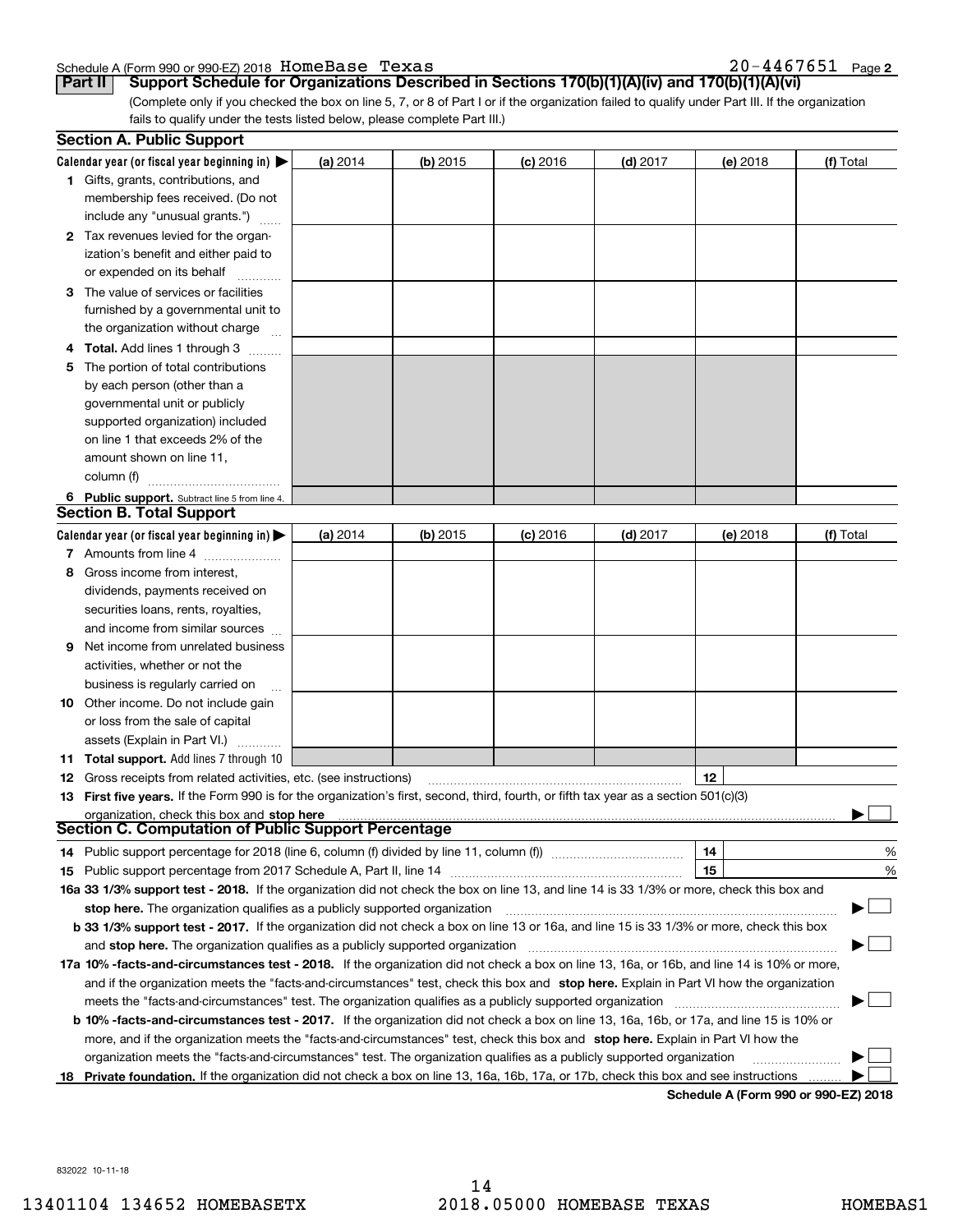| Schedule A (Form 990 or 990-EZ) 2018 HOMeBase Texas |  |  | 20-4467651 | Page 3 |
|-----------------------------------------------------|--|--|------------|--------|
|                                                     |  |  |            |        |

## **Part III Support Schedule for Organizations Described in Section 509(a)(2)**

(Complete only if you checked the box on line 10 of Part I or if the organization failed to qualify under Part II. If the organization fails to qualify under the tests listed below, please complete Part II.)

| <b>Section A. Public Support</b>                                                                                                                                                         |            |          |            |            |          |                                      |
|------------------------------------------------------------------------------------------------------------------------------------------------------------------------------------------|------------|----------|------------|------------|----------|--------------------------------------|
| Calendar year (or fiscal year beginning in) $\blacktriangleright$                                                                                                                        | (a) 2014   | (b) 2015 | $(c)$ 2016 | $(d)$ 2017 | (e) 2018 | (f) Total                            |
| 1 Gifts, grants, contributions, and                                                                                                                                                      |            |          |            |            |          |                                      |
| membership fees received. (Do not                                                                                                                                                        |            |          |            |            |          |                                      |
| include any "unusual grants.")                                                                                                                                                           |            |          |            |            |          |                                      |
| 2 Gross receipts from admissions,<br>merchandise sold or services per-<br>formed, or facilities furnished in<br>any activity that is related to the<br>organization's tax-exempt purpose |            |          |            |            |          |                                      |
| 3 Gross receipts from activities that<br>are not an unrelated trade or bus-                                                                                                              |            |          |            |            |          |                                      |
| iness under section 513                                                                                                                                                                  |            |          |            |            |          |                                      |
| 4 Tax revenues levied for the organ-<br>ization's benefit and either paid to<br>or expended on its behalf<br>.                                                                           |            |          |            |            |          |                                      |
| 5 The value of services or facilities<br>furnished by a governmental unit to<br>the organization without charge                                                                          |            |          |            |            |          |                                      |
| <b>6 Total.</b> Add lines 1 through 5                                                                                                                                                    |            |          |            |            |          |                                      |
| 7a Amounts included on lines 1, 2, and<br>3 received from disqualified persons                                                                                                           |            |          |            |            |          |                                      |
| <b>b</b> Amounts included on lines 2 and 3 received<br>from other than disqualified persons that<br>exceed the greater of \$5,000 or 1% of the<br>amount on line 13 for the year         |            |          |            |            |          |                                      |
| c Add lines 7a and 7b                                                                                                                                                                    |            |          |            |            |          |                                      |
| 8 Public support. (Subtract line 7c from line 6.)<br><b>Section B. Total Support</b>                                                                                                     |            |          |            |            |          |                                      |
| Calendar year (or fiscal year beginning in) $\blacktriangleright$                                                                                                                        | (a) $2014$ | (b) 2015 | $(c)$ 2016 | $(d)$ 2017 | (e) 2018 | (f) Total                            |
| 9 Amounts from line 6                                                                                                                                                                    |            |          |            |            |          |                                      |
| 10a Gross income from interest,<br>dividends, payments received on<br>securities loans, rents, royalties,<br>and income from similar sources                                             |            |          |            |            |          |                                      |
| <b>b</b> Unrelated business taxable income<br>(less section 511 taxes) from businesses<br>acquired after June 30, 1975<br>1.1.1.1.1.1.1.1.1.1                                            |            |          |            |            |          |                                      |
| c Add lines 10a and 10b                                                                                                                                                                  |            |          |            |            |          |                                      |
| <b>11</b> Net income from unrelated business<br>activities not included in line 10b,<br>whether or not the business is<br>regularly carried on                                           |            |          |            |            |          |                                      |
| <b>12</b> Other income. Do not include gain<br>or loss from the sale of capital<br>assets (Explain in Part VI.)                                                                          |            |          |            |            |          |                                      |
| <b>13</b> Total support. (Add lines 9, 10c, 11, and 12.)                                                                                                                                 |            |          |            |            |          |                                      |
| 14 First five years. If the Form 990 is for the organization's first, second, third, fourth, or fifth tax year as a section 501(c)(3) organization,                                      |            |          |            |            |          |                                      |
| check this box and stop here <b>contractly contractly and structure and stop here</b> check this box and stop here <b>contractly and stop here contractly</b>                            |            |          |            |            |          |                                      |
| <b>Section C. Computation of Public Support Percentage</b>                                                                                                                               |            |          |            |            |          |                                      |
|                                                                                                                                                                                          |            |          |            |            | 15       | %                                    |
| 16 Public support percentage from 2017 Schedule A, Part III, line 15                                                                                                                     |            |          |            |            | 16       | %                                    |
| <b>Section D. Computation of Investment Income Percentage</b>                                                                                                                            |            |          |            |            |          |                                      |
| 17 Investment income percentage for 2018 (line 10c, column (f), divided by line 13, column (f))                                                                                          |            |          |            |            | 17       | %                                    |
| 18 Investment income percentage from 2017 Schedule A, Part III, line 17                                                                                                                  |            |          |            |            | 18       | %                                    |
| 19a 33 1/3% support tests - 2018. If the organization did not check the box on line 14, and line 15 is more than 33 1/3%, and line 17 is not                                             |            |          |            |            |          |                                      |
| more than 33 1/3%, check this box and stop here. The organization qualifies as a publicly supported organization                                                                         |            |          |            |            |          |                                      |
| b 33 1/3% support tests - 2017. If the organization did not check a box on line 14 or line 19a, and line 16 is more than 33 1/3%, and                                                    |            |          |            |            |          |                                      |
| line 18 is not more than 33 1/3%, check this box and stop here. The organization qualifies as a publicly supported organization                                                          |            |          |            |            |          |                                      |
| 20 Private foundation. If the organization did not check a box on line 14, 19a, or 19b, check this box and see instructions                                                              |            |          |            |            |          |                                      |
| 832023 10-11-18                                                                                                                                                                          |            | 15       |            |            |          | Schedule A (Form 990 or 990-EZ) 2018 |

13401104 134652 HOMEBASETX 2018.05000 HOMEBASE TEXAS HOMEBAS1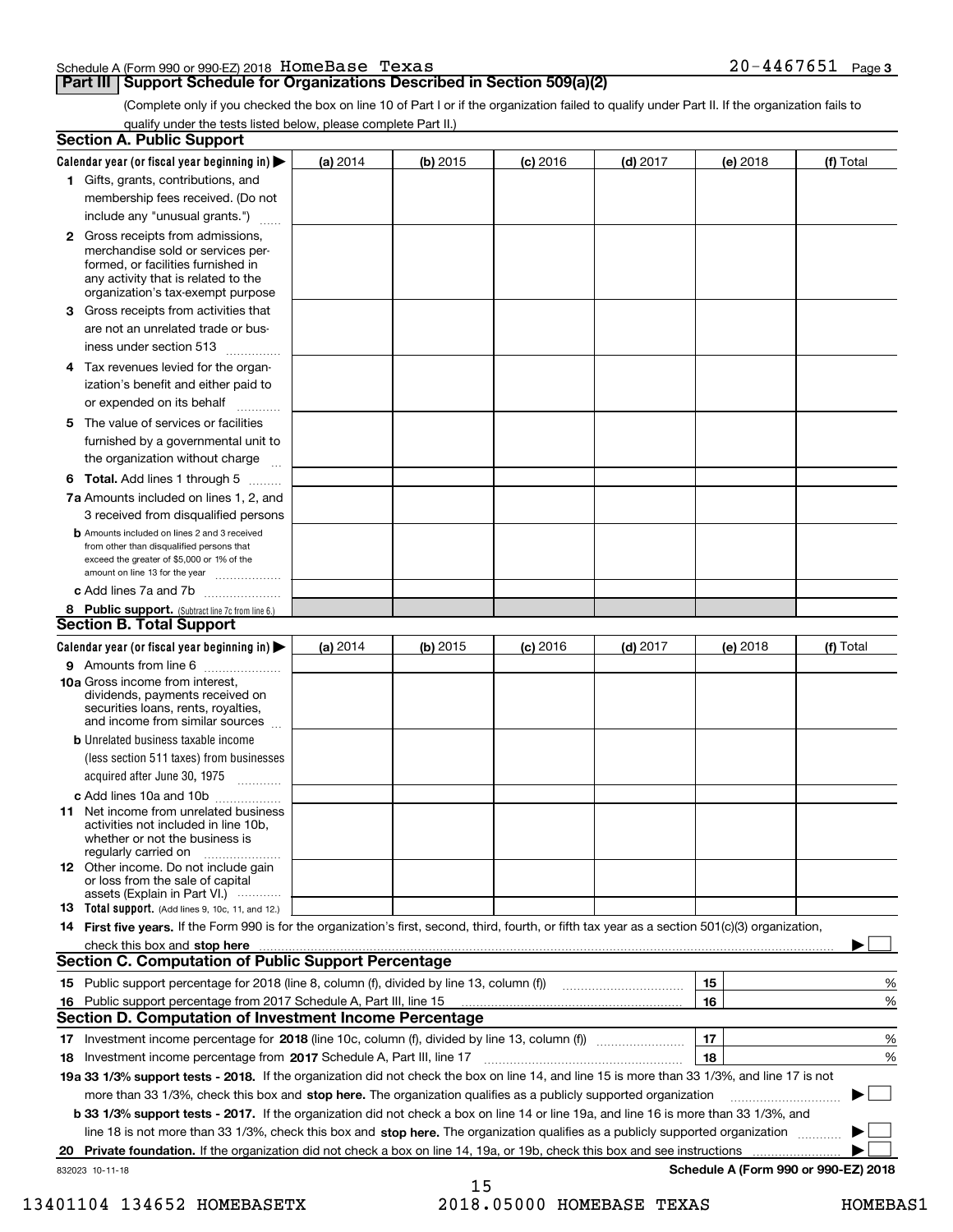**1**

**2**

**3a**

**3b**

**3c**

**4a**

**4b**

**4c**

**5a**

**5b5c**

**6**

**7**

**8**

**9a**

**9b**

**9c**

**10a**

**10b**

**Yes**

X

**No**

X

X

X

X

X

X

X

X

X

X

X

## **Part IV Supporting Organizations**

(Complete only if you checked a box in line 12 on Part I. If you checked 12a of Part I, complete Sections A and B. If you checked 12b of Part I, complete Sections A and C. If you checked 12c of Part I, complete Sections A, D, and E. If you checked 12d of Part I, complete Sections A and D, and complete Part V.)

### **Section A. All Supporting Organizations**

- **1** Are all of the organization's supported organizations listed by name in the organization's governing documents? If "No," describe in **Part VI** how the supported organizations are designated. If designated by *class or purpose, describe the designation. If historic and continuing relationship, explain.*
- **2** Did the organization have any supported organization that does not have an IRS determination of status under section 509(a)(1) or (2)? If "Yes," explain in Part VI how the organization determined that the supported *organization was described in section 509(a)(1) or (2).*
- **3a** Did the organization have a supported organization described in section 501(c)(4), (5), or (6)? If "Yes," answer *(b) and (c) below.*
- **b** Did the organization confirm that each supported organization qualified under section 501(c)(4), (5), or (6) and satisfied the public support tests under section 509(a)(2)? If "Yes," describe in **Part VI** when and how the *organization made the determination.*
- **c**Did the organization ensure that all support to such organizations was used exclusively for section 170(c)(2)(B) purposes? If "Yes," explain in **Part VI** what controls the organization put in place to ensure such use.
- **4a***If* Was any supported organization not organized in the United States ("foreign supported organization")? *"Yes," and if you checked 12a or 12b in Part I, answer (b) and (c) below.*
- **b** Did the organization have ultimate control and discretion in deciding whether to make grants to the foreign supported organization? If "Yes," describe in **Part VI** how the organization had such control and discretion *despite being controlled or supervised by or in connection with its supported organizations.*
- **c** Did the organization support any foreign supported organization that does not have an IRS determination under sections 501(c)(3) and 509(a)(1) or (2)? If "Yes," explain in **Part VI** what controls the organization used *to ensure that all support to the foreign supported organization was used exclusively for section 170(c)(2)(B) purposes.*
- **5a** Did the organization add, substitute, or remove any supported organizations during the tax year? If "Yes," answer (b) and (c) below (if applicable). Also, provide detail in **Part VI,** including (i) the names and EIN *numbers of the supported organizations added, substituted, or removed; (ii) the reasons for each such action; (iii) the authority under the organization's organizing document authorizing such action; and (iv) how the action was accomplished (such as by amendment to the organizing document).*
- **b** Type I or Type II only. Was any added or substituted supported organization part of a class already designated in the organization's organizing document?
- **cSubstitutions only.**  Was the substitution the result of an event beyond the organization's control?
- **6** Did the organization provide support (whether in the form of grants or the provision of services or facilities) to **Part VI.** *If "Yes," provide detail in* support or benefit one or more of the filing organization's supported organizations? anyone other than (i) its supported organizations, (ii) individuals that are part of the charitable class benefited by one or more of its supported organizations, or (iii) other supporting organizations that also
- **7**Did the organization provide a grant, loan, compensation, or other similar payment to a substantial contributor *If "Yes," complete Part I of Schedule L (Form 990 or 990-EZ).* regard to a substantial contributor? (as defined in section 4958(c)(3)(C)), a family member of a substantial contributor, or a 35% controlled entity with
- **8** Did the organization make a loan to a disqualified person (as defined in section 4958) not described in line 7? *If "Yes," complete Part I of Schedule L (Form 990 or 990-EZ).*
- **9a** Was the organization controlled directly or indirectly at any time during the tax year by one or more in section 509(a)(1) or (2))? If "Yes," *provide detail in* <code>Part VI.</code> disqualified persons as defined in section 4946 (other than foundation managers and organizations described
- **b**the supporting organization had an interest? If "Yes," provide detail in P**art VI**. Did one or more disqualified persons (as defined in line 9a) hold a controlling interest in any entity in which
- **c**Did a disqualified person (as defined in line 9a) have an ownership interest in, or derive any personal benefit from, assets in which the supporting organization also had an interest? If "Yes," provide detail in P**art VI.**
- **10a** Was the organization subject to the excess business holdings rules of section 4943 because of section supporting organizations)? If "Yes," answer 10b below. 4943(f) (regarding certain Type II supporting organizations, and all Type III non-functionally integrated
- **b** Did the organization have any excess business holdings in the tax year? (Use Schedule C, Form 4720, to *determine whether the organization had excess business holdings.)*

832024 10-11-18

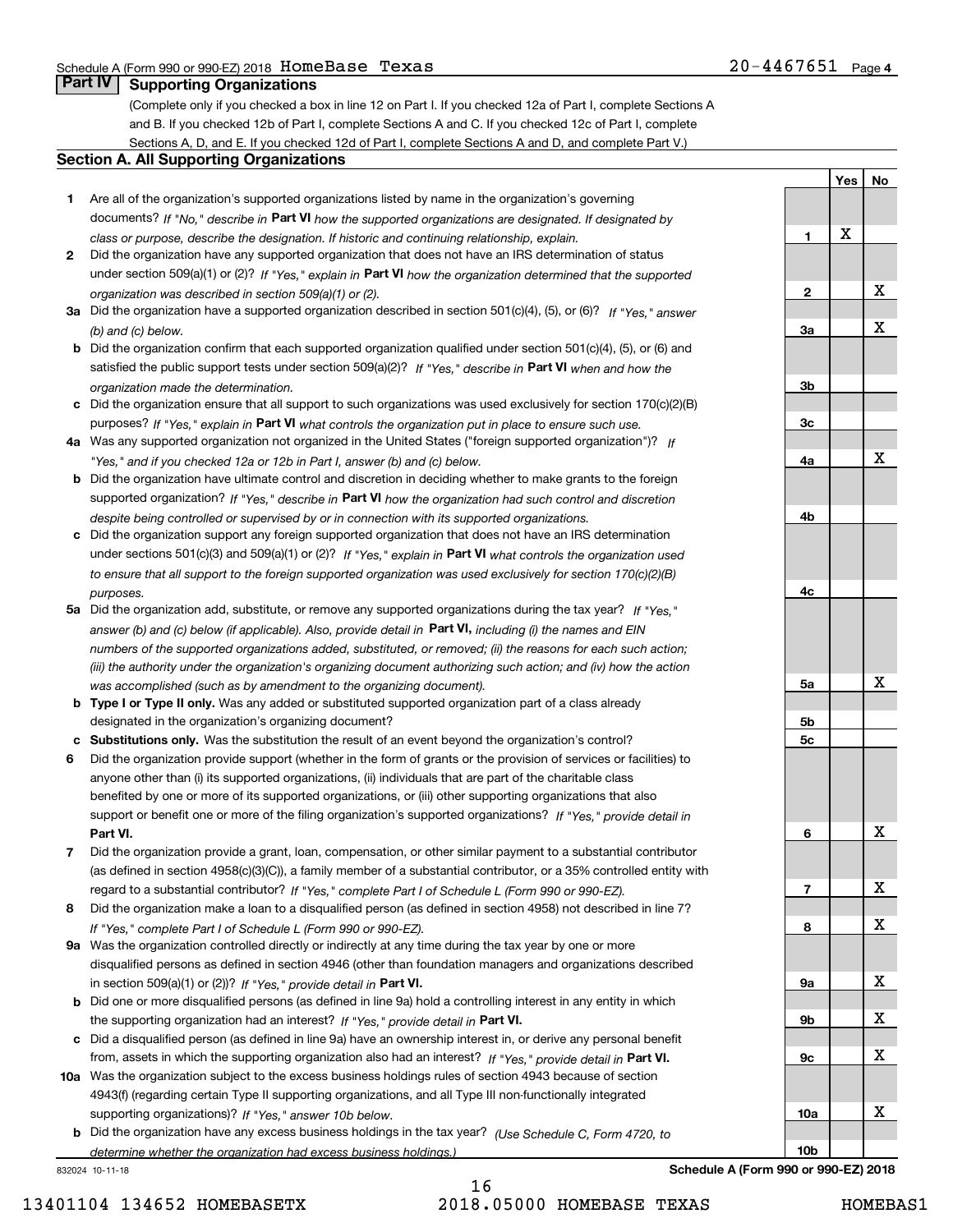Schedule A (Form 990 or 990-EZ) 2018 Page HomeBase Texas 20-4467651 **Part IV Supporting Organizations** *(continued)*

|    |                                                                                                                                   |                 | Yes | No                      |
|----|-----------------------------------------------------------------------------------------------------------------------------------|-----------------|-----|-------------------------|
| 11 | Has the organization accepted a gift or contribution from any of the following persons?                                           |                 |     |                         |
|    | a A person who directly or indirectly controls, either alone or together with persons described in (b) and (c)                    |                 |     |                         |
|    | below, the governing body of a supported organization?                                                                            | 11a             |     | х                       |
|    | <b>b</b> A family member of a person described in (a) above?                                                                      | 11 <sub>b</sub> |     | $\overline{\textbf{X}}$ |
|    | c A 35% controlled entity of a person described in (a) or (b) above? If "Yes" to a, b, or c, provide detail in Part VI.           | 11c             |     | X                       |
|    | <b>Section B. Type I Supporting Organizations</b>                                                                                 |                 |     |                         |
|    |                                                                                                                                   |                 | Yes | No                      |
| 1  | Did the directors, trustees, or membership of one or more supported organizations have the power to                               |                 |     |                         |
|    | regularly appoint or elect at least a majority of the organization's directors or trustees at all times during the                |                 |     |                         |
|    |                                                                                                                                   |                 |     |                         |
|    | tax year? If "No," describe in Part VI how the supported organization(s) effectively operated, supervised, or                     |                 |     |                         |
|    | controlled the organization's activities. If the organization had more than one supported organization,                           |                 |     |                         |
|    | describe how the powers to appoint and/or remove directors or trustees were allocated among the supported                         |                 | X   |                         |
|    | organizations and what conditions or restrictions, if any, applied to such powers during the tax year.                            | 1               |     |                         |
| 2  | Did the organization operate for the benefit of any supported organization other than the supported                               |                 |     |                         |
|    | organization(s) that operated, supervised, or controlled the supporting organization? If "Yes," explain in                        |                 |     |                         |
|    | Part VI how providing such benefit carried out the purposes of the supported organization(s) that operated,                       |                 |     |                         |
|    | supervised, or controlled the supporting organization.                                                                            | 2               |     | X                       |
|    | <b>Section C. Type II Supporting Organizations</b>                                                                                |                 |     |                         |
|    |                                                                                                                                   |                 | Yes | No                      |
| 1  | Were a majority of the organization's directors or trustees during the tax year also a majority of the directors                  |                 |     |                         |
|    | or trustees of each of the organization's supported organization(s)? If "No." describe in Part VI how control                     |                 |     |                         |
|    | or management of the supporting organization was vested in the same persons that controlled or managed                            |                 |     |                         |
|    | the supported organization(s).                                                                                                    | 1               |     |                         |
|    | <b>Section D. All Type III Supporting Organizations</b>                                                                           |                 |     |                         |
|    |                                                                                                                                   |                 | Yes | No                      |
| 1  | Did the organization provide to each of its supported organizations, by the last day of the fifth month of the                    |                 |     |                         |
|    | organization's tax year, (i) a written notice describing the type and amount of support provided during the prior tax             |                 |     |                         |
|    | year, (ii) a copy of the Form 990 that was most recently filed as of the date of notification, and (iii) copies of the            |                 |     |                         |
|    | organization's governing documents in effect on the date of notification, to the extent not previously provided?                  | 1               |     |                         |
| 2  | Were any of the organization's officers, directors, or trustees either (i) appointed or elected by the supported                  |                 |     |                         |
|    | organization(s) or (ii) serving on the governing body of a supported organization? If "No," explain in Part VI how                |                 |     |                         |
|    | the organization maintained a close and continuous working relationship with the supported organization(s).                       | $\mathbf{2}$    |     |                         |
| з  | By reason of the relationship described in (2), did the organization's supported organizations have a                             |                 |     |                         |
|    | significant voice in the organization's investment policies and in directing the use of the organization's                        |                 |     |                         |
|    | income or assets at all times during the tax year? If "Yes," describe in Part VI the role the organization's                      |                 |     |                         |
|    | supported organizations played in this regard.                                                                                    | 3               |     |                         |
|    | Section E. Type III Functionally Integrated Supporting Organizations                                                              |                 |     |                         |
| 1  | Check the box next to the method that the organization used to satisfy the Integral Part Test during the year (see instructions). |                 |     |                         |
| a  | The organization satisfied the Activities Test. Complete line 2 below.                                                            |                 |     |                         |
| b  | The organization is the parent of each of its supported organizations. Complete line 3 below.                                     |                 |     |                         |
| C  | The organization supported a governmental entity. Describe in Part VI how you supported a government entity (see instructions),   |                 |     |                         |
| 2  | Activities Test. Answer (a) and (b) below.                                                                                        |                 | Yes | No                      |
| a  | Did substantially all of the organization's activities during the tax year directly further the exempt purposes of                |                 |     |                         |
|    | the supported organization(s) to which the organization was responsive? If "Yes," then in Part VI identify                        |                 |     |                         |
|    | those supported organizations and explain how these activities directly furthered their exempt purposes,                          |                 |     |                         |
|    | how the organization was responsive to those supported organizations, and how the organization determined                         |                 |     |                         |
|    | that these activities constituted substantially all of its activities.                                                            | 2a              |     |                         |
|    | <b>b</b> Did the activities described in (a) constitute activities that, but for the organization's involvement, one or more      |                 |     |                         |
|    | of the organization's supported organization(s) would have been engaged in? If "Yes," explain in Part VI the                      |                 |     |                         |
|    | reasons for the organization's position that its supported organization(s) would have engaged in these                            |                 |     |                         |
|    | activities but for the organization's involvement.                                                                                | 2b              |     |                         |
| з  | Parent of Supported Organizations. Answer (a) and (b) below.                                                                      |                 |     |                         |
| а  | Did the organization have the power to regularly appoint or elect a majority of the officers, directors, or                       |                 |     |                         |
|    | trustees of each of the supported organizations? Provide details in Part VI.                                                      | За              |     |                         |
|    | <b>b</b> Did the organization exercise a substantial degree of direction over the policies, programs, and activities of each      |                 |     |                         |
|    | of its supported organizations? If "Yes," describe in Part VI the role played by the organization in this regard.                 | Зb              |     |                         |
|    | Schedule A (Form 990 or 990-EZ) 2018<br>832025 10-11-18                                                                           |                 |     |                         |

13401104 134652 HOMEBASETX 2018.05000 HOMEBASE TEXAS HOMEBAS1

17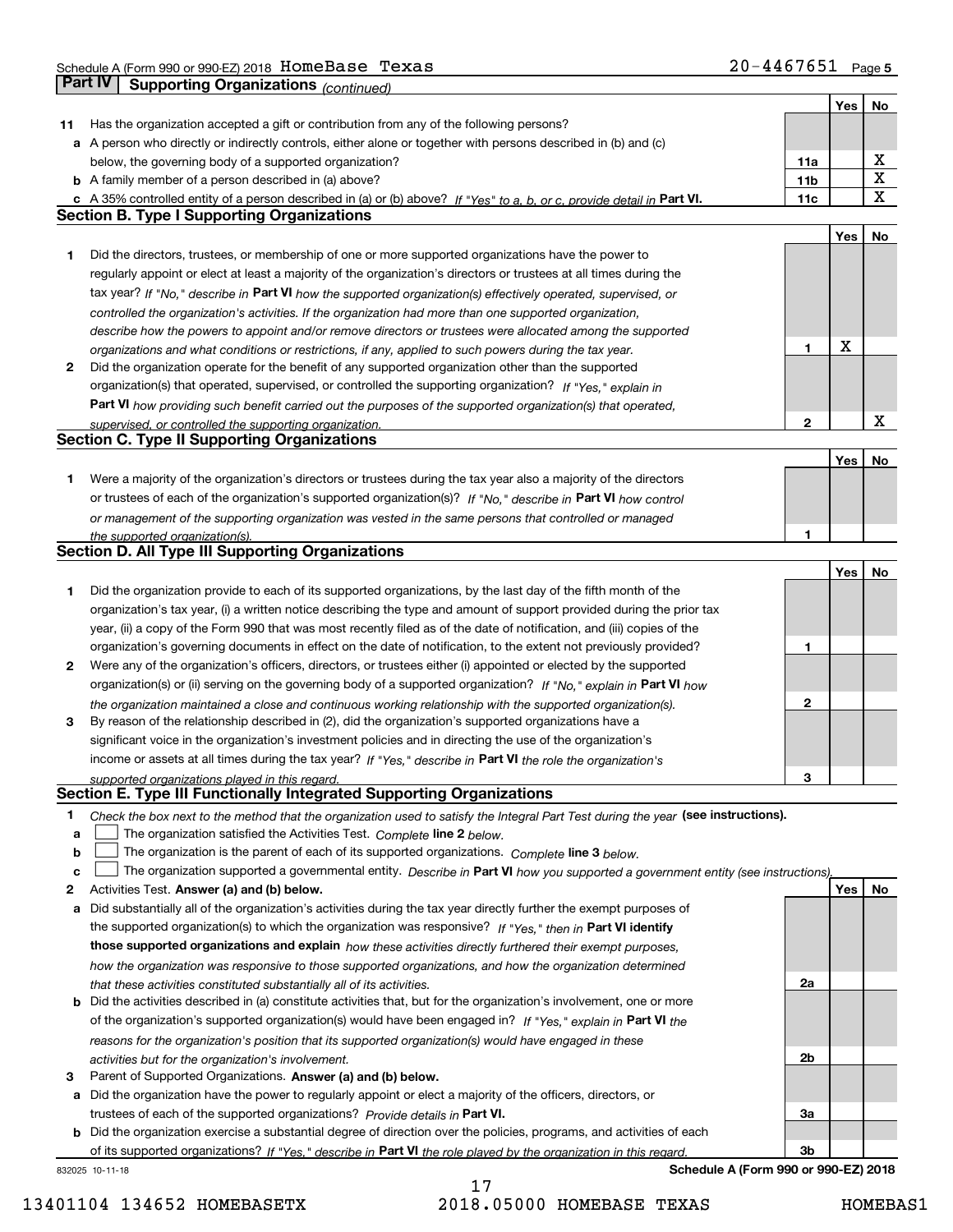| Schedule A (Form 990 or 990-EZ) 2018 HOMeBase Texas |  | $20 - 4467651$ Page 6 |  |
|-----------------------------------------------------|--|-----------------------|--|
|                                                     |  |                       |  |

|              | <b>Part V</b><br>Type III Non-Functionally Integrated 509(a)(3) Supporting Organizations                                                          |                |                |                                |
|--------------|---------------------------------------------------------------------------------------------------------------------------------------------------|----------------|----------------|--------------------------------|
| 1            | Check here if the organization satisfied the Integral Part Test as a qualifying trust on Nov. 20, 1970 (explain in Part VI.) See instructions. Al |                |                |                                |
|              | other Type III non-functionally integrated supporting organizations must complete Sections A through E.                                           |                |                |                                |
|              | Section A - Adjusted Net Income                                                                                                                   |                | (A) Prior Year | (B) Current Year<br>(optional) |
| 1            | Net short-term capital gain                                                                                                                       | 1              |                |                                |
| 2            | Recoveries of prior-year distributions                                                                                                            | $\mathbf{2}$   |                |                                |
| 3            | Other gross income (see instructions)                                                                                                             | 3              |                |                                |
| 4            | Add lines 1 through 3                                                                                                                             | 4              |                |                                |
| 5            | Depreciation and depletion                                                                                                                        | 5              |                |                                |
| 6            | Portion of operating expenses paid or incurred for production or<br>collection of gross income or for management, conservation, or                |                |                |                                |
|              | maintenance of property held for production of income (see instructions)                                                                          | 6              |                |                                |
| 7            | Other expenses (see instructions)                                                                                                                 | $\overline{7}$ |                |                                |
| 8            | Adjusted Net Income (subtract lines 5, 6, and 7 from line 4)                                                                                      | 8              |                |                                |
|              | <b>Section B - Minimum Asset Amount</b>                                                                                                           |                | (A) Prior Year | (B) Current Year<br>(optional) |
| 1            | Aggregate fair market value of all non-exempt-use assets (see                                                                                     |                |                |                                |
|              | instructions for short tax year or assets held for part of year):                                                                                 |                |                |                                |
|              | a Average monthly value of securities                                                                                                             | 1a             |                |                                |
|              | <b>b</b> Average monthly cash balances                                                                                                            | 1 <sub>b</sub> |                |                                |
|              | c Fair market value of other non-exempt-use assets                                                                                                | 1 <sub>c</sub> |                |                                |
|              | <b>d</b> Total (add lines 1a, 1b, and 1c)                                                                                                         | 1d             |                |                                |
|              | <b>e</b> Discount claimed for blockage or other                                                                                                   |                |                |                                |
|              | factors (explain in detail in Part VI):                                                                                                           |                |                |                                |
| $\mathbf{2}$ | Acquisition indebtedness applicable to non-exempt-use assets                                                                                      | $\mathbf{2}$   |                |                                |
| 3            | Subtract line 2 from line 1d                                                                                                                      | 3              |                |                                |
| 4            | Cash deemed held for exempt use. Enter 1-1/2% of line 3 (for greater amount,                                                                      |                |                |                                |
|              | see instructions)                                                                                                                                 | 4              |                |                                |
| 5            | Net value of non-exempt-use assets (subtract line 4 from line 3)                                                                                  | 5              |                |                                |
| 6            | Multiply line 5 by .035                                                                                                                           | 6              |                |                                |
| 7            | Recoveries of prior-year distributions                                                                                                            | $\overline{7}$ |                |                                |
| 8            | Minimum Asset Amount (add line 7 to line 6)                                                                                                       | 8              |                |                                |
|              | <b>Section C - Distributable Amount</b>                                                                                                           |                |                | <b>Current Year</b>            |
| 1            | Adjusted net income for prior year (from Section A, line 8, Column A)                                                                             | 1              |                |                                |
| 2            | Enter 85% of line 1                                                                                                                               | $\mathbf{2}$   |                |                                |
| з            | Minimum asset amount for prior year (from Section B, line 8, Column A)                                                                            | 3              |                |                                |
| 4            | Enter greater of line 2 or line 3                                                                                                                 | 4              |                |                                |
| 5            | Income tax imposed in prior year                                                                                                                  | 5              |                |                                |
| 6            | <b>Distributable Amount.</b> Subtract line 5 from line 4, unless subject to                                                                       |                |                |                                |
|              | emergency temporary reduction (see instructions)                                                                                                  | 6              |                |                                |

**7**Check here if the current year is the organization's first as a non-functionally integrated Type III supporting organization (see instructions).

**Schedule A (Form 990 or 990-EZ) 2018**

832026 10-11-18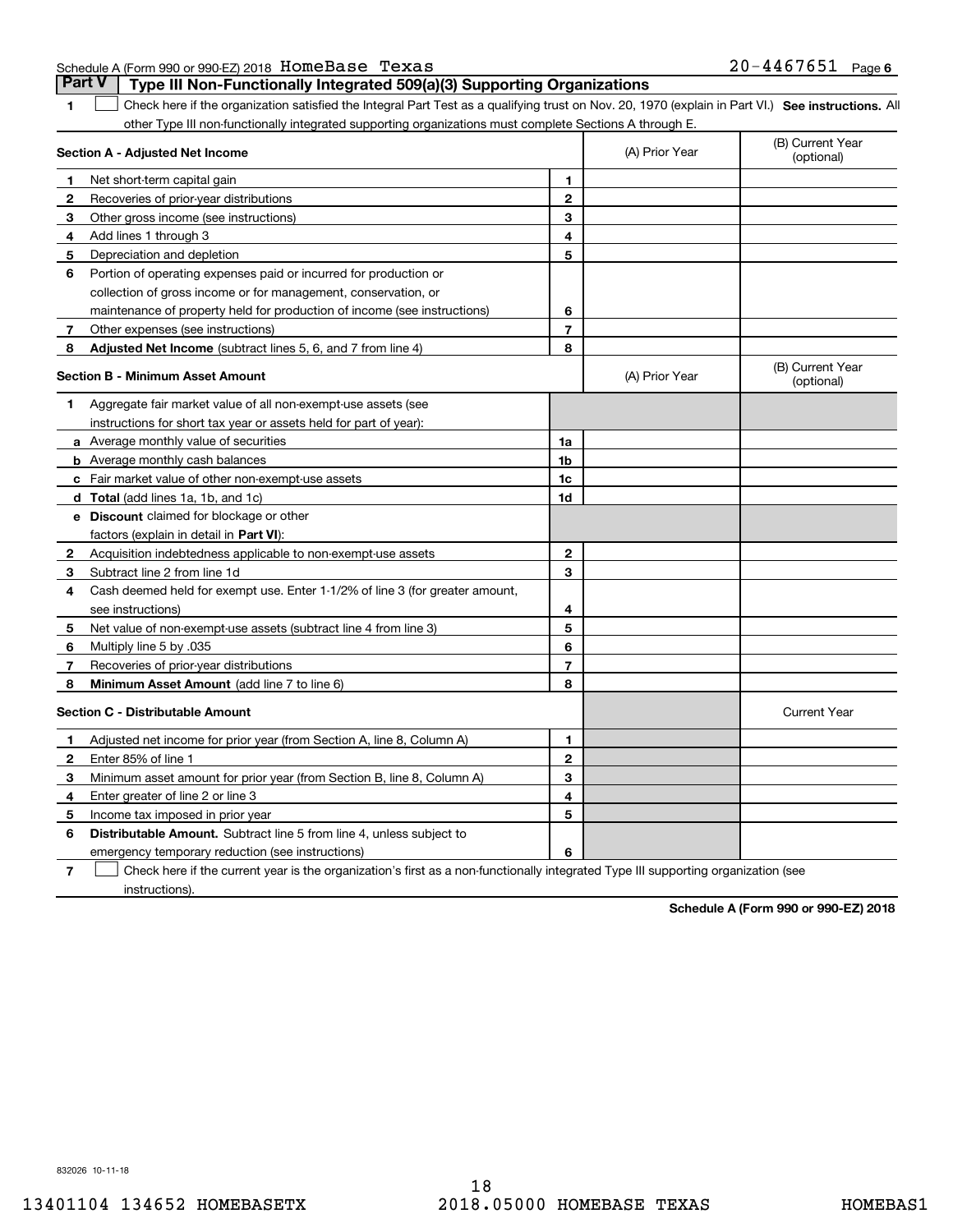| Part V | Type III Non-Functionally Integrated 509(a)(3) Supporting Organizations                    |                                    | (continued)                                   |                                                  |
|--------|--------------------------------------------------------------------------------------------|------------------------------------|-----------------------------------------------|--------------------------------------------------|
|        | <b>Section D - Distributions</b>                                                           |                                    |                                               | <b>Current Year</b>                              |
| 1      | Amounts paid to supported organizations to accomplish exempt purposes                      |                                    |                                               |                                                  |
| 2      | Amounts paid to perform activity that directly furthers exempt purposes of supported       |                                    |                                               |                                                  |
|        | organizations, in excess of income from activity                                           |                                    |                                               |                                                  |
| з      | Administrative expenses paid to accomplish exempt purposes of supported organizations      |                                    |                                               |                                                  |
| 4      | Amounts paid to acquire exempt-use assets                                                  |                                    |                                               |                                                  |
| 5      | Qualified set-aside amounts (prior IRS approval required)                                  |                                    |                                               |                                                  |
| 6      | Other distributions (describe in Part VI). See instructions.                               |                                    |                                               |                                                  |
| 7      | Total annual distributions. Add lines 1 through 6.                                         |                                    |                                               |                                                  |
| 8      | Distributions to attentive supported organizations to which the organization is responsive |                                    |                                               |                                                  |
|        | (provide details in Part VI). See instructions.                                            |                                    |                                               |                                                  |
| 9      | Distributable amount for 2018 from Section C, line 6                                       |                                    |                                               |                                                  |
| 10     | Line 8 amount divided by line 9 amount                                                     |                                    |                                               |                                                  |
|        | Section E - Distribution Allocations (see instructions)                                    | (i)<br><b>Excess Distributions</b> | (ii)<br><b>Underdistributions</b><br>Pre-2018 | (iii)<br><b>Distributable</b><br>Amount for 2018 |
| 1      | Distributable amount for 2018 from Section C, line 6                                       |                                    |                                               |                                                  |
| 2      | Underdistributions, if any, for years prior to 2018 (reason-                               |                                    |                                               |                                                  |
|        | able cause required- explain in Part VI). See instructions.                                |                                    |                                               |                                                  |
| з      | Excess distributions carryover, if any, to 2018                                            |                                    |                                               |                                                  |
|        | <b>a</b> From 2013                                                                         |                                    |                                               |                                                  |
|        | <b>b</b> From 2014                                                                         |                                    |                                               |                                                  |
|        | $c$ From 2015                                                                              |                                    |                                               |                                                  |
|        | <b>d</b> From 2016                                                                         |                                    |                                               |                                                  |
|        | e From 2017                                                                                |                                    |                                               |                                                  |
|        | <b>Total</b> of lines 3a through e                                                         |                                    |                                               |                                                  |
|        | <b>g</b> Applied to underdistributions of prior years                                      |                                    |                                               |                                                  |
|        | <b>h</b> Applied to 2018 distributable amount                                              |                                    |                                               |                                                  |
|        | Carryover from 2013 not applied (see instructions)                                         |                                    |                                               |                                                  |
|        | Remainder. Subtract lines 3g, 3h, and 3i from 3f.                                          |                                    |                                               |                                                  |
| 4      | Distributions for 2018 from Section D,                                                     |                                    |                                               |                                                  |
|        | line $7:$                                                                                  |                                    |                                               |                                                  |
|        | <b>a</b> Applied to underdistributions of prior years                                      |                                    |                                               |                                                  |
|        | <b>b</b> Applied to 2018 distributable amount                                              |                                    |                                               |                                                  |
| c      | Remainder. Subtract lines 4a and 4b from 4.                                                |                                    |                                               |                                                  |
| 5      | Remaining underdistributions for years prior to 2018, if                                   |                                    |                                               |                                                  |
|        | any. Subtract lines 3g and 4a from line 2. For result greater                              |                                    |                                               |                                                  |
|        | than zero, explain in Part VI. See instructions.                                           |                                    |                                               |                                                  |
| 6      | Remaining underdistributions for 2018. Subtract lines 3h                                   |                                    |                                               |                                                  |
|        | and 4b from line 1. For result greater than zero, explain in                               |                                    |                                               |                                                  |
|        | Part VI. See instructions.                                                                 |                                    |                                               |                                                  |
| 7      | Excess distributions carryover to 2019. Add lines 3j                                       |                                    |                                               |                                                  |
|        | and 4c.                                                                                    |                                    |                                               |                                                  |
| 8      | Breakdown of line 7:                                                                       |                                    |                                               |                                                  |
|        | a Excess from 2014                                                                         |                                    |                                               |                                                  |
|        | <b>b</b> Excess from 2015                                                                  |                                    |                                               |                                                  |
|        | c Excess from 2016                                                                         |                                    |                                               |                                                  |
|        | d Excess from 2017                                                                         |                                    |                                               |                                                  |
|        | e Excess from 2018                                                                         |                                    |                                               |                                                  |

**Schedule A (Form 990 or 990-EZ) 2018**

832027 10-11-18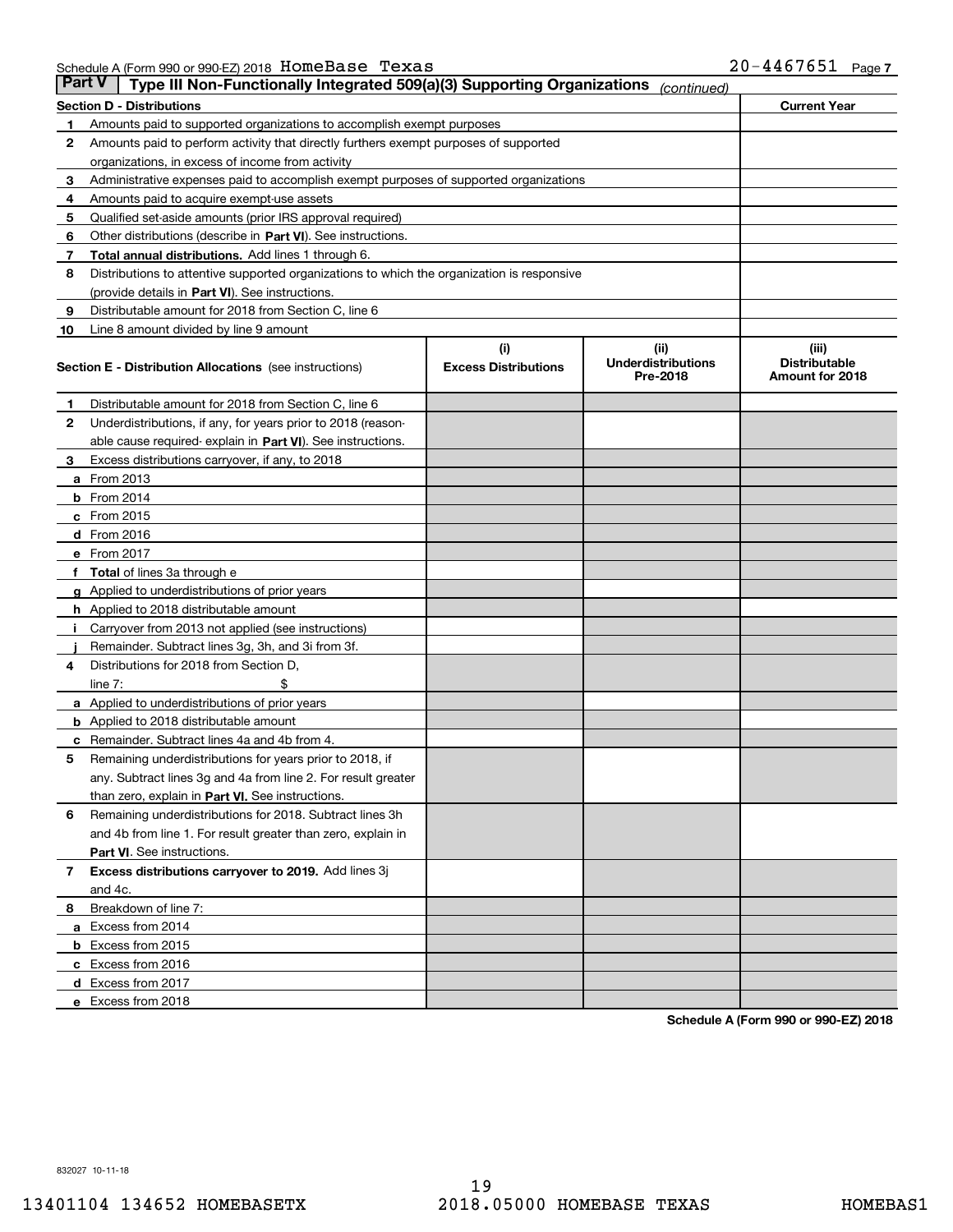#### Schedule A (Form 990 or 990-EZ) 2018 **HOMEBase 'I'exas** Z U -4 4 b 7 b 5 L Page HomeBase Texas 20-4467651

| Supplemental Information. Provide the explanations required by Part II, line 10; Part II, line 17a or 17b; Part III, line 12;<br>(See instructions.) | Part IV, Section A, lines 1, 2, 3b, 3c, 4b, 4c, 5a, 6, 9a, 9b, 9c, 11a, 11b, and 11c; Part IV, Section B, lines 1 and 2; Part IV, Section C,<br>line 1; Part IV, Section D, lines 2 and 3; Part IV, Section E, lines 1c, 2a, 2b, 3a, and 3b; Part V, line 1; Part V, Section B, line 1e; Part V,<br>Section D, lines 5, 6, and 8; and Part V, Section E, lines 2, 5, and 6. Also complete this part for any additional information. |
|------------------------------------------------------------------------------------------------------------------------------------------------------|-------------------------------------------------------------------------------------------------------------------------------------------------------------------------------------------------------------------------------------------------------------------------------------------------------------------------------------------------------------------------------------------------------------------------------------|
|                                                                                                                                                      |                                                                                                                                                                                                                                                                                                                                                                                                                                     |
|                                                                                                                                                      |                                                                                                                                                                                                                                                                                                                                                                                                                                     |
|                                                                                                                                                      |                                                                                                                                                                                                                                                                                                                                                                                                                                     |
|                                                                                                                                                      |                                                                                                                                                                                                                                                                                                                                                                                                                                     |
|                                                                                                                                                      |                                                                                                                                                                                                                                                                                                                                                                                                                                     |
|                                                                                                                                                      |                                                                                                                                                                                                                                                                                                                                                                                                                                     |
|                                                                                                                                                      |                                                                                                                                                                                                                                                                                                                                                                                                                                     |
|                                                                                                                                                      |                                                                                                                                                                                                                                                                                                                                                                                                                                     |
|                                                                                                                                                      |                                                                                                                                                                                                                                                                                                                                                                                                                                     |
|                                                                                                                                                      |                                                                                                                                                                                                                                                                                                                                                                                                                                     |
|                                                                                                                                                      |                                                                                                                                                                                                                                                                                                                                                                                                                                     |
|                                                                                                                                                      |                                                                                                                                                                                                                                                                                                                                                                                                                                     |
|                                                                                                                                                      |                                                                                                                                                                                                                                                                                                                                                                                                                                     |
|                                                                                                                                                      |                                                                                                                                                                                                                                                                                                                                                                                                                                     |
|                                                                                                                                                      |                                                                                                                                                                                                                                                                                                                                                                                                                                     |
|                                                                                                                                                      |                                                                                                                                                                                                                                                                                                                                                                                                                                     |
|                                                                                                                                                      |                                                                                                                                                                                                                                                                                                                                                                                                                                     |
|                                                                                                                                                      |                                                                                                                                                                                                                                                                                                                                                                                                                                     |
|                                                                                                                                                      |                                                                                                                                                                                                                                                                                                                                                                                                                                     |
|                                                                                                                                                      |                                                                                                                                                                                                                                                                                                                                                                                                                                     |
|                                                                                                                                                      |                                                                                                                                                                                                                                                                                                                                                                                                                                     |
|                                                                                                                                                      |                                                                                                                                                                                                                                                                                                                                                                                                                                     |
|                                                                                                                                                      |                                                                                                                                                                                                                                                                                                                                                                                                                                     |
|                                                                                                                                                      |                                                                                                                                                                                                                                                                                                                                                                                                                                     |
|                                                                                                                                                      |                                                                                                                                                                                                                                                                                                                                                                                                                                     |
|                                                                                                                                                      |                                                                                                                                                                                                                                                                                                                                                                                                                                     |
|                                                                                                                                                      |                                                                                                                                                                                                                                                                                                                                                                                                                                     |
|                                                                                                                                                      |                                                                                                                                                                                                                                                                                                                                                                                                                                     |
|                                                                                                                                                      |                                                                                                                                                                                                                                                                                                                                                                                                                                     |
|                                                                                                                                                      |                                                                                                                                                                                                                                                                                                                                                                                                                                     |
|                                                                                                                                                      |                                                                                                                                                                                                                                                                                                                                                                                                                                     |
|                                                                                                                                                      |                                                                                                                                                                                                                                                                                                                                                                                                                                     |
|                                                                                                                                                      |                                                                                                                                                                                                                                                                                                                                                                                                                                     |
|                                                                                                                                                      |                                                                                                                                                                                                                                                                                                                                                                                                                                     |
|                                                                                                                                                      |                                                                                                                                                                                                                                                                                                                                                                                                                                     |
|                                                                                                                                                      |                                                                                                                                                                                                                                                                                                                                                                                                                                     |
|                                                                                                                                                      |                                                                                                                                                                                                                                                                                                                                                                                                                                     |
|                                                                                                                                                      |                                                                                                                                                                                                                                                                                                                                                                                                                                     |
|                                                                                                                                                      |                                                                                                                                                                                                                                                                                                                                                                                                                                     |
|                                                                                                                                                      |                                                                                                                                                                                                                                                                                                                                                                                                                                     |
|                                                                                                                                                      |                                                                                                                                                                                                                                                                                                                                                                                                                                     |
|                                                                                                                                                      |                                                                                                                                                                                                                                                                                                                                                                                                                                     |
|                                                                                                                                                      |                                                                                                                                                                                                                                                                                                                                                                                                                                     |
|                                                                                                                                                      |                                                                                                                                                                                                                                                                                                                                                                                                                                     |
|                                                                                                                                                      |                                                                                                                                                                                                                                                                                                                                                                                                                                     |
| 832028 10-11-18                                                                                                                                      | Schedule A (Form 990 or 990-EZ) 2018                                                                                                                                                                                                                                                                                                                                                                                                |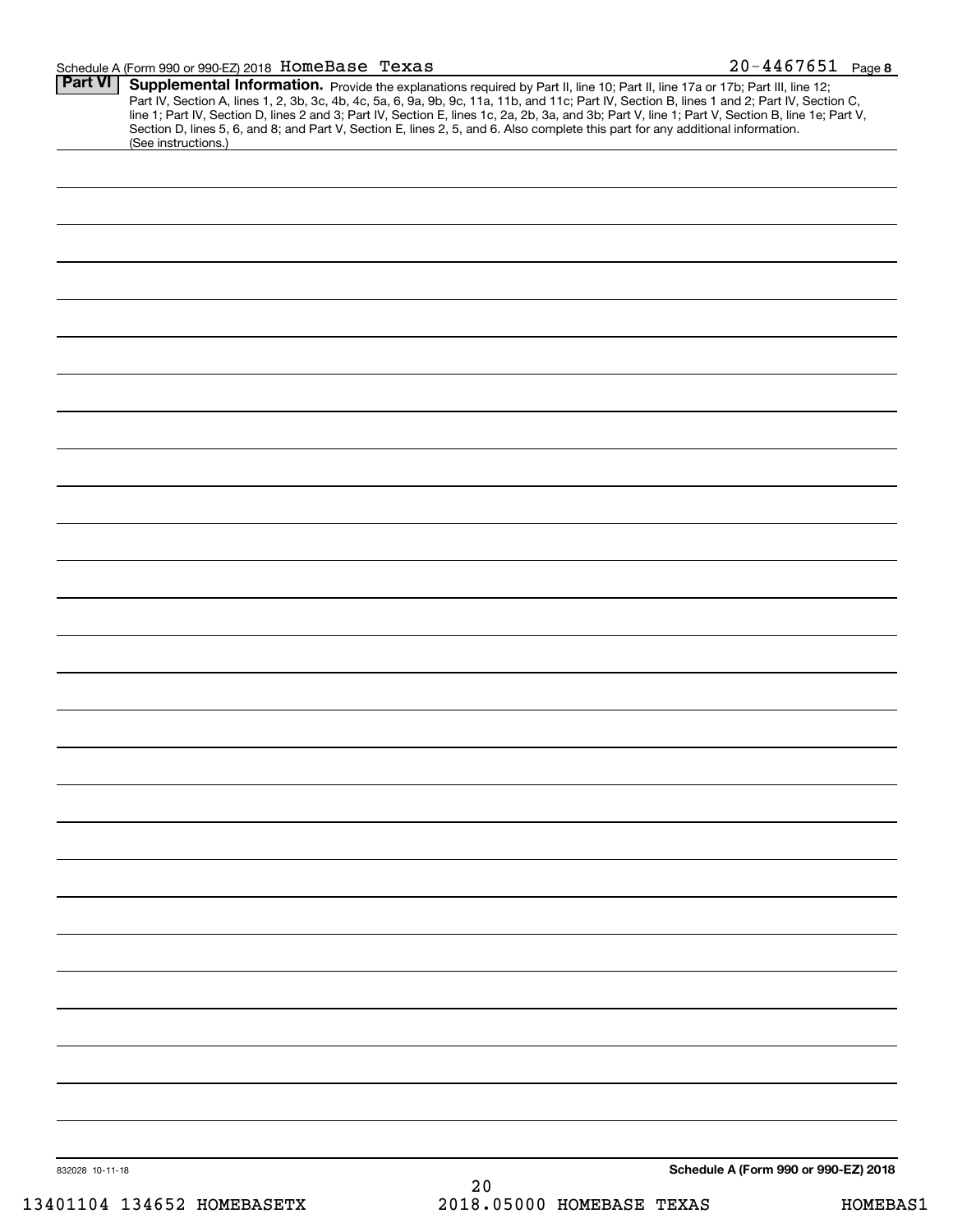| <b>SCHEDULE D</b> |  |
|-------------------|--|
|-------------------|--|

Department of the Treasury

| (Form 990) |
|------------|
|            |

# **Supplemental Financial Statements**

**(Form 990)** (**Form 990,**<br>Part IV, line 6, 7, 8, 9, 10, 11a, 11b, 11c, 11d, 11e, 11f, 12a, or 12b.<br>Department of the Treasury **and Exercise Connect Connect Connect Connect Connect Connect Connect Connect Connect** 



Internal Revenue Service

|                                                                        | Attach to Form 990. |  |
|------------------------------------------------------------------------|---------------------|--|
| Go to www.irs.gov/Form990 for instructions and the latest information. |                     |  |

|  | nployer identification number |  |
|--|-------------------------------|--|
|--|-------------------------------|--|

|         | Name of the organization<br>HomeBase Texas                                                                                                                 |                                                    | <b>Employer identification number</b><br>20-4467651 |
|---------|------------------------------------------------------------------------------------------------------------------------------------------------------------|----------------------------------------------------|-----------------------------------------------------|
| Part I  | Organizations Maintaining Donor Advised Funds or Other Similar Funds or Accounts. Complete if the                                                          |                                                    |                                                     |
|         | organization answered "Yes" on Form 990, Part IV, line 6.                                                                                                  |                                                    |                                                     |
|         |                                                                                                                                                            | (a) Donor advised funds                            | (b) Funds and other accounts                        |
|         |                                                                                                                                                            |                                                    |                                                     |
| 1       |                                                                                                                                                            |                                                    |                                                     |
| 2       | Aggregate value of contributions to (during year)                                                                                                          |                                                    |                                                     |
| 3       | Aggregate value of grants from (during year)                                                                                                               |                                                    |                                                     |
| 4       |                                                                                                                                                            |                                                    |                                                     |
| 5       | Did the organization inform all donors and donor advisors in writing that the assets held in donor advised funds                                           |                                                    |                                                     |
|         |                                                                                                                                                            |                                                    | Yes<br><b>No</b>                                    |
| 6       | Did the organization inform all grantees, donors, and donor advisors in writing that grant funds can be used only                                          |                                                    |                                                     |
|         | for charitable purposes and not for the benefit of the donor or donor advisor, or for any other purpose conferring                                         |                                                    |                                                     |
|         |                                                                                                                                                            |                                                    | Yes<br>No                                           |
| Part II | Conservation Easements. Complete if the organization answered "Yes" on Form 990, Part IV, line 7.                                                          |                                                    |                                                     |
| 1       | Purpose(s) of conservation easements held by the organization (check all that apply).                                                                      |                                                    |                                                     |
|         | Preservation of land for public use (e.g., recreation or education)                                                                                        | Preservation of a historically important land area |                                                     |
|         | Protection of natural habitat                                                                                                                              | Preservation of a certified historic structure     |                                                     |
|         | Preservation of open space                                                                                                                                 |                                                    |                                                     |
| 2       | Complete lines 2a through 2d if the organization held a qualified conservation contribution in the form of a conservation easement on the last             |                                                    |                                                     |
|         | day of the tax year.                                                                                                                                       |                                                    | Held at the End of the Tax Year                     |
|         | a Total number of conservation easements                                                                                                                   |                                                    | 2a                                                  |
| b       | Total acreage restricted by conservation easements                                                                                                         |                                                    | 2 <sub>b</sub>                                      |
| c       | Number of conservation easements on a certified historic structure included in (a) manufacture included in (a)                                             |                                                    | 2c                                                  |
|         | d Number of conservation easements included in (c) acquired after 7/25/06, and not on a historic structure                                                 |                                                    |                                                     |
|         |                                                                                                                                                            |                                                    | 2d                                                  |
| 3       | Number of conservation easements modified, transferred, released, extinguished, or terminated by the organization during the tax                           |                                                    |                                                     |
|         | year $\blacktriangleright$ $\_\_$                                                                                                                          |                                                    |                                                     |
| 4       | Number of states where property subject to conservation easement is located $\blacktriangleright$                                                          |                                                    |                                                     |
| 5       | Does the organization have a written policy regarding the periodic monitoring, inspection, handling of                                                     |                                                    |                                                     |
|         | violations, and enforcement of the conservation easements it holds?                                                                                        |                                                    | Yes<br><b>No</b>                                    |
| 6       | Staff and volunteer hours devoted to monitoring, inspecting, handling of violations, and enforcing conservation easements during the year                  |                                                    |                                                     |
|         |                                                                                                                                                            |                                                    |                                                     |
| 7       | Amount of expenses incurred in monitoring, inspecting, handling of violations, and enforcing conservation easements during the year                        |                                                    |                                                     |
|         | $\blacktriangleright$ \$                                                                                                                                   |                                                    |                                                     |
| 8       | Does each conservation easement reported on line 2(d) above satisfy the requirements of section 170(h)(4)(B)(i)                                            |                                                    |                                                     |
|         |                                                                                                                                                            |                                                    | Yes<br><b>No</b>                                    |
|         | In Part XIII, describe how the organization reports conservation easements in its revenue and expense statement, and balance sheet, and                    |                                                    |                                                     |
|         | include, if applicable, the text of the footnote to the organization's financial statements that describes the organization's accounting for               |                                                    |                                                     |
|         | conservation easements.                                                                                                                                    |                                                    |                                                     |
|         | Organizations Maintaining Collections of Art, Historical Treasures, or Other Similar Assets.<br>Part III                                                   |                                                    |                                                     |
|         | Complete if the organization answered "Yes" on Form 990, Part IV, line 8.                                                                                  |                                                    |                                                     |
|         | 1a If the organization elected, as permitted under SFAS 116 (ASC 958), not to report in its revenue statement and balance sheet works of art,              |                                                    |                                                     |
|         | historical treasures, or other similar assets held for public exhibition, education, or research in furtherance of public service, provide, in Part XIII,  |                                                    |                                                     |
|         | the text of the footnote to its financial statements that describes these items.                                                                           |                                                    |                                                     |
|         | <b>b</b> If the organization elected, as permitted under SFAS 116 (ASC 958), to report in its revenue statement and balance sheet works of art, historical |                                                    |                                                     |
|         | treasures, or other similar assets held for public exhibition, education, or research in furtherance of public service, provide the following amounts      |                                                    |                                                     |
|         | relating to these items:                                                                                                                                   |                                                    |                                                     |
|         |                                                                                                                                                            |                                                    | $\blacktriangleright$ \$                            |
|         | (ii) Assets included in Form 990, Part X                                                                                                                   |                                                    | $\blacktriangleright$ \$                            |
| 2       | If the organization received or held works of art, historical treasures, or other similar assets for financial gain, provide                               |                                                    |                                                     |
|         | the following amounts required to be reported under SFAS 116 (ASC 958) relating to these items:                                                            |                                                    |                                                     |
| а       |                                                                                                                                                            |                                                    |                                                     |
|         |                                                                                                                                                            |                                                    | $\blacktriangleright$ \$                            |

21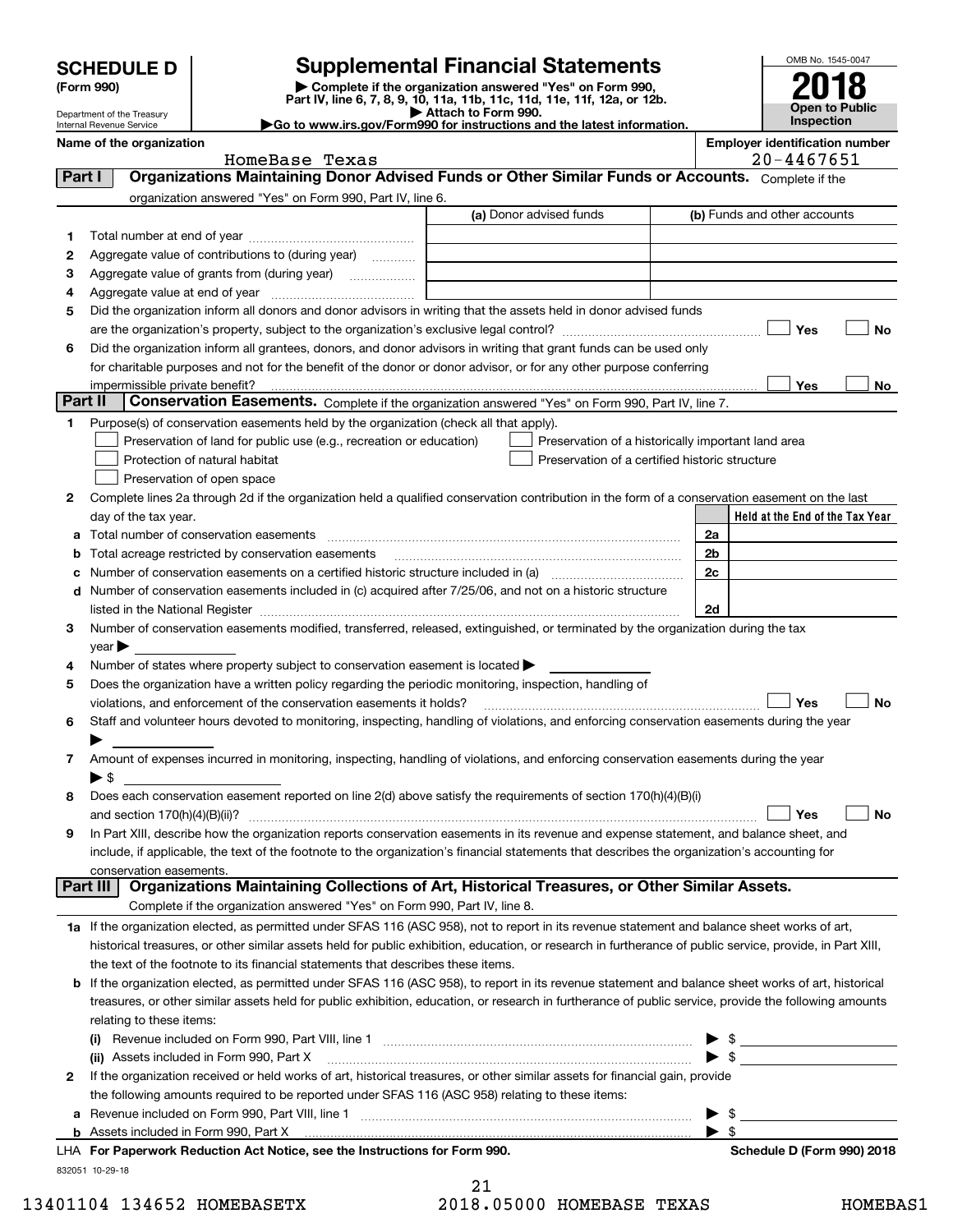| Organizations Maintaining Collections of Art, Historical Treasures, or Other Similar Assets (continued)<br>Part III                                                                                                                  |    |
|--------------------------------------------------------------------------------------------------------------------------------------------------------------------------------------------------------------------------------------|----|
| Using the organization's acquisition, accession, and other records, check any of the following that are a significant use of its collection items<br>3                                                                               |    |
| (check all that apply):                                                                                                                                                                                                              |    |
| Public exhibition<br>Loan or exchange programs<br>a                                                                                                                                                                                  |    |
| Other <u>Charles Charles Charles Charles Charles Charles Charles Charles Charles Charles Charles Charles Charles</u><br>Scholarly research<br>b<br>е                                                                                 |    |
| Preservation for future generations<br>с                                                                                                                                                                                             |    |
| Provide a description of the organization's collections and explain how they further the organization's exempt purpose in Part XIII.<br>4                                                                                            |    |
| During the year, did the organization solicit or receive donations of art, historical treasures, or other similar assets<br>5                                                                                                        |    |
| to be sold to raise funds rather than to be maintained as part of the organization's collection?<br>Yes                                                                                                                              | No |
| Part IV<br>Escrow and Custodial Arrangements. Complete if the organization answered "Yes" on Form 990, Part IV, line 9, or                                                                                                           |    |
| reported an amount on Form 990, Part X, line 21.                                                                                                                                                                                     |    |
| 1a Is the organization an agent, trustee, custodian or other intermediary for contributions or other assets not included                                                                                                             |    |
| $\overline{X}$ No<br>Yes<br>on Form 990, Part X? [11] matter contracts and contracts and contracts are contracted as a form 990, Part X?                                                                                             |    |
| b If "Yes," explain the arrangement in Part XIII and complete the following table:                                                                                                                                                   |    |
| Amount                                                                                                                                                                                                                               |    |
| Beginning balance material continuum contracts and contact the contract of the contract of the contract of the<br>1c<br>c                                                                                                            |    |
| 1d<br>Additions during the year manufactured and an account of the state of the state of the state of the state of the state of the state of the state of the state of the state of the state of the state of the state of the state |    |
| Distributions during the year manufactured and continuum and continuum and continuum and continuum and continuum<br>1e                                                                                                               |    |
| 1f<br>Ť.                                                                                                                                                                                                                             |    |
| $\boxed{\text{X}}$ Yes<br>2a Did the organization include an amount on Form 990, Part X, line 21, for escrow or custodial account liability?<br>.<br>$\overline{\text{X}}$                                                           | No |
| <b>b</b> If "Yes," explain the arrangement in Part XIII. Check here if the explanation has been provided on Part XIII<br>Part V<br>Endowment Funds. Complete if the organization answered "Yes" on Form 990, Part IV, line 10.       |    |
| (d) Three years back<br>(a) Current year<br>(c) Two years back<br>(e) Four years back<br>(b) Prior year                                                                                                                              |    |
| Beginning of year balance                                                                                                                                                                                                            |    |
| 1a                                                                                                                                                                                                                                   |    |
| Net investment earnings, gains, and losses                                                                                                                                                                                           |    |
| a                                                                                                                                                                                                                                    |    |
| e Other expenditures for facilities                                                                                                                                                                                                  |    |
| and programs                                                                                                                                                                                                                         |    |
|                                                                                                                                                                                                                                      |    |
| End of year balance<br>g                                                                                                                                                                                                             |    |
| Provide the estimated percentage of the current year end balance (line 1g, column (a)) held as:<br>2                                                                                                                                 |    |
| Board designated or quasi-endowment<br>%<br>а                                                                                                                                                                                        |    |
| Permanent endowment ><br>%                                                                                                                                                                                                           |    |
| Temporarily restricted endowment<br>%                                                                                                                                                                                                |    |
| The percentages on lines 2a, 2b, and 2c should equal 100%.                                                                                                                                                                           |    |
| 3a Are there endowment funds not in the possession of the organization that are held and administered for the organization                                                                                                           |    |
| Yes<br>by:                                                                                                                                                                                                                           | No |
| 3a(i)<br>(i)                                                                                                                                                                                                                         |    |
| 3a(ii)                                                                                                                                                                                                                               |    |
| 3b                                                                                                                                                                                                                                   |    |
| Describe in Part XIII the intended uses of the organization's endowment funds.                                                                                                                                                       |    |
| Land, Buildings, and Equipment.<br>Part VI                                                                                                                                                                                           |    |
| Complete if the organization answered "Yes" on Form 990, Part IV, line 11a. See Form 990, Part X, line 10.                                                                                                                           |    |
| Description of property<br>(a) Cost or other<br>(b) Cost or other<br>(c) Accumulated<br>(d) Book value<br>basis (investment)<br>basis (other)<br>depreciation                                                                        |    |
|                                                                                                                                                                                                                                      |    |
| b                                                                                                                                                                                                                                    |    |
|                                                                                                                                                                                                                                      |    |
|                                                                                                                                                                                                                                      |    |
|                                                                                                                                                                                                                                      |    |
|                                                                                                                                                                                                                                      | 0. |

**Schedule D (Form 990) 2018**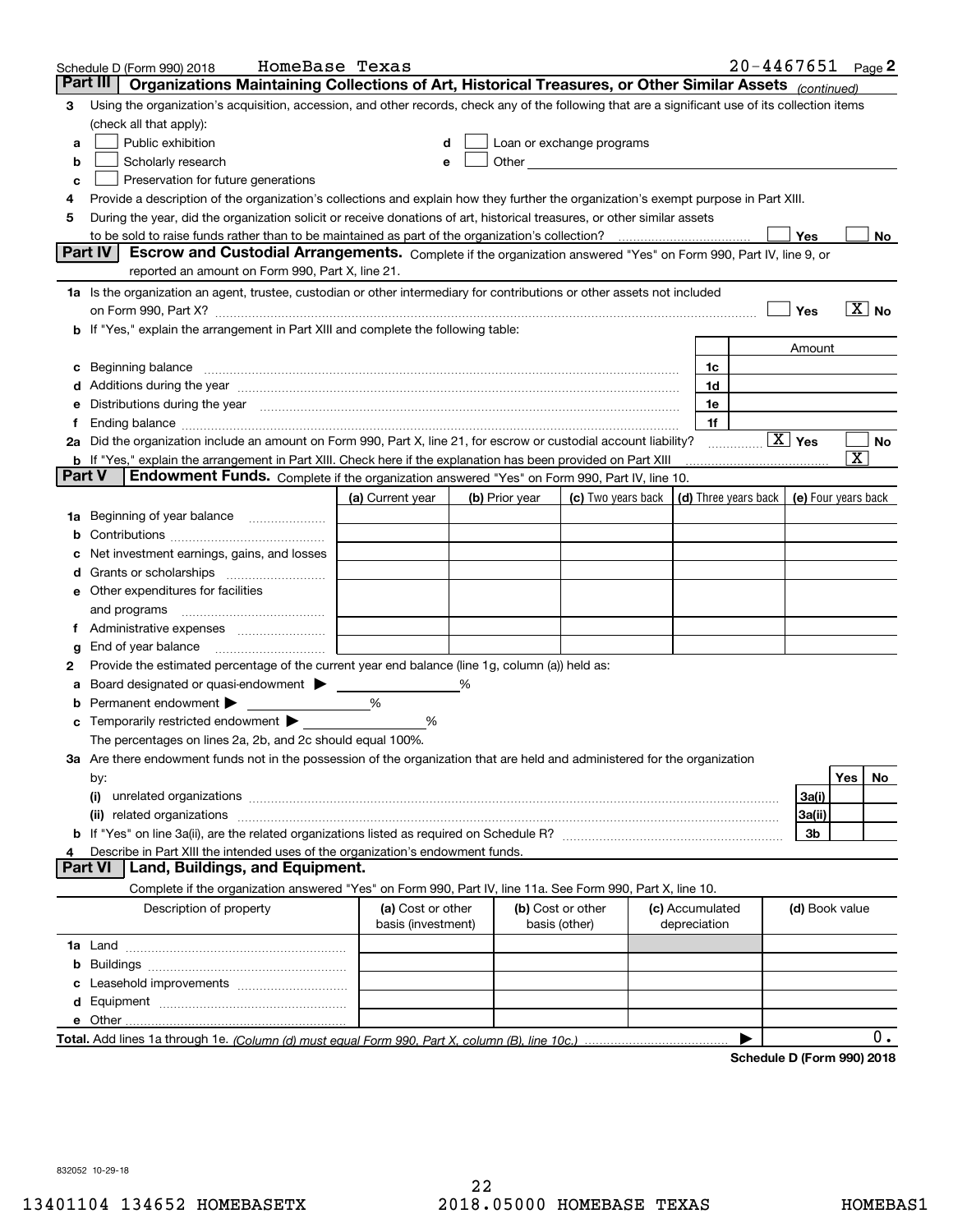| HomeBase Texas<br>Schedule D (Form 990) 2018                                                                                                         |                 |                | 20-4467651<br>Page $3$                                    |
|------------------------------------------------------------------------------------------------------------------------------------------------------|-----------------|----------------|-----------------------------------------------------------|
| <b>Investments - Other Securities.</b><br><b>Part VII</b>                                                                                            |                 |                |                                                           |
| Complete if the organization answered "Yes" on Form 990, Part IV, line 11b. See Form 990, Part X, line 12.                                           |                 |                |                                                           |
| (a) Description of security or category (including name of security)                                                                                 | (b) Book value  |                | (c) Method of valuation: Cost or end-of-year market value |
| (1) Financial derivatives                                                                                                                            |                 |                |                                                           |
|                                                                                                                                                      |                 |                |                                                           |
| (3) Other                                                                                                                                            |                 |                |                                                           |
| (A)                                                                                                                                                  |                 |                |                                                           |
| (B)                                                                                                                                                  |                 |                |                                                           |
| (C)                                                                                                                                                  |                 |                |                                                           |
| (D)                                                                                                                                                  |                 |                |                                                           |
| (E)<br>(F)                                                                                                                                           |                 |                |                                                           |
| (G)                                                                                                                                                  |                 |                |                                                           |
| (H)                                                                                                                                                  |                 |                |                                                           |
| Total. (Col. (b) must equal Form 990, Part X, col. (B) line 12.)                                                                                     |                 |                |                                                           |
| Part VIII Investments - Program Related.                                                                                                             |                 |                |                                                           |
| Complete if the organization answered "Yes" on Form 990, Part IV, line 11c. See Form 990, Part X, line 13.                                           |                 |                |                                                           |
| (a) Description of investment                                                                                                                        | (b) Book value  |                | (c) Method of valuation: Cost or end-of-year market value |
| (1)                                                                                                                                                  |                 |                |                                                           |
| (2)                                                                                                                                                  |                 |                |                                                           |
| (3)                                                                                                                                                  |                 |                |                                                           |
| (4)                                                                                                                                                  |                 |                |                                                           |
| (5)                                                                                                                                                  |                 |                |                                                           |
| (6)                                                                                                                                                  |                 |                |                                                           |
| (7)                                                                                                                                                  |                 |                |                                                           |
| (8)                                                                                                                                                  |                 |                |                                                           |
| (9)                                                                                                                                                  |                 |                |                                                           |
| Total. (Col. (b) must equal Form 990, Part X, col. (B) line 13.)                                                                                     |                 |                |                                                           |
| Part IX<br><b>Other Assets.</b>                                                                                                                      |                 |                |                                                           |
| Complete if the organization answered "Yes" on Form 990, Part IV, line 11d. See Form 990, Part X, line 15.                                           |                 |                |                                                           |
|                                                                                                                                                      | (a) Description |                | (b) Book value                                            |
| (1)                                                                                                                                                  |                 |                |                                                           |
| (2)                                                                                                                                                  |                 |                |                                                           |
| (3)                                                                                                                                                  |                 |                |                                                           |
| (4)                                                                                                                                                  |                 |                |                                                           |
| (5)                                                                                                                                                  |                 |                |                                                           |
| (6)                                                                                                                                                  |                 |                |                                                           |
| (7)                                                                                                                                                  |                 |                |                                                           |
| (8)<br>(9)                                                                                                                                           |                 |                |                                                           |
|                                                                                                                                                      |                 |                |                                                           |
| Total. (Column (b) must equal Form 990. Part X, col. (B) line 15.)<br><b>Other Liabilities.</b><br>Part X                                            |                 |                |                                                           |
| Complete if the organization answered "Yes" on Form 990, Part IV, line 11e or 11f. See Form 990, Part X, line 25.                                    |                 |                |                                                           |
| (a) Description of liability<br>1.                                                                                                                   |                 | (b) Book value |                                                           |
| (1)<br>Federal income taxes                                                                                                                          |                 |                |                                                           |
| Intercompany Payable<br>(2)                                                                                                                          |                 | 62,050.        |                                                           |
| (3)                                                                                                                                                  |                 |                |                                                           |
| (4)                                                                                                                                                  |                 |                |                                                           |
| (5)                                                                                                                                                  |                 |                |                                                           |
| (6)                                                                                                                                                  |                 |                |                                                           |
| (7)                                                                                                                                                  |                 |                |                                                           |
| (8)                                                                                                                                                  |                 |                |                                                           |
| (9)                                                                                                                                                  |                 |                |                                                           |
| Total. (Column (b) must equal Form 990, Part X, col. (B) line 25.)                                                                                   |                 | 62,050.        |                                                           |
| 2. Liability for uncertain tax positions. In Part XIII, provide the text of the footnote to the organization's financial statements that reports the |                 |                |                                                           |

organization's liability for uncertain tax positions under FIN 48 (ASC 740). Check here if the text of the footnote has been provided in Part XIII  $~\boxed{\rm X}$ 

**Schedule D (Form 990) 2018**

832053 10-29-18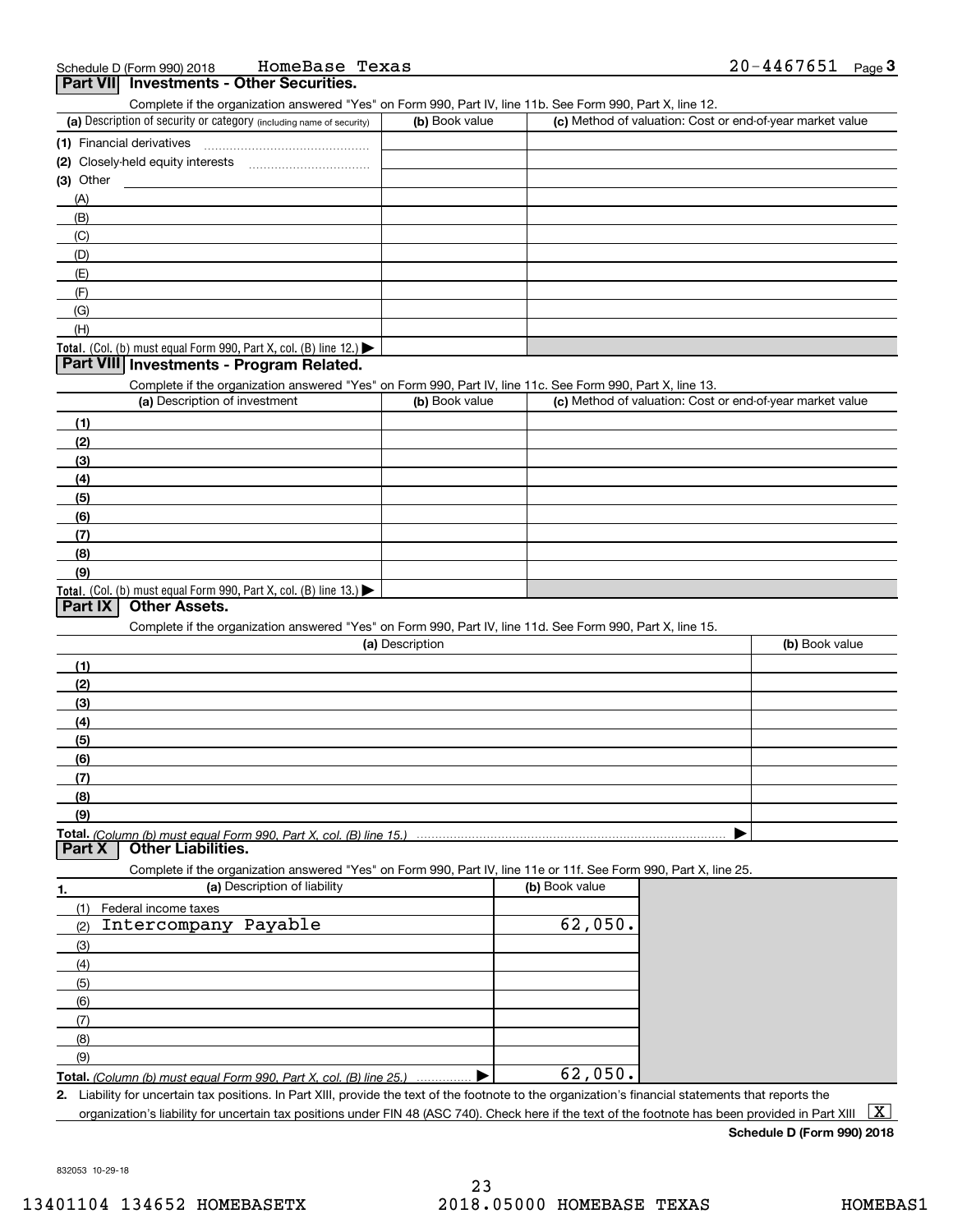|   | HomeBase Texas<br>Schedule D (Form 990) 2018                                                                             |                | $20 - 4467651$ Page 4 |
|---|--------------------------------------------------------------------------------------------------------------------------|----------------|-----------------------|
|   | Reconciliation of Revenue per Audited Financial Statements With Revenue per Return.<br><b>Part XI</b>                    |                |                       |
|   | Complete if the organization answered "Yes" on Form 990, Part IV, line 12a.                                              |                |                       |
| 1 | Total revenue, gains, and other support per audited financial statements                                                 |                | $\mathbf{1}$          |
| 2 | Amounts included on line 1 but not on Form 990, Part VIII, line 12:                                                      |                |                       |
| a |                                                                                                                          | 2a             |                       |
| b |                                                                                                                          | 2 <sub>b</sub> |                       |
| c |                                                                                                                          | 2c             |                       |
| d | Other (Describe in Part XIII.)                                                                                           | 2d             |                       |
| е | Add lines 2a through 2d                                                                                                  |                | 2e                    |
| з |                                                                                                                          |                | 3                     |
|   | Amounts included on Form 990, Part VIII, line 12, but not on line 1:                                                     |                |                       |
| a | Investment expenses not included on Form 990, Part VIII, line 7b                                                         | 4a             |                       |
| b | Other (Describe in Part XIII.)                                                                                           | 4b             |                       |
|   | Add lines 4a and 4b                                                                                                      |                | 4с                    |
| 5 |                                                                                                                          |                | 5                     |
|   | Part XII   Reconciliation of Expenses per Audited Financial Statements With Expenses per Return.                         |                |                       |
|   | Complete if the organization answered "Yes" on Form 990, Part IV, line 12a.                                              |                |                       |
| 1 |                                                                                                                          |                | $\mathbf{1}$          |
| 2 | Amounts included on line 1 but not on Form 990, Part IX, line 25:                                                        |                |                       |
| a |                                                                                                                          | 2a             |                       |
| b |                                                                                                                          | 2b             |                       |
|   |                                                                                                                          | 2 <sub>c</sub> |                       |
|   |                                                                                                                          | 2d             |                       |
| е | Add lines 2a through 2d <b>must be a constructed as the constant of the constant of the constant of the construction</b> |                | 2e                    |
| 3 |                                                                                                                          |                | 3                     |
| 4 | Amounts included on Form 990, Part IX, line 25, but not on line 1:                                                       |                |                       |
| a |                                                                                                                          | 4a             |                       |
|   |                                                                                                                          | 4b.            |                       |
|   | Add lines 4a and 4b                                                                                                      |                | 4c                    |
|   |                                                                                                                          |                | 5                     |
|   | Part XIII Supplemental Information.                                                                                      |                |                       |

Provide the descriptions required for Part II, lines 3, 5, and 9; Part III, lines 1a and 4; Part IV, lines 1b and 2b; Part V, line 4; Part X, line 2; Part XI, lines 2d and 4b; and Part XII, lines 2d and 4b. Also complete this part to provide any additional information.

# Part IV, line 2b:

| HomeBase received a grant from Old West Austin Neighborhood Association   |
|---------------------------------------------------------------------------|
| (OWANA) to be used as loan capital to fund affordable housing within the  |
| OWANA neighborhood boundaries and to fund a loan to Clarksville Community |
| Development Corporation (CCDC) for the repair and maintenance of existing |
| affordable rental housing owned by CCDC.                                  |
|                                                                           |
| Part X, Line 2:                                                           |
| Homebase Texas is a non-profit organization exempt from federal income    |
| taxes under Section $501(c)(3)$ of the Internal Revenue Code, except with |
| respect to any unrelated business income. Homebase did not incur any tax  |
| liabilities for unrelated business income during the years ended December |
| Schedule D (Form 990) 2018<br>832054 10-29-18<br>24                       |
| 13401104 134652 HOMEBASETX<br>2018.05000 HOMEBASE TEXAS<br>HOMEBAS1       |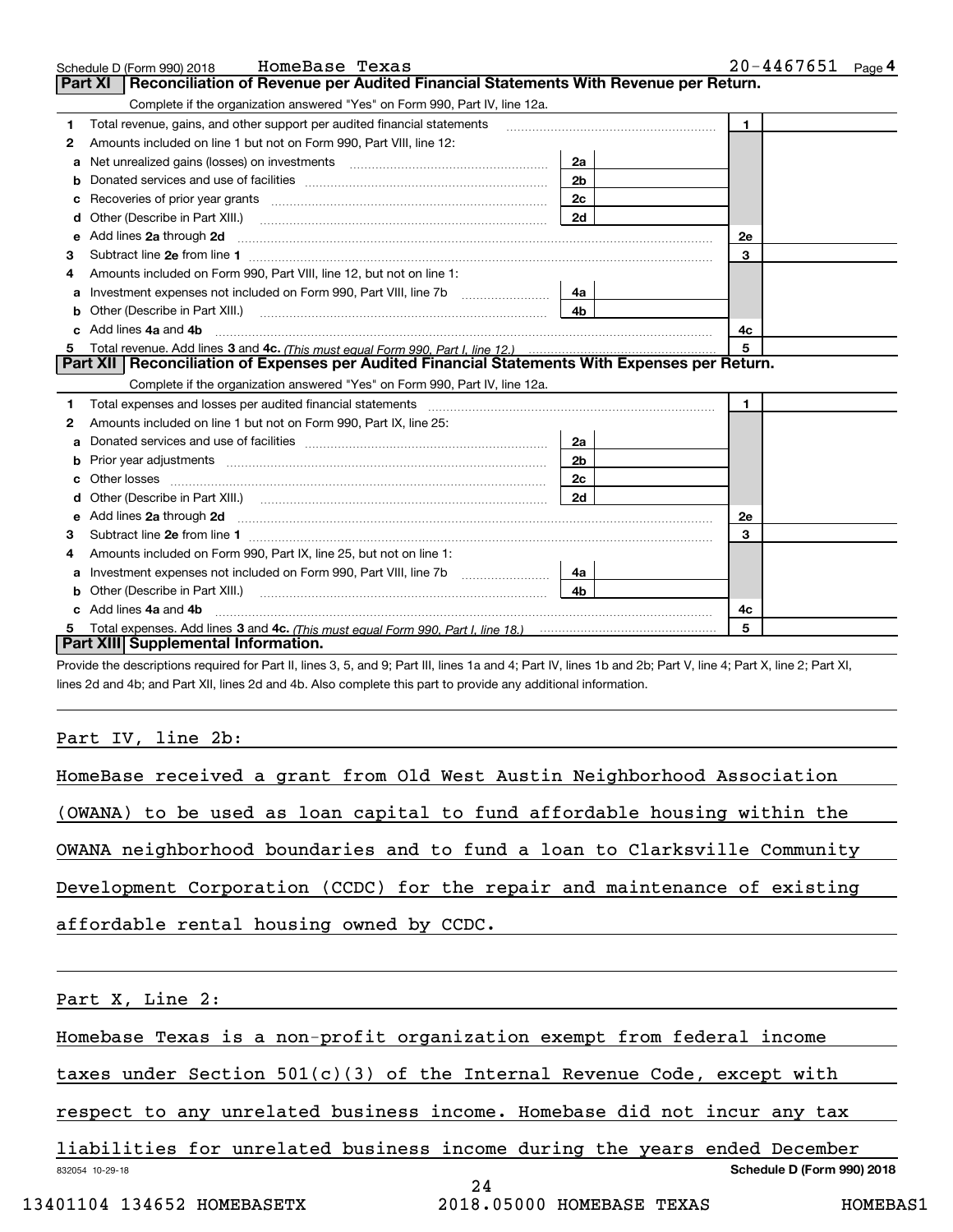| Schedule D (Form 990) 2018 | HomeBase Texas | $20 - 4467651$<br>Page 5 |
|----------------------------|----------------|--------------------------|
| <b>B.</b> D. VIII A        |                |                          |

| <b>Part XIII Supplemental Information</b> (continued)                      |
|----------------------------------------------------------------------------|
| 31, 2018 or 2017. The Board assesses uncertainties in income taxes in its  |
| consolidated financial statements and uses a threshold of                  |
| more-likelythan-not for recognition and derecognition of tax positions     |
| taken. There is no provision or liability for federal income taxes in the  |
| accompanying combined financial statements related to the Organization.    |
| Homebase Texas files a Form 990 tax return in the U.S. federal             |
| jurisdiction and are subject to routine examinations of its return.        |
| However, there are no examinations currently in progress. The Board's      |
| management believes it is no longer subject to income tax examinations for |
| years prior to 2015.                                                       |
|                                                                            |
|                                                                            |
|                                                                            |
|                                                                            |
|                                                                            |
|                                                                            |
|                                                                            |
|                                                                            |

**Schedule D (Form 990) 2018**

832055 10-29-18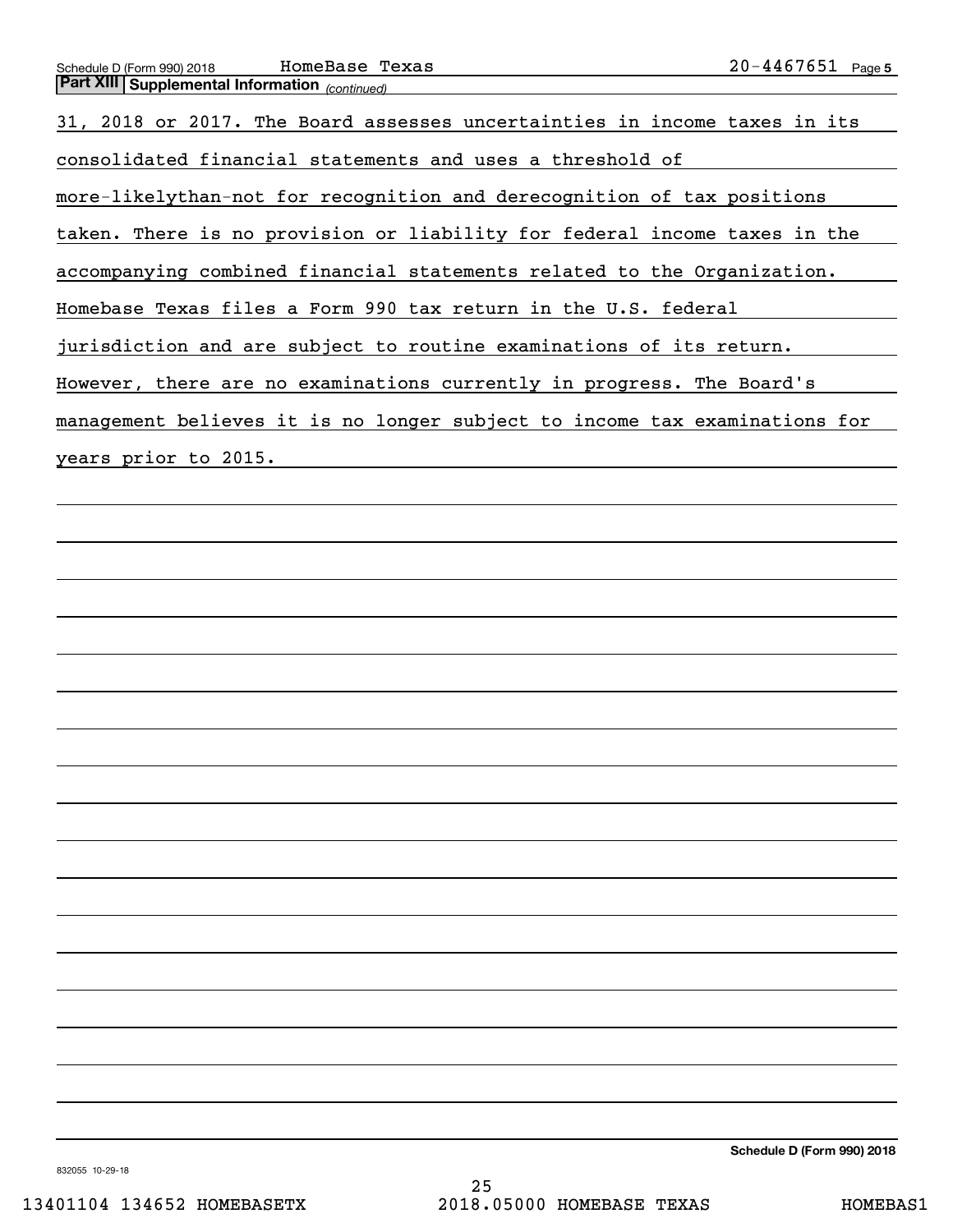|        | <b>SCHEDULE J</b>                       | OMB No. 1545-0047                                                                                             |                                                                                                                                                                                                                                      |                                       |     |             |
|--------|-----------------------------------------|---------------------------------------------------------------------------------------------------------------|--------------------------------------------------------------------------------------------------------------------------------------------------------------------------------------------------------------------------------------|---------------------------------------|-----|-------------|
|        | (Form 990)                              |                                                                                                               | <b>Compensation Information</b><br>For certain Officers, Directors, Trustees, Key Employees, and Highest                                                                                                                             |                                       |     |             |
|        |                                         |                                                                                                               | <b>Compensated Employees</b>                                                                                                                                                                                                         | 2018                                  |     |             |
|        | Department of the Treasury              |                                                                                                               | Complete if the organization answered "Yes" on Form 990, Part IV, line 23.<br>Attach to Form 990.                                                                                                                                    | <b>Open to Public</b>                 |     |             |
|        | Internal Revenue Service                |                                                                                                               | ► Go to www.irs.gov/Form990 for instructions and the latest information.                                                                                                                                                             | Inspection                            |     |             |
|        | Name of the organization                |                                                                                                               |                                                                                                                                                                                                                                      | <b>Employer identification number</b> |     |             |
|        |                                         | HomeBase Texas                                                                                                |                                                                                                                                                                                                                                      | $20 - 4467651$                        |     |             |
| Part I |                                         | <b>Questions Regarding Compensation</b>                                                                       |                                                                                                                                                                                                                                      |                                       |     |             |
|        |                                         |                                                                                                               |                                                                                                                                                                                                                                      |                                       | Yes | No          |
|        |                                         |                                                                                                               | Check the appropriate box(es) if the organization provided any of the following to or for a person listed on Form 990,                                                                                                               |                                       |     |             |
|        |                                         | Part VII, Section A, line 1a. Complete Part III to provide any relevant information regarding these items.    |                                                                                                                                                                                                                                      |                                       |     |             |
|        | First-class or charter travel           |                                                                                                               | Housing allowance or residence for personal use                                                                                                                                                                                      |                                       |     |             |
|        | Travel for companions                   |                                                                                                               | Payments for business use of personal residence                                                                                                                                                                                      |                                       |     |             |
|        |                                         | Tax indemnification and gross-up payments                                                                     | Health or social club dues or initiation fees                                                                                                                                                                                        |                                       |     |             |
|        |                                         | Discretionary spending account                                                                                | Personal services (such as maid, chauffeur, chef)                                                                                                                                                                                    |                                       |     |             |
|        |                                         |                                                                                                               |                                                                                                                                                                                                                                      |                                       |     |             |
|        |                                         |                                                                                                               | <b>b</b> If any of the boxes on line 1a are checked, did the organization follow a written policy regarding payment or                                                                                                               |                                       |     |             |
|        |                                         |                                                                                                               |                                                                                                                                                                                                                                      | 1b                                    |     |             |
| 2      |                                         |                                                                                                               | Did the organization require substantiation prior to reimbursing or allowing expenses incurred by all directors,                                                                                                                     | $\mathbf{2}$                          |     |             |
|        |                                         |                                                                                                               |                                                                                                                                                                                                                                      |                                       |     |             |
| З      |                                         |                                                                                                               | Indicate which, if any, of the following the filing organization used to establish the compensation of the organization's                                                                                                            |                                       |     |             |
|        |                                         |                                                                                                               | CEO/Executive Director. Check all that apply. Do not check any boxes for methods used by a related organization to                                                                                                                   |                                       |     |             |
|        |                                         | establish compensation of the CEO/Executive Director, but explain in Part III.                                |                                                                                                                                                                                                                                      |                                       |     |             |
|        | Compensation committee                  |                                                                                                               | Written employment contract                                                                                                                                                                                                          |                                       |     |             |
|        |                                         | Independent compensation consultant                                                                           | Compensation survey or study                                                                                                                                                                                                         |                                       |     |             |
|        |                                         | Form 990 of other organizations                                                                               | Approval by the board or compensation committee                                                                                                                                                                                      |                                       |     |             |
|        |                                         |                                                                                                               |                                                                                                                                                                                                                                      |                                       |     |             |
| 4      |                                         | During the year, did any person listed on Form 990, Part VII, Section A, line 1a, with respect to the filing  |                                                                                                                                                                                                                                      |                                       |     |             |
|        | organization or a related organization: |                                                                                                               |                                                                                                                                                                                                                                      |                                       |     |             |
| а      |                                         | Receive a severance payment or change-of-control payment?                                                     |                                                                                                                                                                                                                                      | 4a                                    |     | х           |
|        |                                         |                                                                                                               |                                                                                                                                                                                                                                      | 4b                                    |     | X           |
|        |                                         |                                                                                                               |                                                                                                                                                                                                                                      | 4c                                    |     | $\mathbf X$ |
|        |                                         | If "Yes" to any of lines 4a-c, list the persons and provide the applicable amounts for each item in Part III. |                                                                                                                                                                                                                                      |                                       |     |             |
|        |                                         |                                                                                                               |                                                                                                                                                                                                                                      |                                       |     |             |
|        |                                         | Only section 501(c)(3), 501(c)(4), and 501(c)(29) organizations must complete lines 5-9.                      |                                                                                                                                                                                                                                      |                                       |     |             |
|        |                                         |                                                                                                               | For persons listed on Form 990, Part VII, Section A, line 1a, did the organization pay or accrue any compensation                                                                                                                    |                                       |     |             |
|        | contingent on the revenues of:          |                                                                                                               |                                                                                                                                                                                                                                      |                                       |     |             |
| a      |                                         |                                                                                                               | The organization? <b>With the organization</b> ? <b>With the organization with the organization? With the organization?</b>                                                                                                          | 5a                                    |     | x           |
|        |                                         |                                                                                                               |                                                                                                                                                                                                                                      | 5b                                    |     | $\mathbf X$ |
|        |                                         | If "Yes" on line 5a or 5b, describe in Part III.                                                              |                                                                                                                                                                                                                                      |                                       |     |             |
|        |                                         |                                                                                                               | 6 For persons listed on Form 990, Part VII, Section A, line 1a, did the organization pay or accrue any compensation                                                                                                                  |                                       |     |             |
|        | contingent on the net earnings of:      |                                                                                                               |                                                                                                                                                                                                                                      |                                       |     |             |
| a      |                                         |                                                                                                               | The organization? <b>With the contract of the contract of the contract of the contract of the contract of the contract of the contract of the contract of the contract of the contract of the contract of the contract of the co</b> | 6a                                    |     | х           |
|        |                                         |                                                                                                               |                                                                                                                                                                                                                                      | 6b                                    |     | $\mathbf X$ |
|        |                                         | If "Yes" on line 6a or 6b, describe in Part III.                                                              |                                                                                                                                                                                                                                      |                                       |     |             |
|        |                                         |                                                                                                               | 7 For persons listed on Form 990, Part VII, Section A, line 1a, did the organization provide any nonfixed payments                                                                                                                   |                                       |     |             |
|        |                                         |                                                                                                               |                                                                                                                                                                                                                                      | 7                                     |     | х           |
| 8      |                                         |                                                                                                               | Were any amounts reported on Form 990, Part VII, paid or accrued pursuant to a contract that was subject to the                                                                                                                      |                                       |     |             |
|        |                                         | initial contract exception described in Regulations section 53.4958-4(a)(3)? If "Yes," describe in Part III   |                                                                                                                                                                                                                                      | 8                                     |     | х           |
| 9      |                                         | If "Yes" on line 8, did the organization also follow the rebuttable presumption procedure described in        |                                                                                                                                                                                                                                      |                                       |     |             |
|        |                                         |                                                                                                               |                                                                                                                                                                                                                                      | 9                                     |     |             |
|        |                                         | LHA For Paperwork Reduction Act Notice, see the Instructions for Form 990.                                    |                                                                                                                                                                                                                                      | Schedule J (Form 990) 2018            |     |             |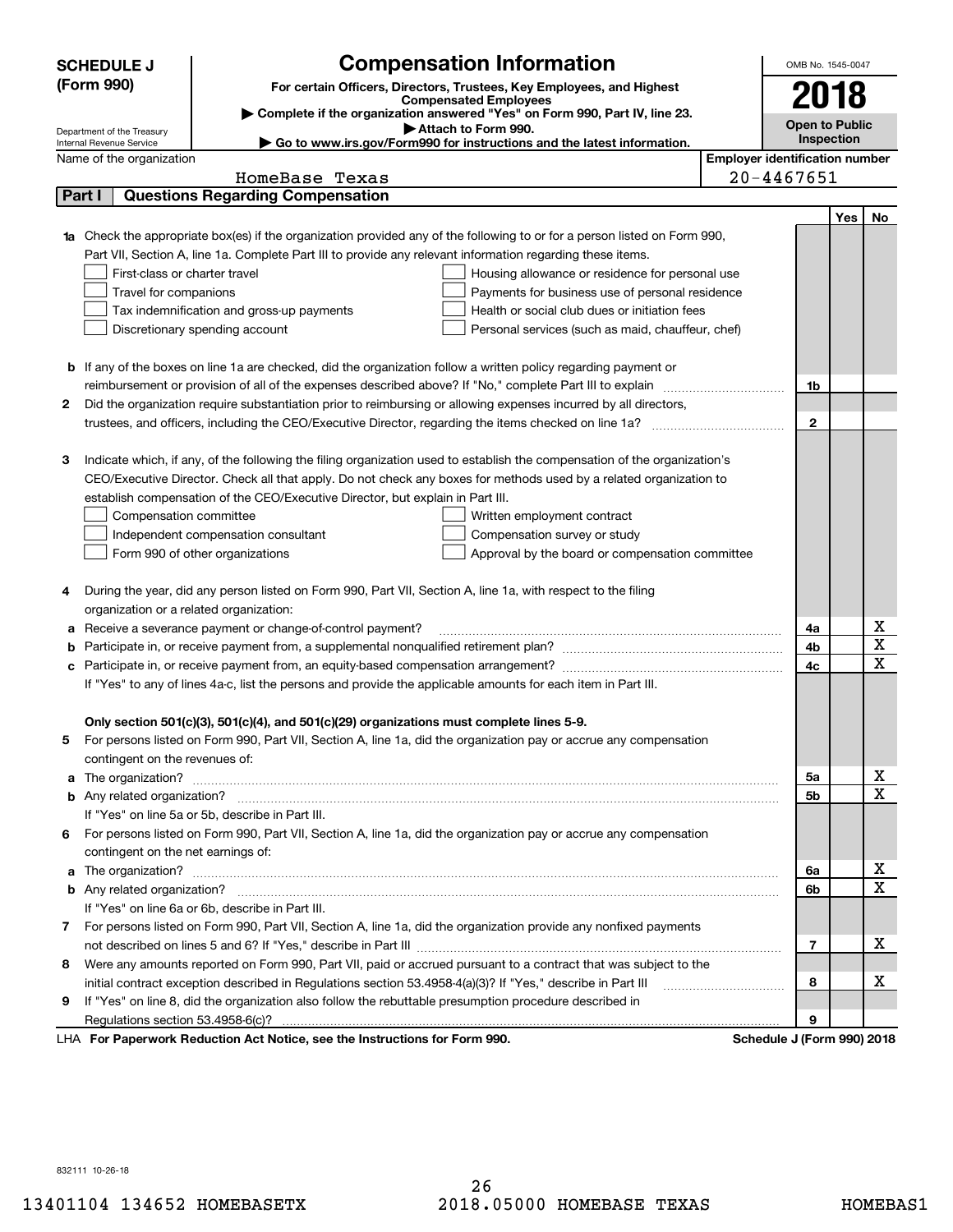# Schedule J (Form 990) 2018 **HOMEBASE 'L'EXAS**<br>Part II **Officers, Directors, Trustees, Key Employees, and Highest Compensated Employees.** Use duplicate copies if additional space is needed.

For each individual whose compensation must be reported on Schedule J, report compensation from the organization on row (i) and from related organizations, described in the instructions, on row (ii). Do not list any individuals that aren't listed on Form 990, Part VII.

**Note:**  The sum of columns (B)(i)-(iii) for each listed individual must equal the total amount of Form 990, Part VII, Section A, line 1a, applicable column (D) and (E) amounts for that individual.

|                              |                          | (B) Breakdown of W-2 and/or 1099-MISC compensation |                                           | (C) Retirement and             | (D) Nontaxable<br>benefits | (E) Total of columns | (F) Compensation                                           |
|------------------------------|--------------------------|----------------------------------------------------|-------------------------------------------|--------------------------------|----------------------------|----------------------|------------------------------------------------------------|
| (A) Name and Title           | (i) Base<br>compensation | (ii) Bonus &<br>incentive<br>compensation          | (iii) Other<br>reportable<br>compensation | other deferred<br>compensation |                            | $(B)(i)-(D)$         | in column (B)<br>reported as deferred<br>on prior Form 990 |
| (1) Phyllis Snodgrass<br>(i) | $\overline{0}$ .         | $\overline{0}$ .                                   | $\overline{0}$ .                          | $\overline{0}$ .               | $\overline{0}$ .           | $\overline{0}$ .     | $\overline{0}$ .                                           |
| $\mathtt{CEO}$<br>(ii)       | 142,886.                 | 22,688.                                            | $\overline{0}$ .                          | 8,608.                         | 5,246.                     | 179,428.             | $\overline{0}$ .                                           |
| (i)                          |                          |                                                    |                                           |                                |                            |                      |                                                            |
| (ii)                         |                          |                                                    |                                           |                                |                            |                      |                                                            |
| (i)                          |                          |                                                    |                                           |                                |                            |                      |                                                            |
| (ii)                         |                          |                                                    |                                           |                                |                            |                      |                                                            |
| (i)                          |                          |                                                    |                                           |                                |                            |                      |                                                            |
| (ii)                         |                          |                                                    |                                           |                                |                            |                      |                                                            |
| (i)                          |                          |                                                    |                                           |                                |                            |                      |                                                            |
| (ii)                         |                          |                                                    |                                           |                                |                            |                      |                                                            |
| (i)                          |                          |                                                    |                                           |                                |                            |                      |                                                            |
| (ii)                         |                          |                                                    |                                           |                                |                            |                      |                                                            |
| (i)                          |                          |                                                    |                                           |                                |                            |                      |                                                            |
| (ii)                         |                          |                                                    |                                           |                                |                            |                      |                                                            |
| (i)                          |                          |                                                    |                                           |                                |                            |                      |                                                            |
| (ii)                         |                          |                                                    |                                           |                                |                            |                      |                                                            |
| (i)                          |                          |                                                    |                                           |                                |                            |                      |                                                            |
| (ii)                         |                          |                                                    |                                           |                                |                            |                      |                                                            |
| (i)                          |                          |                                                    |                                           |                                |                            |                      |                                                            |
| (ii)<br>(i)                  |                          |                                                    |                                           |                                |                            |                      |                                                            |
| (ii)                         |                          |                                                    |                                           |                                |                            |                      |                                                            |
| (i)                          |                          |                                                    |                                           |                                |                            |                      |                                                            |
| (ii)                         |                          |                                                    |                                           |                                |                            |                      |                                                            |
| (i)                          |                          |                                                    |                                           |                                |                            |                      |                                                            |
| (ii)                         |                          |                                                    |                                           |                                |                            |                      |                                                            |
| (i)                          |                          |                                                    |                                           |                                |                            |                      |                                                            |
| (ii)                         |                          |                                                    |                                           |                                |                            |                      |                                                            |
| (i)                          |                          |                                                    |                                           |                                |                            |                      |                                                            |
| (ii)                         |                          |                                                    |                                           |                                |                            |                      |                                                            |
| $\qquad \qquad \textbf{(i)}$ |                          |                                                    |                                           |                                |                            |                      |                                                            |
| (ii)                         |                          |                                                    |                                           |                                |                            |                      |                                                            |

**Schedule J (Form 990) 2018**

20-4467651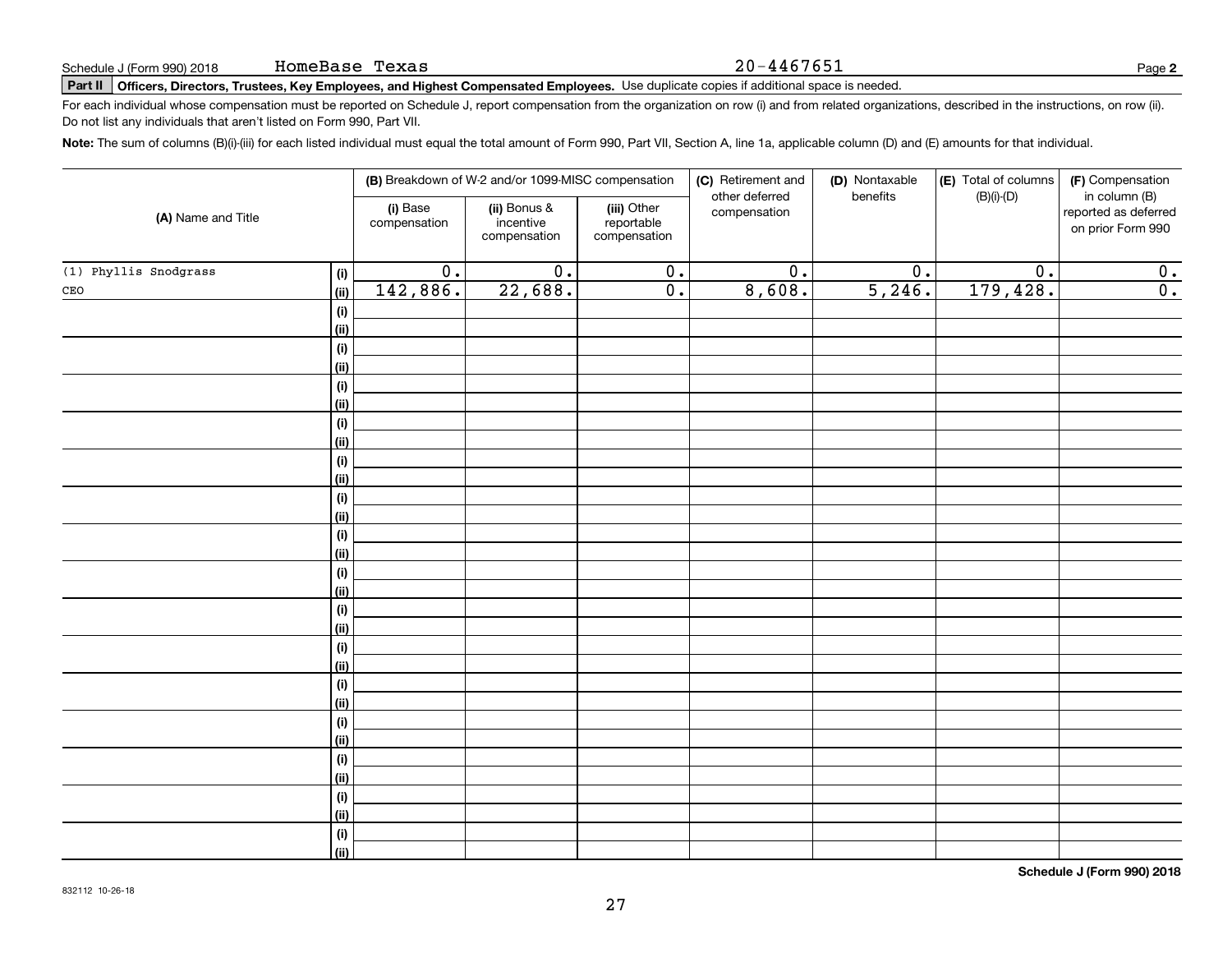#### **Part III Supplemental Information**

Schedule J (Form 990) 2018 HomeBase Texas 20-4467651<br>
Part III Supplemental Information<br>
Provide the information, explanation, or descriptions required for Part I, lines 1a, 1b, 3, 4a, 4b, 4c, 5a, 5b, 6a, 6b, 7, and 8, an

Part I, Line 3:

HomeBase does not have employees, but is administered and run by employees

of Austin Habitat for Humanity and as such does not have its own separate

policies, but rather uses those of Austin Habitat for Humanity.

Compensation of the CEO is determined by the compensation committee of the

Board of Directors. They perform a 360 performance review and compare

compensation against other for profit and not for profit business leaders.

Compensation of key employees is determined by the CEO, who compares

compensation against other for profit and not for profit employees in

similar roles.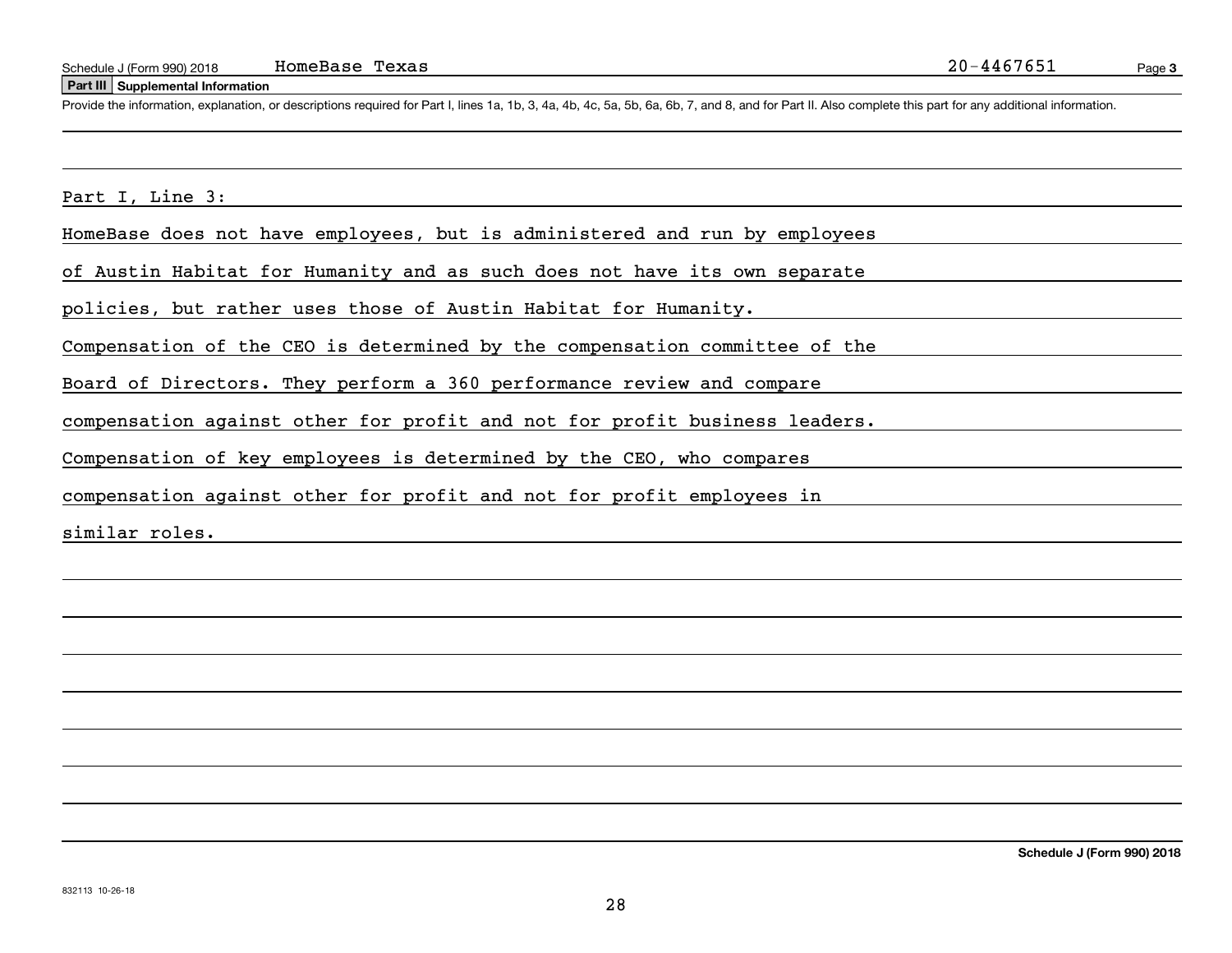**(Form 990 or 990-EZ)**

Department of the Treasury Internal Revenue Service Name of the organization

**Complete to provide information for responses to specific questions on Form 990 or 990-EZ or to provide any additional information. | Attach to Form 990 or 990-EZ. | Go to www.irs.gov/Form990 for the latest information. SCHEDULE O Supplemental Information to Form 990 or 990-EZ**



**Employer identification number** HomeBase Texas 20-4467651

Form 990, Part VI, Section B, line 11b:

The Form 990 is reviewed by the CFO of Austin Habitat for Humanity and then

provided to the Finance and Audit Committee of Austin Habitat for Humanity

for review and discussion prior to filing.

Form 990, Part VI, Section B, Line 12c:

HomeBase does not have employees, but is administered and run by employees

of Austin Habitat for Humanity and as such does not have its own separate

policies, but rather uses those of Austin Habitat for Humanity. This

follows for all other policies, such as document retention and conflict of

interest.

Form 990, Part VI, Section B, Line 15:

HomeBase does not have employees, but is administered and run by employees

of Austin Habitat for Humanity and as such does not have its own separate

policies, but rather uses those of Austin Habitat for Humanity.

Compensation of the CEO is determined by the Compensation Committee of the

Board of Directors. They perform a 360 performance review and compare

compensation against other for profit and not for profit business leaders.

Compensation of key employees is determined by the CEO, who compares

compensation against other for profit and not for profit employees in

similar roles.

Form 990, Part VI, Section C, Line 19:

The organization makes its governing documents, conflict of interest

832211 10-10-18 LHA For Paperwork Reduction Act Notice, see the Instructions for Form 990 or 990-EZ. Schedule O (Form 990 or 990-EZ) (2018) policy, and financial statements available to the public on its website.

29

13401104 134652 HOMEBASETX 2018.05000 HOMEBASE TEXAS HOMEBAS1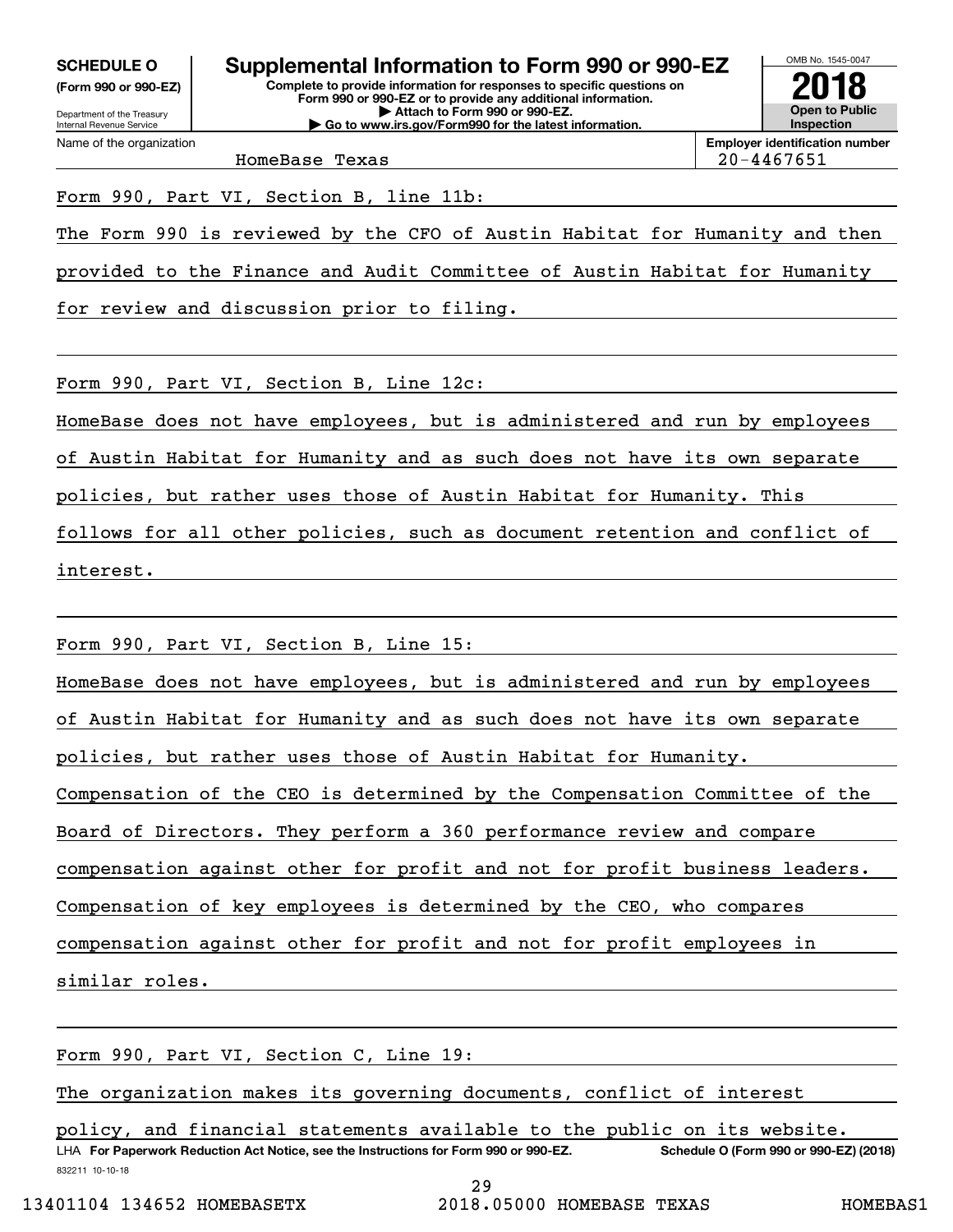HomeBase Texas 20-4467651

**2** Echedule O (Form 990 or 990-EZ) (2018)<br>Name of the organization **number** Name of the organization **page Name of the organization number** 

Form 990, Part XII, Line 2c:

The process of selecting an independent accountant and overseeing the

audit of the financial statements is performed by a related entity,

Austin Habitat for Humanity.

**Schedule O (Form 990 or 990-EZ) (2018)**

832212 10-10-18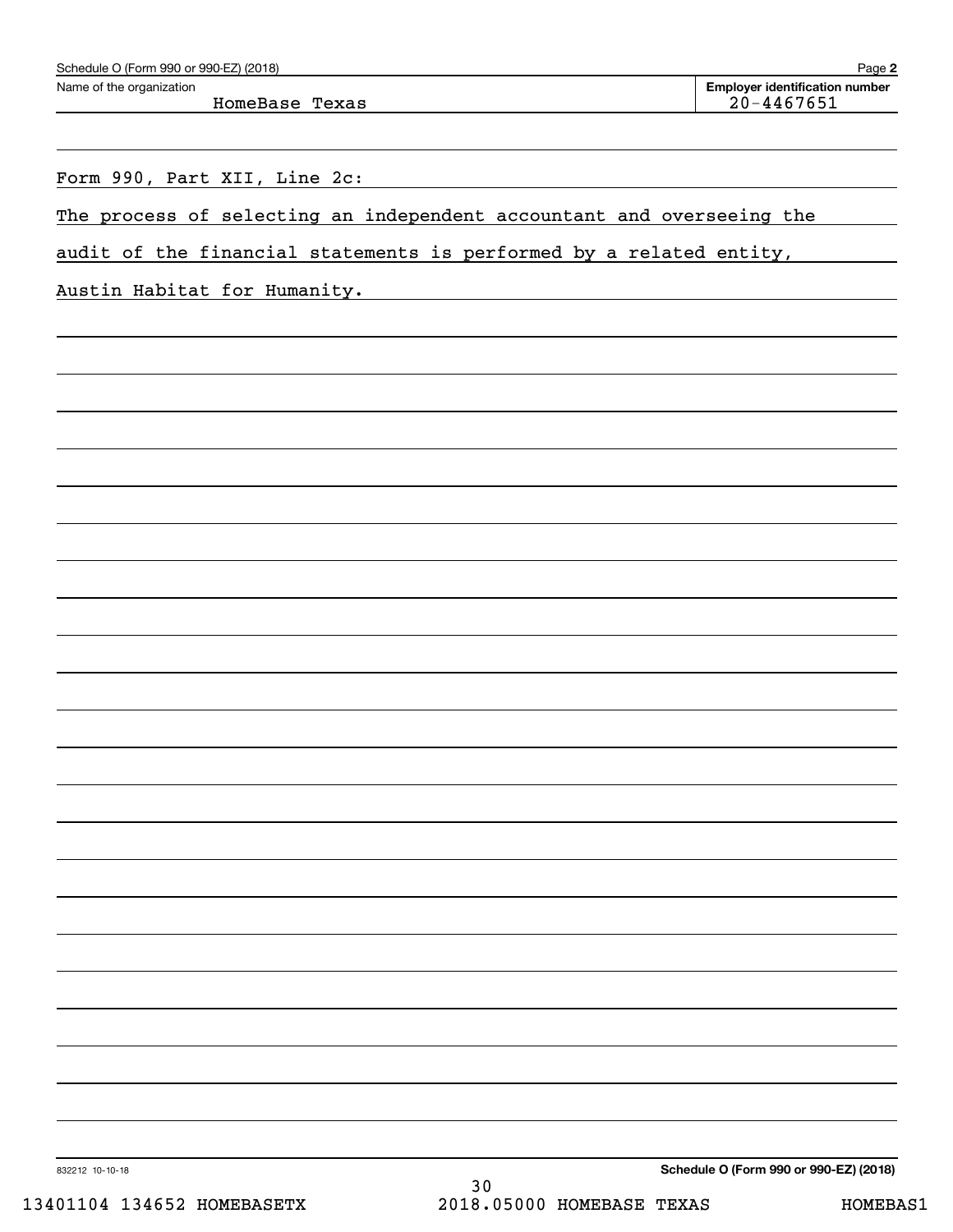**For Paperwork Reduction Act Notice, see the Instructions for Form 990. Schedule R (Form 990) 2018**

## **SCHEDULE R (Form 990)**

Name of the organization

Department of the Treasury Internal Revenue Service

# **Related Organizations and Unrelated Partnerships**

**Complete if the organization answered "Yes" on Form 990, Part IV, line 33, 34, 35b, 36, or 37.** |

**Attach to Form 990.**  |

OMB No. 1545-0047

**Employer identification number**

20-4467651

**Part I Identification of Disregarded Entities.**  Complete if the organization answered "Yes" on Form 990, Part IV, line 33.

HomeBase Texas

| (a)<br>Name, address, and EIN (if applicable)<br>of disregarded entity | (b)<br>Primary activity | (c)<br>Legal domicile (state or<br>foreign country) | (d)<br>Total income | (e)<br>End-of-year assets | (f)<br>Direct controlling<br>entity |
|------------------------------------------------------------------------|-------------------------|-----------------------------------------------------|---------------------|---------------------------|-------------------------------------|
|                                                                        |                         |                                                     |                     |                           |                                     |
|                                                                        |                         |                                                     |                     |                           |                                     |
|                                                                        |                         |                                                     |                     |                           |                                     |
|                                                                        |                         |                                                     |                     |                           |                                     |

**Identification of Related Tax-Exempt Organizations.** Complete if the organization answered "Yes" on Form 990, Part IV, line 34, because it had one or more related tax-exempt **Part II** organizations during the tax year.

| (a)<br>Name, address, and EIN<br>of related organization | (b)<br>Primary activity   | (c)<br>Legal domicile (state or<br>foreign country) | (d)<br>Exempt Code<br>section | (e)<br>Public charity<br>status (if section | (f)<br>Direct controlling<br>entity |     | $(g)$<br>Section 512(b)(13)<br>controlled<br>entity? |
|----------------------------------------------------------|---------------------------|-----------------------------------------------------|-------------------------------|---------------------------------------------|-------------------------------------|-----|------------------------------------------------------|
|                                                          |                           |                                                     |                               | 501(c)(3))                                  |                                     | Yes | No                                                   |
| Austin Habitat for Humanity, Inc. -                      |                           |                                                     |                               |                                             |                                     |     |                                                      |
| 74-2373217, 500 W. Ben White Blvd., Austin,              |                           |                                                     |                               | 170                                         |                                     |     |                                                      |
| TX 78704                                                 | Affordable Home Ownership | Texas                                               | 501(c)(3)                     | (B)(1)(A)                                   |                                     |     | X                                                    |
| Austin Neighborhood Alliance for Habitat -               |                           |                                                     |                               |                                             | Austin Habitat                      |     |                                                      |
| 20-3364281, 500 W. Ben White Blvd., Austin,              |                           |                                                     |                               | 509 (A)(3)                                  | for Humanity.                       |     |                                                      |
| TX 78704                                                 | Affordable Home Ownership | Texas                                               | 501(c)(3)                     | Type I                                      | Inc.                                |     | X                                                    |
|                                                          |                           |                                                     |                               |                                             |                                     |     |                                                      |
|                                                          |                           |                                                     |                               |                                             |                                     |     |                                                      |
|                                                          |                           |                                                     |                               |                                             |                                     |     |                                                      |
|                                                          |                           |                                                     |                               |                                             |                                     |     |                                                      |
|                                                          |                           |                                                     |                               |                                             |                                     |     |                                                      |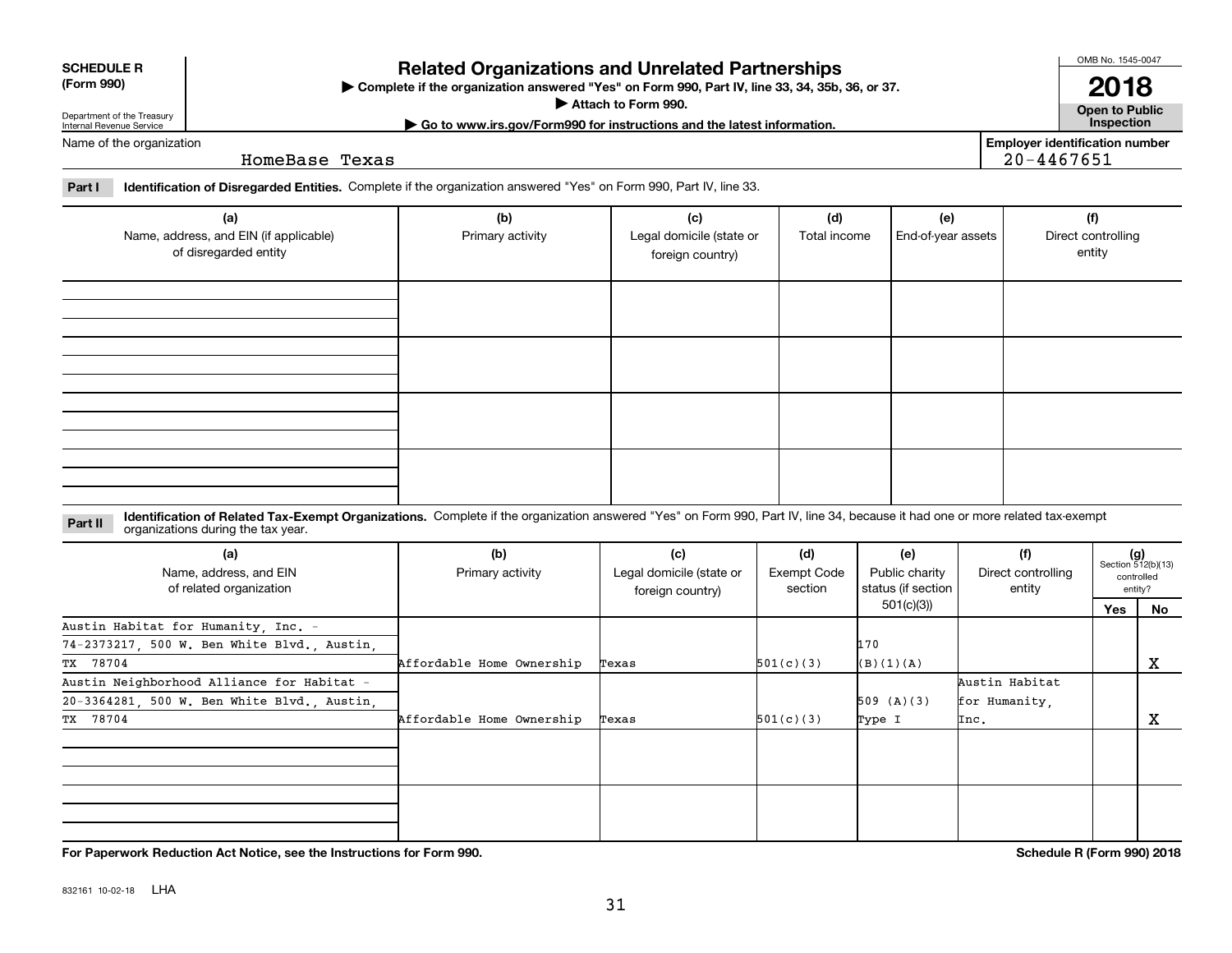**Identification of Related Organizations Taxable as a Partnership.** Complete if the organization answered "Yes" on Form 990, Part IV, line 34, because it had one or more related **Part III** organizations treated as a partnership during the tax year.

| (a)                                               | (b)              | (c)                  | (d)                          | (e)                                                                  | (f)                      | (g)                     |              | (h)              | (i)                                                       | (j) | (k)                                                       |  |  |  |  |
|---------------------------------------------------|------------------|----------------------|------------------------------|----------------------------------------------------------------------|--------------------------|-------------------------|--------------|------------------|-----------------------------------------------------------|-----|-----------------------------------------------------------|--|--|--|--|
| Name, address, and EIN<br>of related organization | Primary activity | Legal<br>domicile    | Direct controlling<br>entity | Predominant income                                                   | Share of total<br>income | Share of<br>end-of-year |              | Disproportionate | Code V-UBI                                                |     | General or Percentage<br>managing<br>partner?<br>partner? |  |  |  |  |
|                                                   |                  | (state or<br>foreign |                              |                                                                      |                          | assets                  | allocations? |                  |                                                           |     |                                                           |  |  |  |  |
|                                                   |                  | country)             |                              | (related, unrelated,<br>excluded from tax under<br>sections 512-514) |                          |                         |              | Yes   No         | amount in box<br>20 of Schedule<br>K-1 (Form 1065) Yes No |     |                                                           |  |  |  |  |
|                                                   |                  |                      |                              |                                                                      |                          |                         |              |                  |                                                           |     |                                                           |  |  |  |  |
|                                                   |                  |                      |                              |                                                                      |                          |                         |              |                  |                                                           |     |                                                           |  |  |  |  |
|                                                   |                  |                      |                              |                                                                      |                          |                         |              |                  |                                                           |     |                                                           |  |  |  |  |
|                                                   |                  |                      |                              |                                                                      |                          |                         |              |                  |                                                           |     |                                                           |  |  |  |  |
|                                                   |                  |                      |                              |                                                                      |                          |                         |              |                  |                                                           |     |                                                           |  |  |  |  |
|                                                   |                  |                      |                              |                                                                      |                          |                         |              |                  |                                                           |     |                                                           |  |  |  |  |
|                                                   |                  |                      |                              |                                                                      |                          |                         |              |                  |                                                           |     |                                                           |  |  |  |  |
|                                                   |                  |                      |                              |                                                                      |                          |                         |              |                  |                                                           |     |                                                           |  |  |  |  |
|                                                   |                  |                      |                              |                                                                      |                          |                         |              |                  |                                                           |     |                                                           |  |  |  |  |
|                                                   |                  |                      |                              |                                                                      |                          |                         |              |                  |                                                           |     |                                                           |  |  |  |  |
|                                                   |                  |                      |                              |                                                                      |                          |                         |              |                  |                                                           |     |                                                           |  |  |  |  |
|                                                   |                  |                      |                              |                                                                      |                          |                         |              |                  |                                                           |     |                                                           |  |  |  |  |
|                                                   |                  |                      |                              |                                                                      |                          |                         |              |                  |                                                           |     |                                                           |  |  |  |  |
|                                                   |                  |                      |                              |                                                                      |                          |                         |              |                  |                                                           |     |                                                           |  |  |  |  |
|                                                   |                  |                      |                              |                                                                      |                          |                         |              |                  |                                                           |     |                                                           |  |  |  |  |
|                                                   |                  |                      |                              |                                                                      |                          |                         |              |                  |                                                           |     |                                                           |  |  |  |  |
|                                                   |                  |                      |                              |                                                                      |                          |                         |              |                  |                                                           |     |                                                           |  |  |  |  |

**Identification of Related Organizations Taxable as a Corporation or Trust.** Complete if the organization answered "Yes" on Form 990, Part IV, line 34, because it had one or more related **Part IV** organizations treated as a corporation or trust during the tax year.

| (a)<br>Name, address, and EIN<br>of related organization | (b)<br>(c)<br>Primary activity<br>(state or<br>foreign<br>country) |  | (d)<br>Direct controlling<br>Type of entity<br>(C corp, S corp,<br>or trust)<br>Legal domicile<br>entity |  | (f)<br>Share of total<br>income | (g)<br>Share of<br>end-of-year<br>assets | (h)<br>Percentage<br>ownership | $\begin{array}{c} \textbf{(i)}\\ \text{Section}\\ 512 \text{(b)} \text{(13)}\\ \text{controlled}\\ \text{entity?} \end{array}$ |        |  |
|----------------------------------------------------------|--------------------------------------------------------------------|--|----------------------------------------------------------------------------------------------------------|--|---------------------------------|------------------------------------------|--------------------------------|--------------------------------------------------------------------------------------------------------------------------------|--------|--|
|                                                          |                                                                    |  |                                                                                                          |  |                                 |                                          |                                |                                                                                                                                | Yes No |  |
|                                                          |                                                                    |  |                                                                                                          |  |                                 |                                          |                                |                                                                                                                                |        |  |
|                                                          |                                                                    |  |                                                                                                          |  |                                 |                                          |                                |                                                                                                                                |        |  |
|                                                          |                                                                    |  |                                                                                                          |  |                                 |                                          |                                |                                                                                                                                |        |  |
|                                                          |                                                                    |  |                                                                                                          |  |                                 |                                          |                                |                                                                                                                                |        |  |
|                                                          |                                                                    |  |                                                                                                          |  |                                 |                                          |                                |                                                                                                                                |        |  |
|                                                          |                                                                    |  |                                                                                                          |  |                                 |                                          |                                |                                                                                                                                |        |  |
|                                                          |                                                                    |  |                                                                                                          |  |                                 |                                          |                                |                                                                                                                                |        |  |
|                                                          |                                                                    |  |                                                                                                          |  |                                 |                                          |                                |                                                                                                                                |        |  |
|                                                          |                                                                    |  |                                                                                                          |  |                                 |                                          |                                |                                                                                                                                |        |  |
|                                                          |                                                                    |  |                                                                                                          |  |                                 |                                          |                                |                                                                                                                                |        |  |
|                                                          |                                                                    |  |                                                                                                          |  |                                 |                                          |                                |                                                                                                                                |        |  |
|                                                          |                                                                    |  |                                                                                                          |  |                                 |                                          |                                |                                                                                                                                |        |  |
|                                                          |                                                                    |  |                                                                                                          |  |                                 |                                          |                                |                                                                                                                                |        |  |
|                                                          |                                                                    |  |                                                                                                          |  |                                 |                                          |                                |                                                                                                                                |        |  |
|                                                          |                                                                    |  |                                                                                                          |  |                                 |                                          |                                |                                                                                                                                |        |  |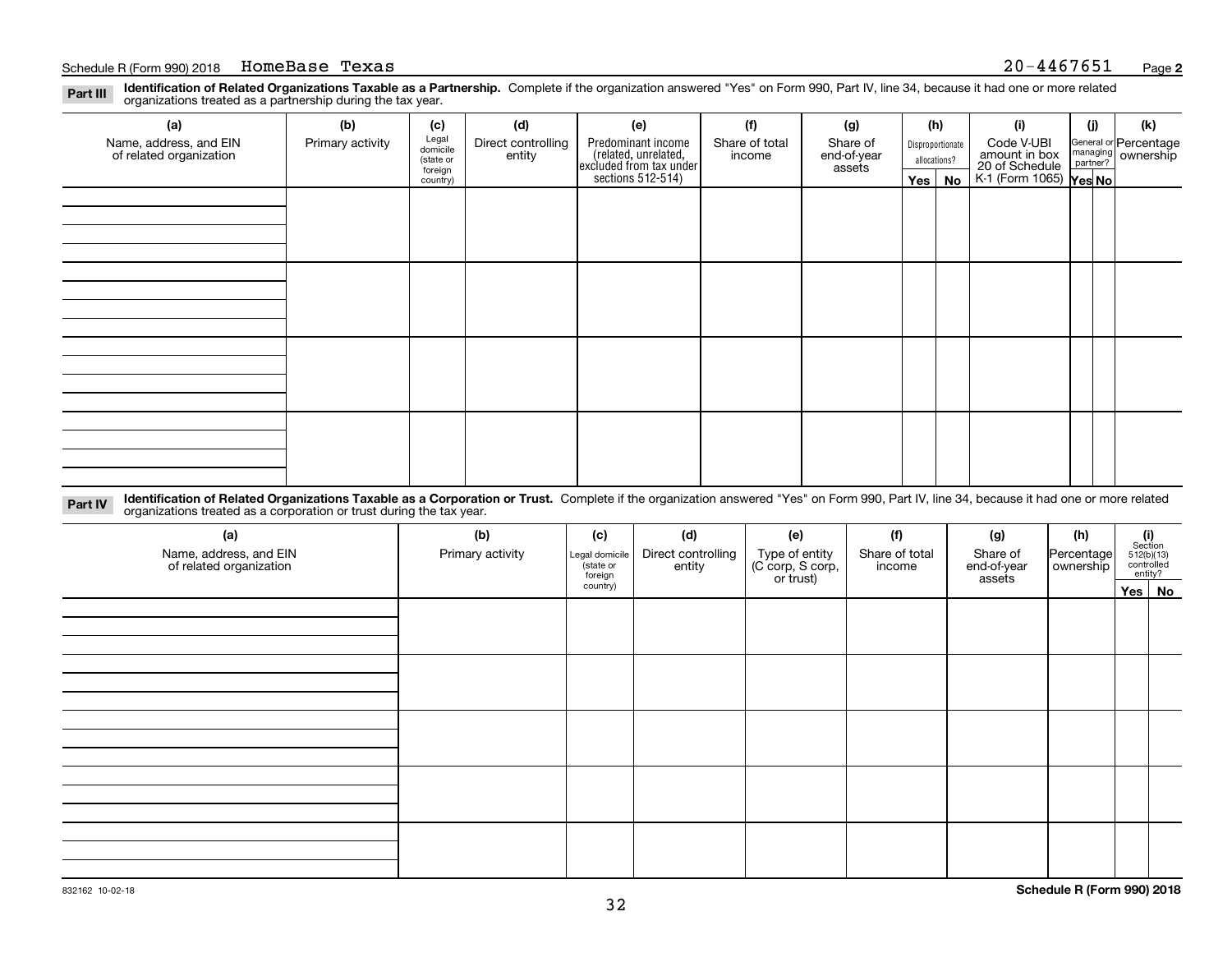#### Schedule R (Form 990) 2018 Page HomeBase Texas 20-4467651

**Part V** T**ransactions With Related Organizations.** Complete if the organization answered "Yes" on Form 990, Part IV, line 34, 35b, or 36.

| Note: Complete line 1 if any entity is listed in Parts II, III, or IV of this schedule.                                                                                                                                        |                | Yes | No                      |
|--------------------------------------------------------------------------------------------------------------------------------------------------------------------------------------------------------------------------------|----------------|-----|-------------------------|
| 1 During the tax year, did the organization engage in any of the following transactions with one or more related organizations listed in Parts II-IV?                                                                          |                |     |                         |
|                                                                                                                                                                                                                                | 1a             |     | X                       |
| b Gift, grant, or capital contribution to related organization(s) material contracts and contribution to related organization(s)                                                                                               | 1b             |     | X                       |
| c Gift, grant, or capital contribution from related organization(s) manufaction contribution from related organization(s) manufaction contribution from related organization(s) manufaction contribution from related organiza | 1c             |     | $\overline{\mathbf{x}}$ |
| <b>d</b> Loans or loan quarantees to or for related organization(s)                                                                                                                                                            | 1 <sub>d</sub> | X   |                         |
| e Loans or loan guarantees by related organization(s) www.communically.communically.communically and a loans or loan guarantees by related organization(s) www.communically.communically and a loan of loans or loan guarantee | 1e             |     | X                       |
|                                                                                                                                                                                                                                |                |     |                         |
| f Dividends from related organization(s) machinesis and content to the control of the control of the control of the content of the control of the content of the content of the content of the content of the content of the c | 1f             |     | х                       |
| g Sale of assets to related organization(s) www.assetsion.com/www.assetsion.com/www.assetsion.com/www.assetsion.com/www.assetsion.com/www.assetsion.com/www.assetsion.com/www.assetsion.com/www.assetsion.com/www.assetsion.co | 1a             |     | х                       |
| h Purchase of assets from related organization(s) manufactured and content and content and content and content and content and content and content and content and content and content and content and content and content and | 1h             |     | X                       |
| Exchange of assets with related organization(s) www.wallen.com/www.wallen.com/www.wallen.com/www.wallen.com/www.wallen.com/www.wallen.com/www.wallen.com/www.wallen.com/www.wallen.com/www.wallen.com/www.wallen.com/www.walle | 1i.            |     | X                       |
| Lease of facilities, equipment, or other assets to related organization(s) The manufaction content to the manufacture of facilities, equipment, or other assets to related organization(s)                                     | 1i.            |     | X                       |
|                                                                                                                                                                                                                                |                |     |                         |
|                                                                                                                                                                                                                                | 1k             |     | X                       |
|                                                                                                                                                                                                                                | 11             |     | X                       |
| m Performance of services or membership or fundraising solicitations by related organization(s)                                                                                                                                | 1 <sub>m</sub> |     | $\overline{\mathbf{x}}$ |
|                                                                                                                                                                                                                                | 1n             | X   |                         |
| o Sharing of paid employees with related organization(s)                                                                                                                                                                       | 1о             | х   |                         |
|                                                                                                                                                                                                                                |                |     |                         |
| p Reimbursement paid to related organization(s) for expenses [11111] [12] reasonal content of the separation (s) for expenses [11111] [12] reasonal content in the separation (s) for expenses [1111] [12] reasonal content in | 1p             | X   |                         |
|                                                                                                                                                                                                                                | 1q             |     | $\mathbf{x}$            |
|                                                                                                                                                                                                                                |                |     |                         |
| r Other transfer of cash or property to related organization(s)                                                                                                                                                                | 1r             |     | х                       |
|                                                                                                                                                                                                                                | 1s             |     | X                       |
| 2 If the answer to any of the above is "Yes," see the instructions for information on who must complete this line, including covered relationships and transaction thresholds.                                                 |                |     |                         |

**(a) (b) (c) (d) (1) (2) (3) (4) (5) (6)**Name of related organization  $\vert$  Transaction type (a-s) Amount involved letter are method of determining amount involved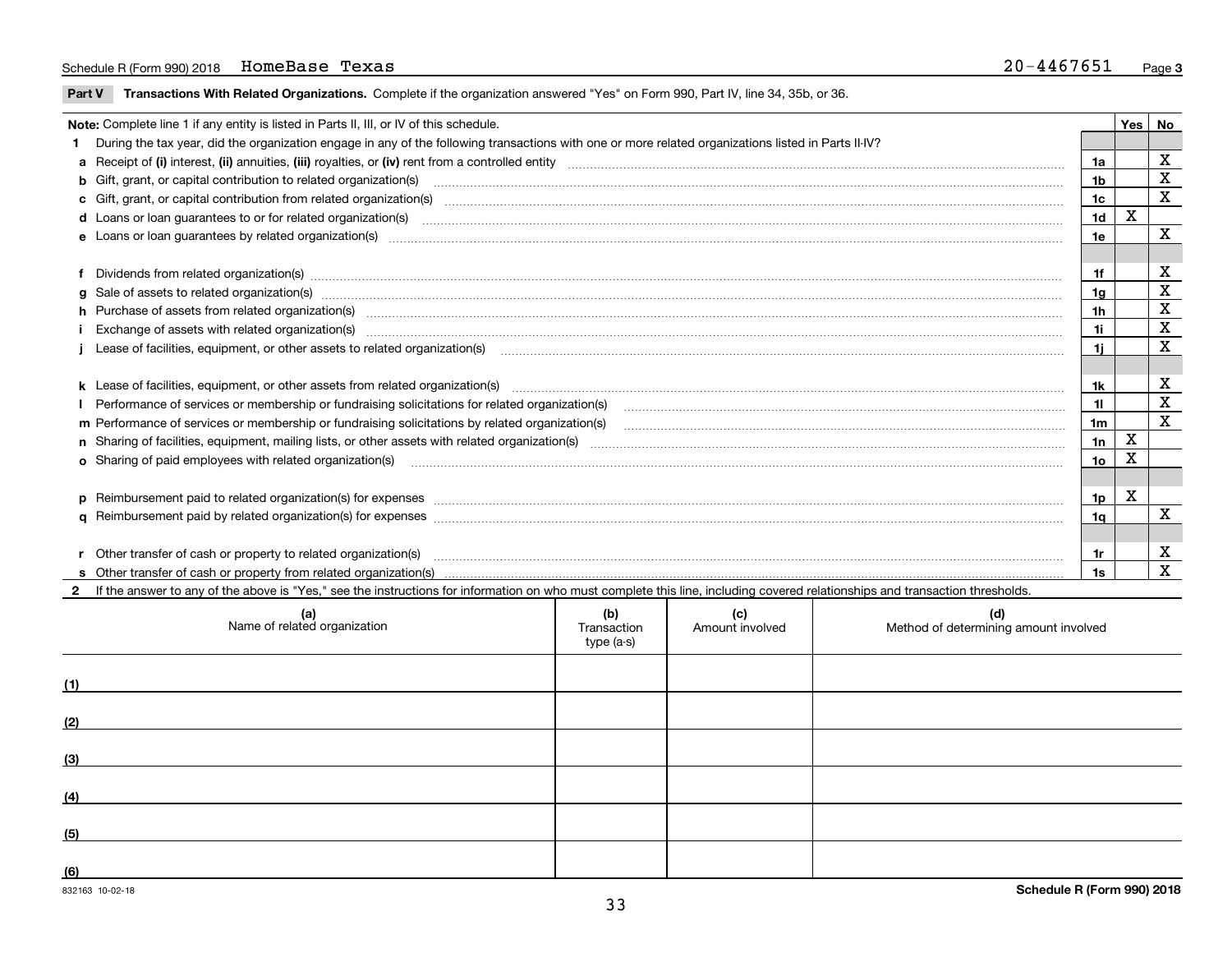#### Schedule R (Form 990) 2018 Page HomeBase Texas 20-4467651

**Part VI Unrelated Organizations Taxable as a Partnership. Complete if the organization answered "Yes" on Form 990, Part IV, line 37.** 

Provide the following information for each entity taxed as a partnership through which the organization conducted more than five percent of its activities (measured by total assets or gross revenue) that was not a related organization. See instructions regarding exclusion for certain investment partnerships.

| ັ                      | ັ<br>ັ           |                   | . .                                                                                        |                                                                                                                 |  |          |             |                                  |                                                                                                  |        |     |  |  |
|------------------------|------------------|-------------------|--------------------------------------------------------------------------------------------|-----------------------------------------------------------------------------------------------------------------|--|----------|-------------|----------------------------------|--------------------------------------------------------------------------------------------------|--------|-----|--|--|
| (a)                    | (b)              | (c)               | (d)                                                                                        | $\begin{array}{c} \textbf{(e)}\\ \text{Are all} \\ \text{partners sec}\\ 501(c)(3)\\ \text{orgs.?} \end{array}$ |  | (f)      | (g)         | (h)                              | (i)                                                                                              | (i)    | (k) |  |  |
| Name, address, and EIN | Primary activity | Legal domicile    |                                                                                            |                                                                                                                 |  | Share of | Share of    |                                  |                                                                                                  |        |     |  |  |
| of entity              |                  | (state or foreign |                                                                                            |                                                                                                                 |  | total    | end-of-year | Disproportionate<br>allocations? |                                                                                                  |        |     |  |  |
|                        |                  | country)          | Predominant income<br>(related, unrelated,<br>excluded from tax under<br>sections 512-514) | Yes No                                                                                                          |  | income   | assets      | Yes No                           | Code V-UBI<br>amount in box 20 managing<br>of Schedule K-1<br>(Form 1065)<br>$\overline{Yes}$ No | Yes No |     |  |  |
|                        |                  |                   |                                                                                            |                                                                                                                 |  |          |             |                                  |                                                                                                  |        |     |  |  |
|                        |                  |                   |                                                                                            |                                                                                                                 |  |          |             |                                  |                                                                                                  |        |     |  |  |
|                        |                  |                   |                                                                                            |                                                                                                                 |  |          |             |                                  |                                                                                                  |        |     |  |  |
|                        |                  |                   |                                                                                            |                                                                                                                 |  |          |             |                                  |                                                                                                  |        |     |  |  |
|                        |                  |                   |                                                                                            |                                                                                                                 |  |          |             |                                  |                                                                                                  |        |     |  |  |
|                        |                  |                   |                                                                                            |                                                                                                                 |  |          |             |                                  |                                                                                                  |        |     |  |  |
|                        |                  |                   |                                                                                            |                                                                                                                 |  |          |             |                                  |                                                                                                  |        |     |  |  |
|                        |                  |                   |                                                                                            |                                                                                                                 |  |          |             |                                  |                                                                                                  |        |     |  |  |
|                        |                  |                   |                                                                                            |                                                                                                                 |  |          |             |                                  |                                                                                                  |        |     |  |  |
|                        |                  |                   |                                                                                            |                                                                                                                 |  |          |             |                                  |                                                                                                  |        |     |  |  |
|                        |                  |                   |                                                                                            |                                                                                                                 |  |          |             |                                  |                                                                                                  |        |     |  |  |
|                        |                  |                   |                                                                                            |                                                                                                                 |  |          |             |                                  |                                                                                                  |        |     |  |  |
|                        |                  |                   |                                                                                            |                                                                                                                 |  |          |             |                                  |                                                                                                  |        |     |  |  |
|                        |                  |                   |                                                                                            |                                                                                                                 |  |          |             |                                  |                                                                                                  |        |     |  |  |
|                        |                  |                   |                                                                                            |                                                                                                                 |  |          |             |                                  |                                                                                                  |        |     |  |  |
|                        |                  |                   |                                                                                            |                                                                                                                 |  |          |             |                                  |                                                                                                  |        |     |  |  |
|                        |                  |                   |                                                                                            |                                                                                                                 |  |          |             |                                  |                                                                                                  |        |     |  |  |
|                        |                  |                   |                                                                                            |                                                                                                                 |  |          |             |                                  |                                                                                                  |        |     |  |  |
|                        |                  |                   |                                                                                            |                                                                                                                 |  |          |             |                                  |                                                                                                  |        |     |  |  |
|                        |                  |                   |                                                                                            |                                                                                                                 |  |          |             |                                  |                                                                                                  |        |     |  |  |
|                        |                  |                   |                                                                                            |                                                                                                                 |  |          |             |                                  |                                                                                                  |        |     |  |  |
|                        |                  |                   |                                                                                            |                                                                                                                 |  |          |             |                                  |                                                                                                  |        |     |  |  |
|                        |                  |                   |                                                                                            |                                                                                                                 |  |          |             |                                  |                                                                                                  |        |     |  |  |
|                        |                  |                   |                                                                                            |                                                                                                                 |  |          |             |                                  |                                                                                                  |        |     |  |  |
|                        |                  |                   |                                                                                            |                                                                                                                 |  |          |             |                                  |                                                                                                  |        |     |  |  |
|                        |                  |                   |                                                                                            |                                                                                                                 |  |          |             |                                  |                                                                                                  |        |     |  |  |
|                        |                  |                   |                                                                                            |                                                                                                                 |  |          |             |                                  |                                                                                                  |        |     |  |  |
|                        |                  |                   |                                                                                            |                                                                                                                 |  |          |             |                                  |                                                                                                  |        |     |  |  |
|                        |                  |                   |                                                                                            |                                                                                                                 |  |          |             |                                  |                                                                                                  |        |     |  |  |
|                        |                  |                   |                                                                                            |                                                                                                                 |  |          |             |                                  |                                                                                                  |        |     |  |  |
|                        |                  |                   |                                                                                            |                                                                                                                 |  |          |             |                                  |                                                                                                  |        |     |  |  |
|                        |                  |                   |                                                                                            |                                                                                                                 |  |          |             |                                  |                                                                                                  |        |     |  |  |
|                        |                  |                   |                                                                                            |                                                                                                                 |  |          |             |                                  |                                                                                                  |        |     |  |  |
|                        |                  |                   |                                                                                            |                                                                                                                 |  |          |             |                                  |                                                                                                  |        |     |  |  |
|                        |                  |                   |                                                                                            |                                                                                                                 |  |          |             |                                  |                                                                                                  |        |     |  |  |
|                        |                  |                   |                                                                                            |                                                                                                                 |  |          |             |                                  |                                                                                                  |        |     |  |  |
|                        |                  |                   |                                                                                            |                                                                                                                 |  |          |             |                                  |                                                                                                  |        |     |  |  |
|                        |                  |                   |                                                                                            |                                                                                                                 |  |          |             |                                  |                                                                                                  |        |     |  |  |
|                        |                  |                   |                                                                                            |                                                                                                                 |  |          |             |                                  |                                                                                                  |        |     |  |  |
|                        |                  |                   |                                                                                            |                                                                                                                 |  |          |             |                                  |                                                                                                  |        |     |  |  |

**Schedule R (Form 990) 2018**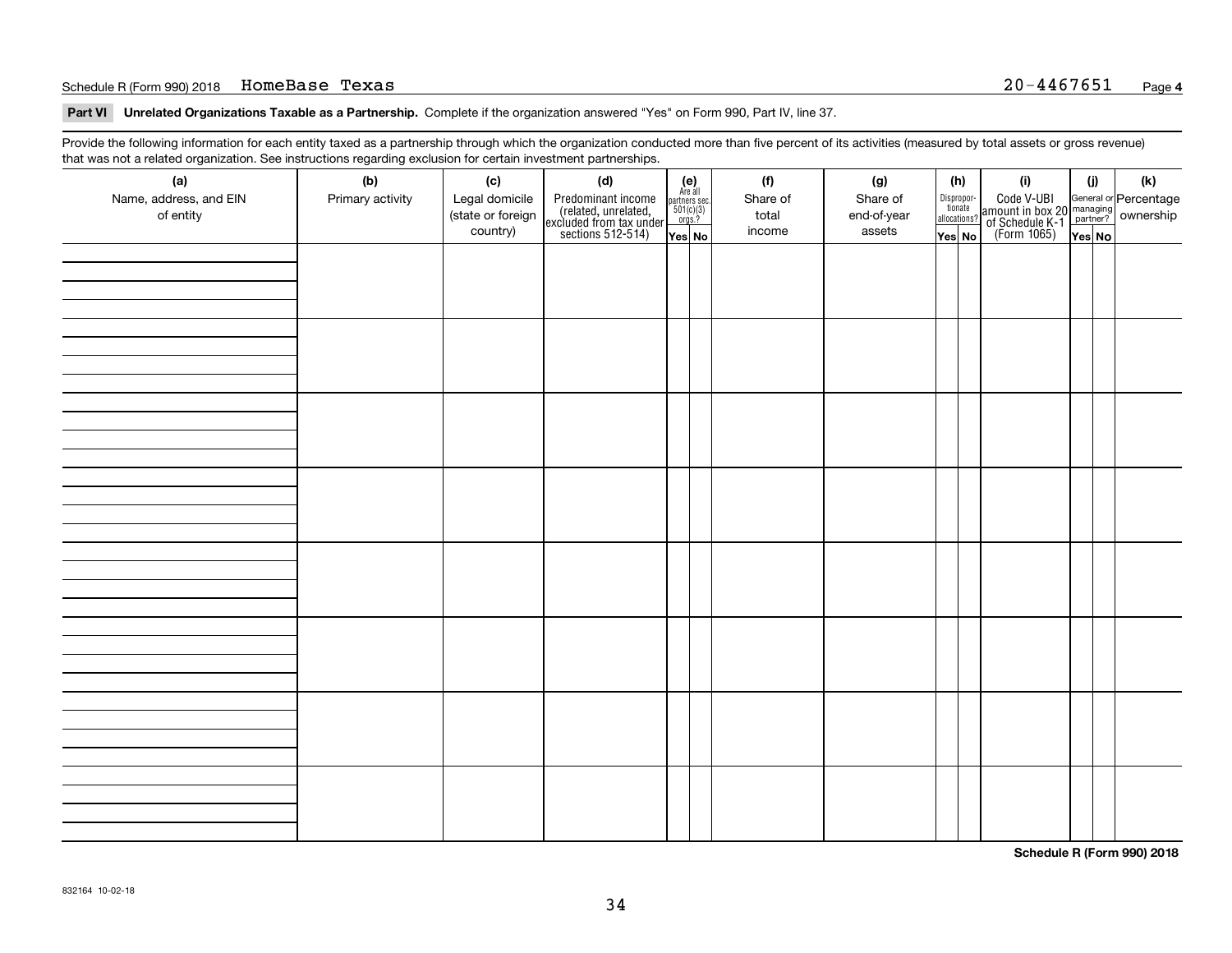**Part VII Supplemental Information.**

Provide additional information for responses to questions on Schedule R. See instructions.

832165 10-02-18

**Schedule R (Form 990) 2018**